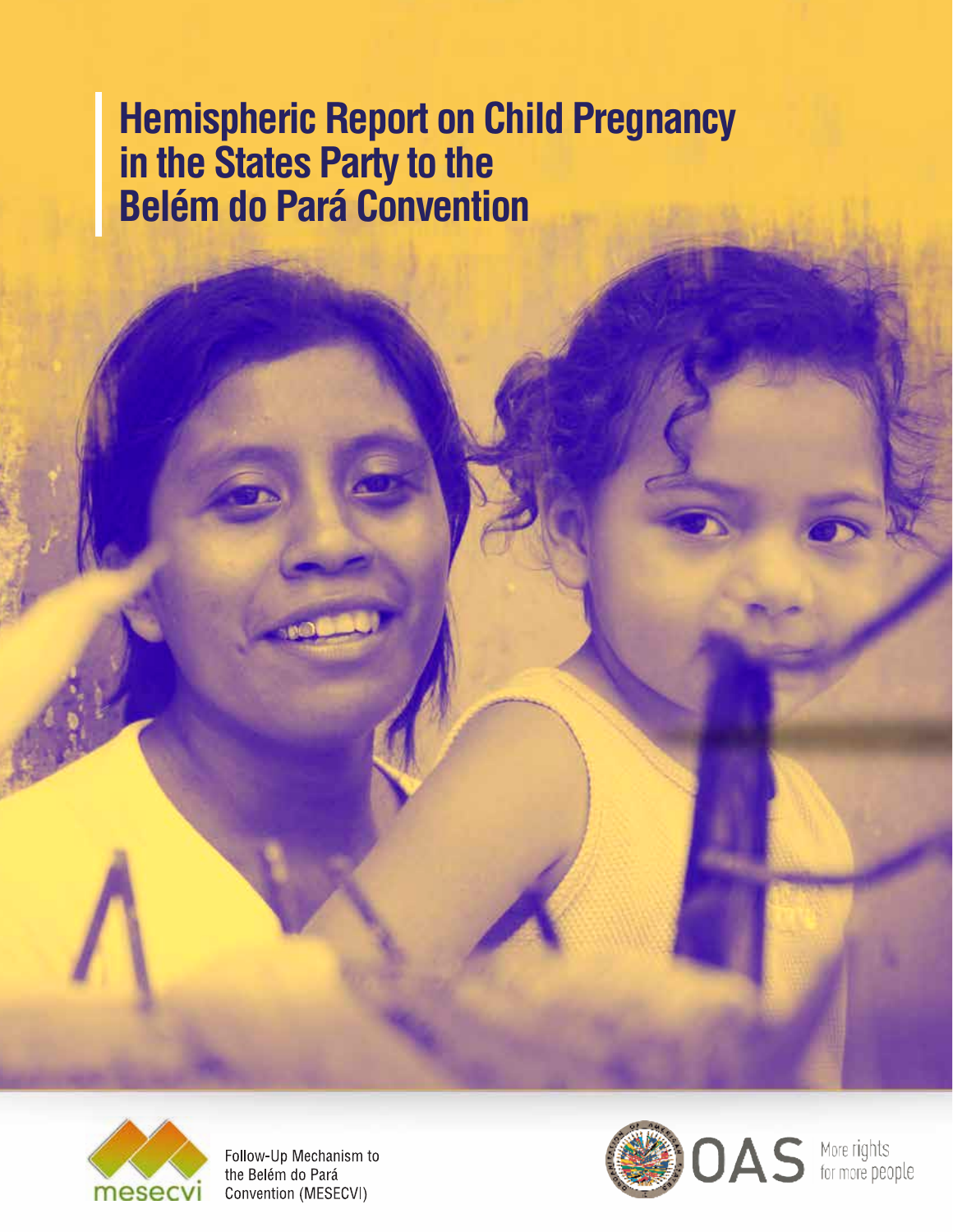The **Organization of American States** (OAS) brings together the nations of the Western hemisphere to promote democracy, strengthen human rights, foster peace, security and cooperation and advance common interests. The origins of the Organization date back to 1890 when nations of the region formed the Pan American Union to forge closer hemispheric relations. This union later evolved into the OAS and in 1948, 21 nations signed its governing charter. Since then, the OAS has expanded to include the nations of the English-speaking Caribbean and Canada, and today all of the independent nations of North, Central and South America and the Caribbean make up its 35 member states.

The **Follow-up Mechanism to the Belém do Pará Convention** (MESECVI) is an independent, consensus-based peer evaluation system that looks at the progress made by States Party to the Convention in fulfilling its objectives. MESECVI is financed by voluntary contributions from the States Party to the Convention and other donors, and the Inter-American Commission of Women (CIM) of the OAS acts as its Secretariat.

*Hemispheric Report on Sexual Violence and Child Pregnancy in the States Party to the Belém do Pará Convention*

**Approved by:** The Committee of Experts of the MESECVI at its Thirteenth Meeting, October 13th 2016 in Mexico City **Research and Working Group:** Susana Chiarotti (Argentina), Flor Maria Díaz Chalarca (Colombia), Sylvia Mesa Peluffo (Costa Rica), María Elisa Sandoval Argueta (Guatemala), Maria del Carmen Alanís Figueroa (Mexico), Lidia Giménez (Paraguay), Cristina Altagracia Sánchez Martínez (Dominican Republic), Miselle O'Brien-Norton (Saint Kitts and Nevis), Diana González-Perrett (Uruguay) **With the collaboration of:** Tatiana Rein Venegas (Chile), Gloria Camacho Zambrano (Ecuador), Hilda Morales Trujillo (Guatemala) **Coordination and preparation:** Luz Patricia Mejía Guerrero y Eva Villarreal Pascual (Technical Secretariat of the MESECVI) **Acknowledgements:** Patricia Bráñez (CLADEM), Orfe Castillo (JASS/Just Associates), Elida Caballero (Center for Reproductive Rights), Julia Escalante (IPAS) Susana Chávez and Rossina Guerrero (PROMDSR-PROMSEX), Alejandra Cárdenas (Women's Link) and Ximena Casas (PPFA), for their valuable inputs; Enrique González for his support with editing and Hilary Anderson for translation

Inter-American Commission of Women. Follow-up Mechanism to the Belém do Pará Convention (MESECVI). Hemispheric report on sexual violence and child pregnancy in the States Party to the Belém do Pará Convention. p. ; cm. (OAS. Official records ; OEA/Ser.L/II)

ISBN 978-0-8270-6600-7

1. Women's rights--America. 2. Teenage pregnancy--America. 3. Girls--Crimes against--America. 4. Child sexual abuse--America. 5. Child marriage--America.

I. Title. II. Inter-American Convention on the Prevention, Punishment and Eradication of Violence against Women, "Convention of Belém do Pará".

III. Series.

OEA/Ser.L/II.7.10 MESECVI/CEVI/doc.234/16 Rev.1

Copyright ©2016 All rights reserved

#### **Follow-up Mechanism to the Belém do Pará Convention (MESECVI)**

1889 F Street NW Washington, DC, 20006 United States Tel: 1-202-458-6084 Fax: 1-202-458-6094 E-mail: mesecvi@oas.org Webpage: http://www.oas.org/en/mesecvi

Design and layout: Celina Henández Cover page photo: "Las vendedoras de elote" Lorena Pajares (https://www.flickr.com/photos/lo\_/6004716067/in/album-72157627209957541/)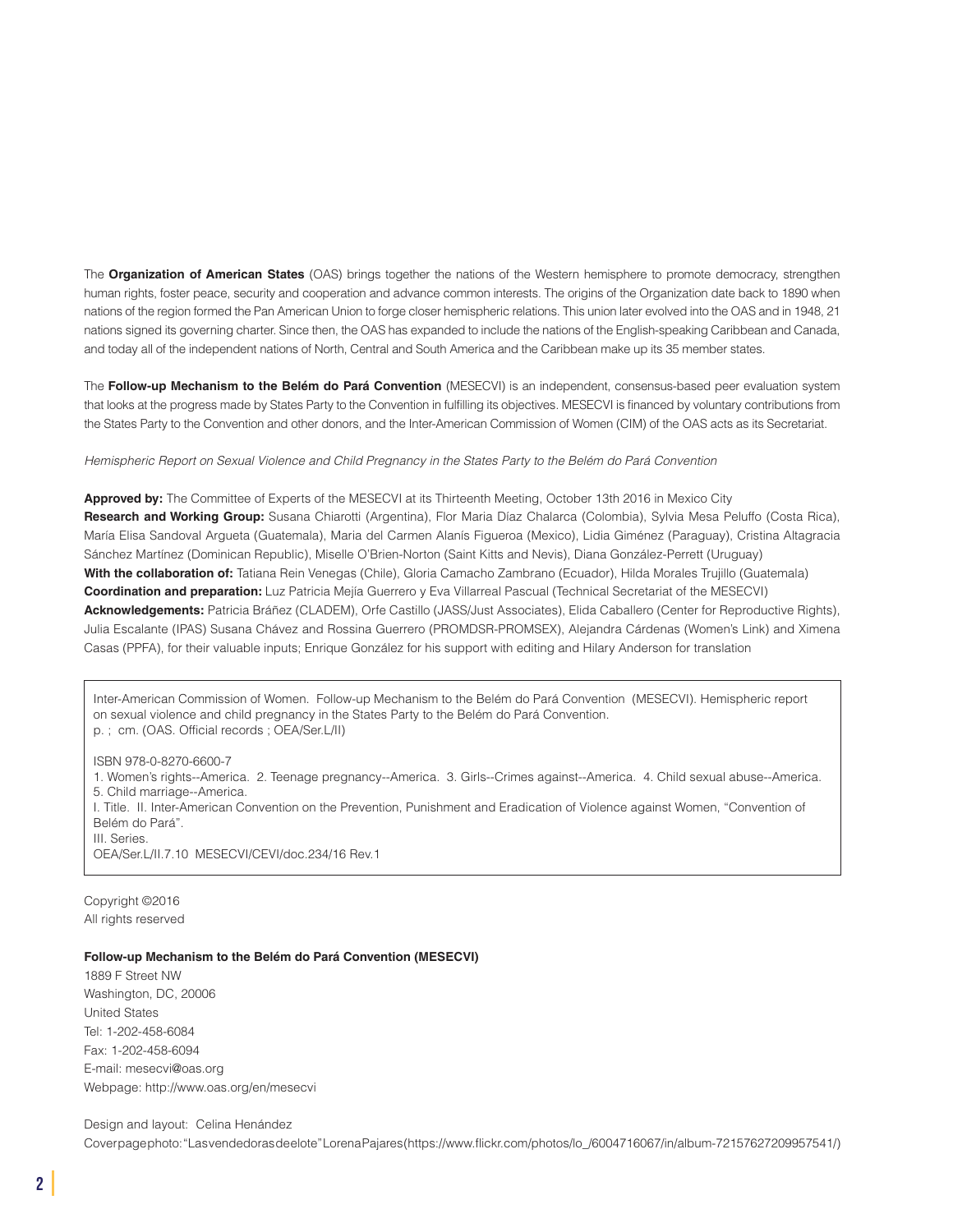## **Hemispheric Report on Child Pregnancy in the States Party to the Belém do Pará Convention**



Follow-Up Mechanism to the Belém do Pará **MESECVI** Convention (MESECVI)

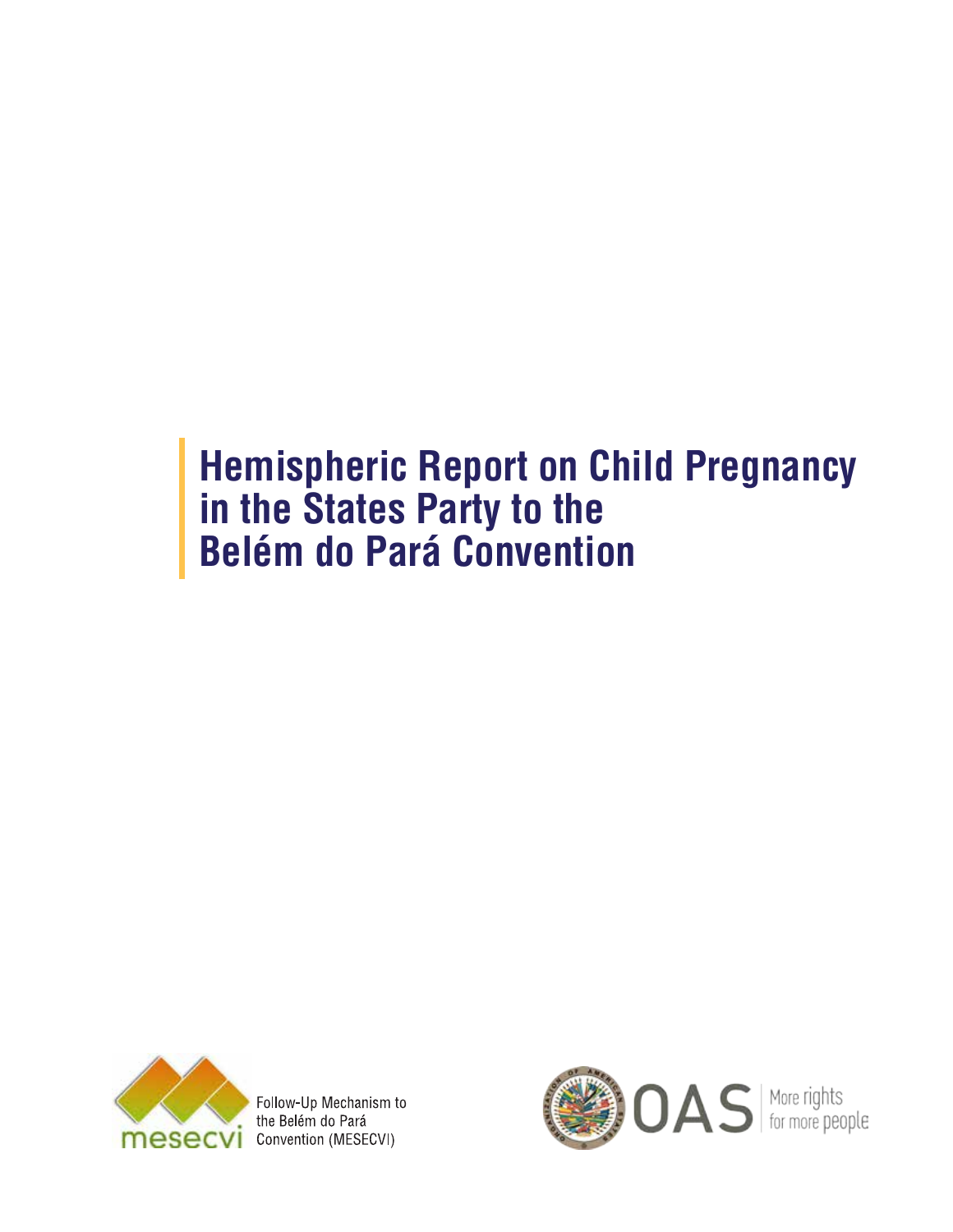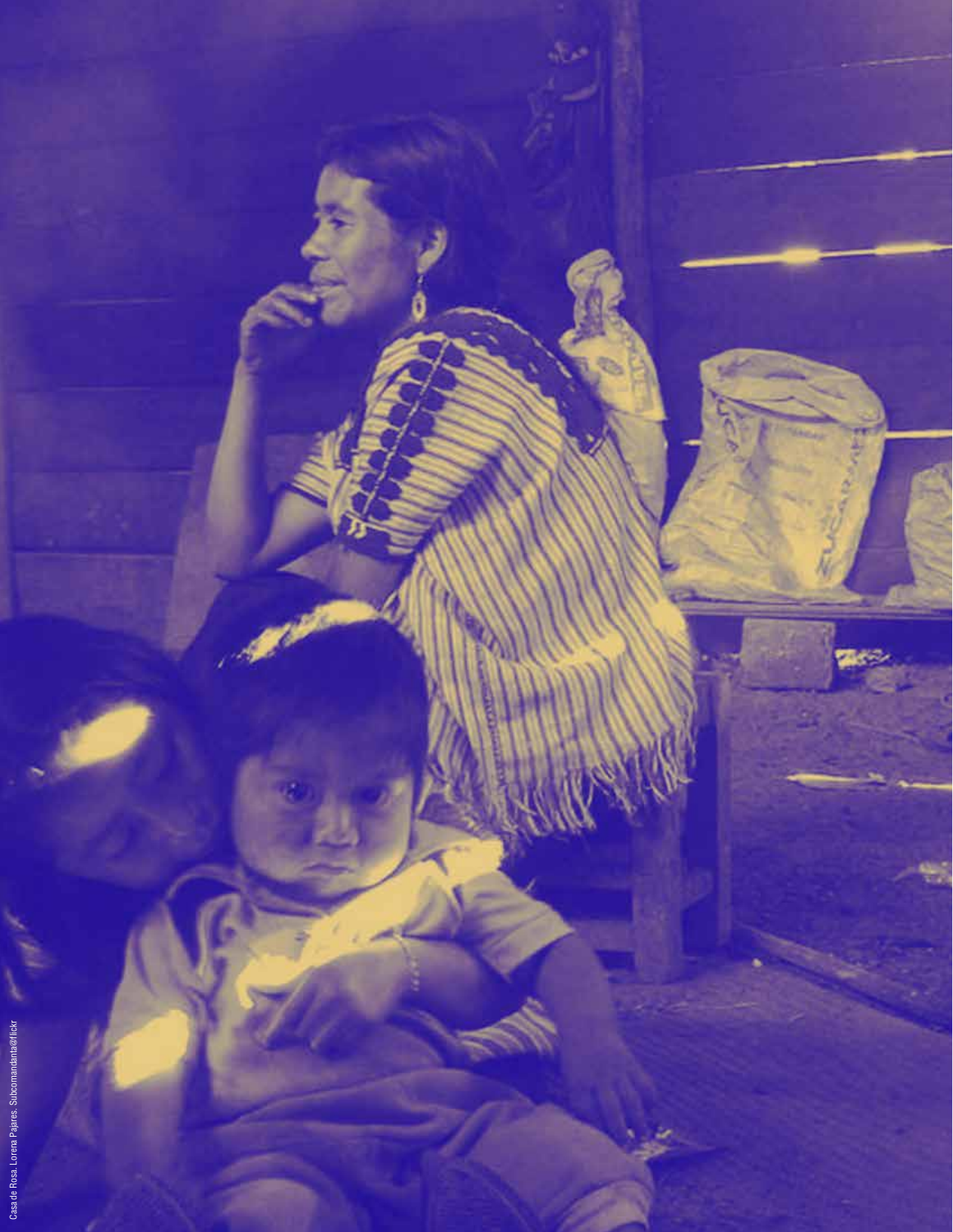# **Contents**

I

| 1. Introduction: Sexual Violence against Girls and Child Pregnancy:<br>Importance in the Region                                                                                                                                                                                                                                                                                     | $\overline{7}$ |
|-------------------------------------------------------------------------------------------------------------------------------------------------------------------------------------------------------------------------------------------------------------------------------------------------------------------------------------------------------------------------------------|----------------|
| 2. The Latin American and Caribbean Context                                                                                                                                                                                                                                                                                                                                         | 11             |
| 3. Inter-American and Universal Corpus Juris on the Protection of the Rights of<br>Girls in Relation to Sexual Violence, Child Pregnancy, Forced Motherhood<br>and Child Marriage<br>3.1. The Broad and Reinforced Interpretation of the Belém do Pará Convention<br>3.2. The interpretation of the right to live free from violence in concatenation<br>with other rights of girls | 15<br>15<br>16 |
| 4. Harmful Practices                                                                                                                                                                                                                                                                                                                                                                | 19             |
| 4.1. Child Pregnancies and Obstacles to Care in the Health Sector as Torture                                                                                                                                                                                                                                                                                                        | 19             |
| 4.2. Child and Forced Marriage                                                                                                                                                                                                                                                                                                                                                      | 21             |
| 5. Data on Impunity                                                                                                                                                                                                                                                                                                                                                                 | 27             |
| 5.1. Statistics in Latin America and the Caribbean                                                                                                                                                                                                                                                                                                                                  | 28             |
| 6. Regulation of Sexual Violence against Girls in Latin America and the Caribbean                                                                                                                                                                                                                                                                                                   | 35             |
| 6.1. Criminal Regulation                                                                                                                                                                                                                                                                                                                                                            | 35             |
| 6.1.2. Regulation of Sexual Violence against Girls                                                                                                                                                                                                                                                                                                                                  | 36             |
| 6.1.2. Regulation of Sexual Abuse against Girls                                                                                                                                                                                                                                                                                                                                     | 37             |
| 6.1.3. Regulation of Incest or Incestuous Sexual Abuse                                                                                                                                                                                                                                                                                                                              | 38             |
| 6.2. Legislation on Obstetric Violence                                                                                                                                                                                                                                                                                                                                              | 40             |
| 6.3. Legislation on Institutional Violence                                                                                                                                                                                                                                                                                                                                          | 42             |
| 6.4. Legislation Allowing the Termination of Child Pregnancy on Therapeutic Grounds                                                                                                                                                                                                                                                                                                 | 43             |
| 6.5. Legislation Allowing the Legal Termination of Child Pregnancy as a Result of Rape                                                                                                                                                                                                                                                                                              | 43             |
| 7. Care Protocols for Girls and Adolescents Who Are Victims of Rape                                                                                                                                                                                                                                                                                                                 | 45             |
| 7.1. General Context                                                                                                                                                                                                                                                                                                                                                                | 45             |
| 7.2. Regional Overview                                                                                                                                                                                                                                                                                                                                                              | 47             |
| 8. Legislation on Child and Forced Marriage among Girls in Latin America<br>and the Caribbean                                                                                                                                                                                                                                                                                       | 51             |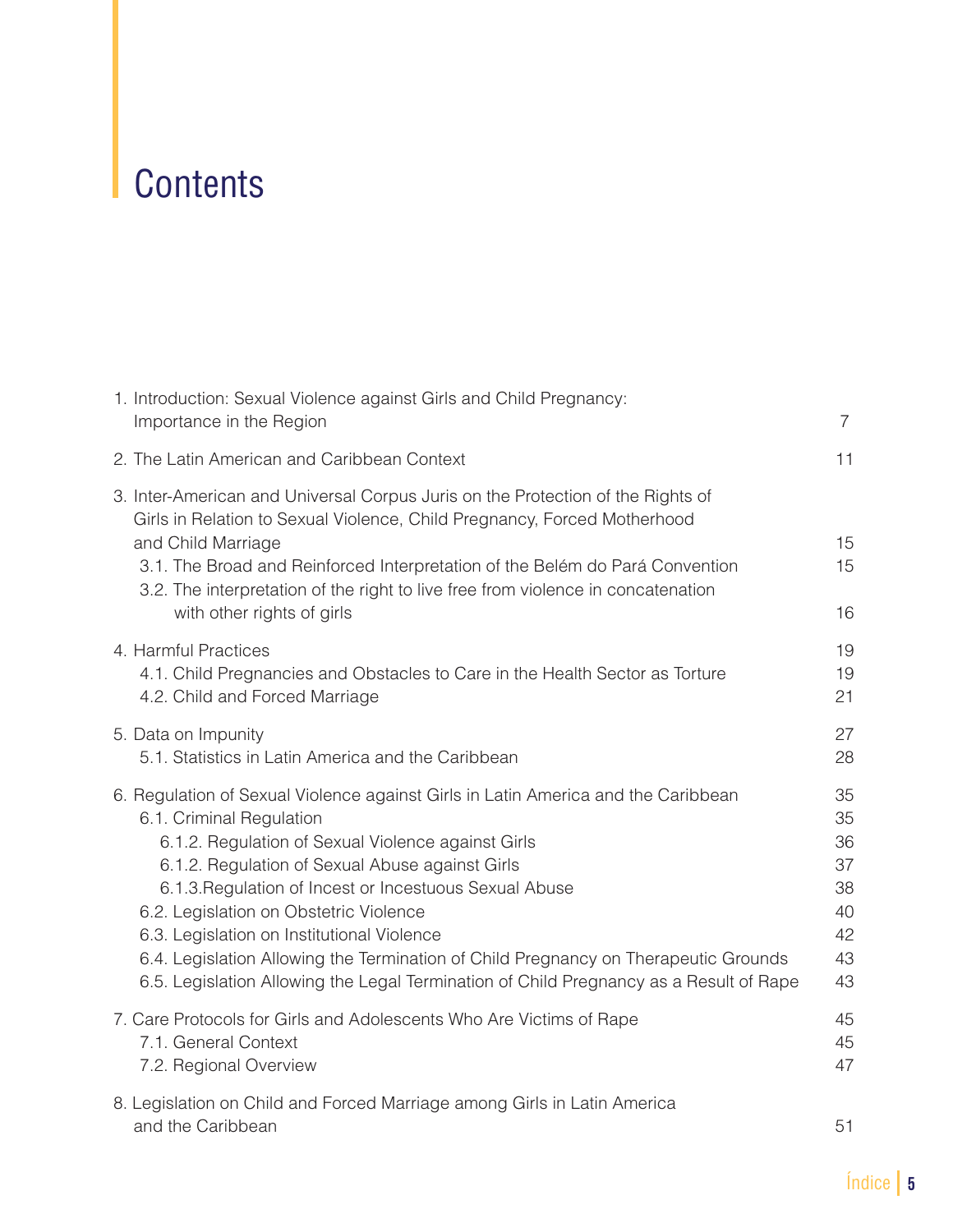| 9. Access to Justice and Due Diligence for Girls that are Victims of Sexual Violence | 55 |
|--------------------------------------------------------------------------------------|----|
| 9.1. Information and Statistics in the Justice Sector                                | 56 |
| 9.2. Protective Measures                                                             | 59 |
| 9.3. Measures for Procedural Auto-composition, Mediation and other                   |    |
| Mechanisms for Avoiding Criminal Liability to the Detriment of Girls                 | 59 |
| 9.4. Training of Justice Personnel                                                   | 60 |
| 9.5. Free Legal Services                                                             | 60 |
| 9.6. Belém do Pará as an Instrument for the Justice Administration System            | 62 |
| 10. Conclusion                                                                       | 63 |
| 11. Recommendations                                                                  | 65 |
| a. Public policy in the area of legislation                                          | 65 |
| b. Public policy in the area of education                                            | 65 |
| c. Public policy in the area of health                                               | 66 |
| d. Public policy in the area of access to justice                                    | 67 |
| e. Public policy in the area of communication                                        | 67 |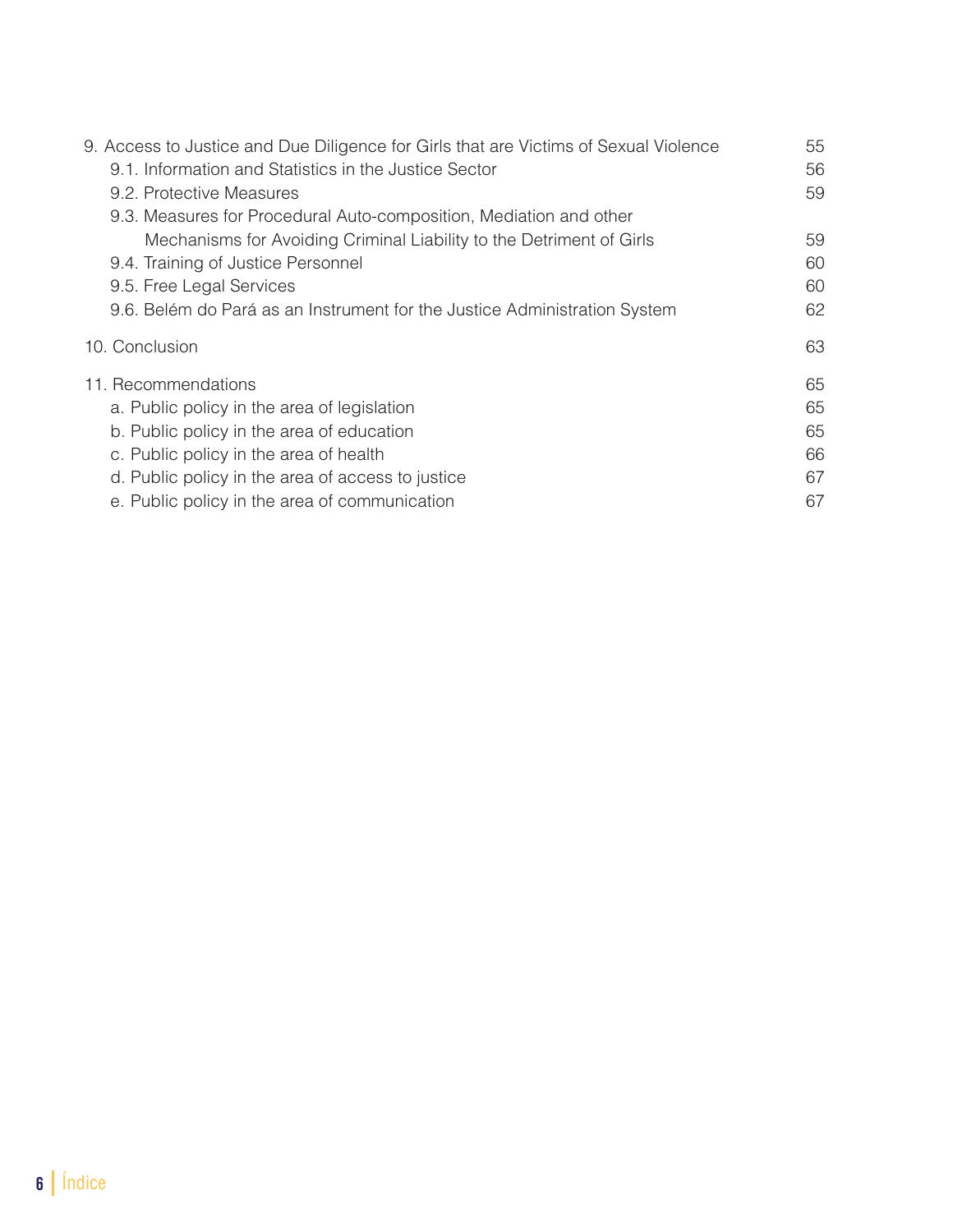## 1. Introduction: Sexual Violence against Girls**<sup>1</sup>** and Child Pregnancy: Importance in the Region.

- 1. The right of girls and adolescents to live free from violence and discrimination has been one of the more relevant topics in the last years in the Americas. High rates of sexual violence and its incidence in child and adolescent pregnancy, forced motherhood, and the absence of policies that address this serious situation in an effective way have been a comprehensive concern for the Follow-Up Mechanism to the Belém Do Pará Convention (MESECVI) and concretely to its Committee of Experts (CEVI).
- 2. Since its First Hemispheric Report, the Mechanism has expressed to the States Party<sup>2</sup> the importance of addressing the right of women to live free from violence and to be educated free from stereotypes to the full exercise of their sexual and reproductive rights; given the grave situation that impedes the full exercise of these rights, which directly affects women and girls in the region.
- 3. The severity of sexual violence against girls in early adolescence has become more visible in the few last years, given the broad publicity along the region of cases of pregnant girls who, after being victims of sexual violence, are forced to continue with their pregnancy for several motives. Among these reasons, legal prohibitions of pregnancy interruption, lack of information about these facts, the existence of laws that perpetuate gender stereotypes, and the absence of action protocols in the cases where legal abortion is permitted, are highlighted.
- 4. The manifestation of this kind of sexual and structural violence against girls and adolescents becomes more complex to the extent that these early pregnancies may to full development of the girls and their life projects, since they are obliged or forced to carry these pregnancies to term.
- 5. Sexual violence against girls and women is one of the clearest manifestations of the social mandates and traditions of a patriarchal culture that encourages men to believe that they have the right to control the body and sexuality of women**<sup>3</sup>** . The seriousness of this situation increases when the victims are girls, and when these girls get pregnant as a result of sexual violence. The

<sup>1</sup> The Committee will use the terms "girl" or "girls," meaning all girls under the age of 18, in accordance with the concept used by the United Nations Convention on the Rights of the Child and the international corpus juris on the subject. For the purposes of this report, particular attention will be given to the situation of girls below the age of 14

<sup>2</sup> All the States of the Organization of American States, except the US, Canada and Cuba

<sup>3</sup> Connell, 2000; Dobash y Dobash, 1979; Gasman et al., 2006; Heise et al., 1999; Jewkes et al., 2002 (as cited by: Contreras, J. M.; Bott, S.; Guedes, A.; Dartnall, E. (2010) Violencia sexual en Latinoamérica y el Caribe: análisis de datos secundarios. Iniciativa de Investigación sobre la Violencia Sexual)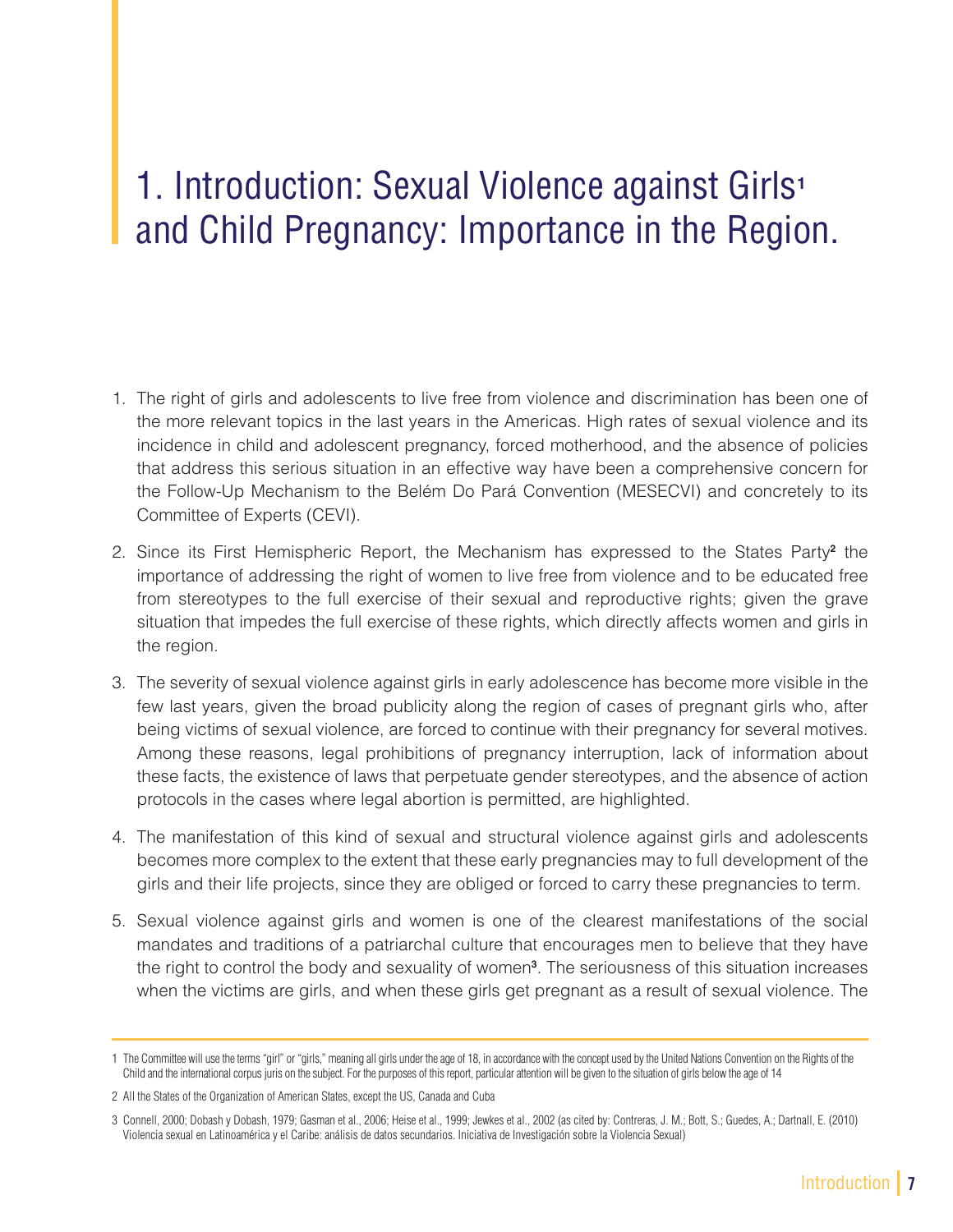numbers for our region are a comprehensive expression of this reality; it has the highest index of child and adolescent pregnancy after Sub-Saharan Africa and South Asia**<sup>4</sup>** .

- 6. In its Declaration on Violence against Women, Girls, and Adolescents and their Sexual and Reproductive Rights**<sup>5</sup>** , the CEVI broadened the recommendations and declared that sexual and reproductive rights are based on other fundamental rights, such as the right to health, to be free from discrimination, to privacy; to personal integrity and to not be subjected to torture, cruel and inhuman treatment; the right to make decisions about reproduction free from discrimination, coercion, and violence and, therefore, to be free from sexual violence.
- 7. The Declaration points out that sexual violence has extremely serious consequences among women, girls and adolescents, and society - it affects their physical and reproductive health, increases the risk of maternal and child mortality, generates high risk pregnancies, and even problems associated with pregnancy such as unsafe abortions, premature births, and fetal suffering, among others. It also generates psychological consequences such as lack of autonomy, fear, depression, distress, posttraumatic stress, anxiety, and higher risk of suicide.
- 8. An extensive framework of rights has been built across the length and breadth of the Americas. The majority of the States of the region, besides being signatories to the Belém do Pará Convention, are also signatories to a robust international *corpus juris* that allows for progress on measures of all kinds – legislative as well as administrative and judicial – in order to guarantee these rights. The MESECVI has continuously issued recommendations by virtue of its status as the body charged with evaluating State public policies on the implementation of the Convention and their internationally-derived obligations.
- 9. On the other hand, the criminal dogma of the region recognizes that sexual abuse of girls under 14 years old is a criminal offense, since validity is denied to the issue of consent. For this reason, the CEVI considers that all pregnancy in girls younger than 14 years old should be considered nonconsensual and, accordingly, a product of sexual violence, except in cases where sexual relations take place between peers. However, the absence of public policies aimed at consistently addressing the right of girls to exercise their sexual and reproductive rights free from violence has resulted in, among other consequences, high maternal mortality rates such as those reported during the Follow-Up Round, and serious effects on the lives of women and girls who did not have access to health or education services to attend their sexual and reproductive rights in a free and informed way.
- 10.It is worth noting that Millennium Development Goal No.5**<sup>6</sup>** , on the elimination of maternal mortality is furthest behind in terms of the evaluation of compliance with the objectives. According to the United Nations Population Fund, most vulnerable girls, and those with a higher risk of complications during or death from pregnancy and childbirth are 14 years old or younger. This group of younger adolescents is not usually taken into account in national health, education or development institutions, and often

<sup>4</sup> Ibid.

<sup>5</sup> MESECVI (2014), Declaration on Violence against Women, Girls and Adolescents and their Sexual and Reproductive Rights. Available at: http://www.oas.org/es/mesecvi/ docs/DeclaracionDerechos-ES.pdf

<sup>6</sup> See: http://www.un.org/millenniumgoals/maternal.shtml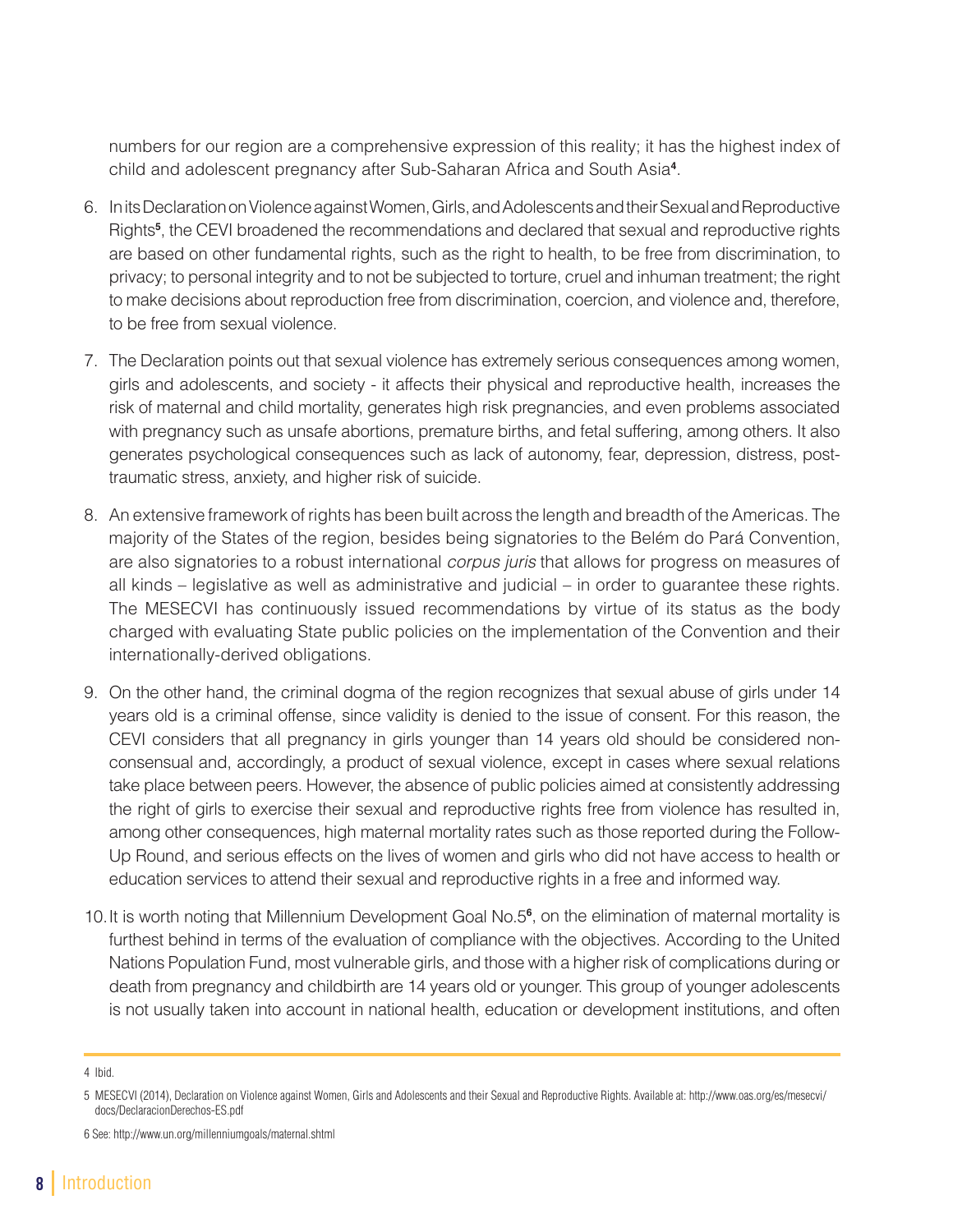falls outside their scope, in general because these girls are in forced marriages<sup>7</sup> and cannot attend school or access sexual and reproductive health services autonomously**<sup>8</sup>** .

- 11.The vulnerability of girls increases when they come from poor households, a condition that exposes them to greater risk of gender-based violence and, particularly, sexual abuse and violence, to the extent that these girls are assuming the roles of adults. Among other risk or facilitating factors, it is worth noting that they work in the street or under other precarious conditions, they move around or stay at home alone, they must attend to the adult males of the family, they are given to men or families and provided with food and housing in exchange for work, and live in crowded environments**<sup>9</sup>** .
- 12.Added to the seriousness of this situation is the fact that women and girls who are victims of violence rarely seek medical attention because of fear or stigma. They may have less access to health services, emergency contraception or to termination of forced pregnancy, which facilitates a larger pattern of violence that extends throughout life. Indeed, it has been determined that in addition the sexual violence that is implied by early pregnancy, gender-based violence is higher among women who had their first child at a younger age**<sup>10</sup>**.
- 13.In addition, the consequences of these pregnancies also have important effects on the product of rape. Children of pregnant girls are two to seven times more likely to have low birth weight; the effects on girls can disrupt their health and growth; the cycle of poverty is perpetuated; school dropout increases; there is a greater risk that children suffer physical abuse, neglect or malnourishment**<sup>11</sup>**, and, generally, the right of girls to live free from violence and their right to grow and to be educated free from stereotyped patterns is directly affected.**<sup>12</sup>**.
- 14.Faced with this regional reality, during its Twelfth Meeting the Committee of Experts of the Follow-Up Mechanism to the Belém Do Pará Convention (CEVI) approved carrying out a thematic report on child pregnancy and sexual and reproductive rights, covering sexual violence and forced motherhood. The objective of this report is to provide information on this problematic situation and its relation with violence, and to generate recommendations to the States Party to support them in improving the efficiency of the measures adopted to fulfill the right of the girls to live a life free from violence.
- 15.The CEVI recognizes that for this to be possible, an essential element to ensuring the efficiency of the recommendations made to the States is the evaluation of the efforts implemented in the

<sup>7</sup> See: Definition of forced marriage in paragraph 27

<sup>8</sup> UNFPA (2013), Motherhood in Childhood: Facing the challenge of adolescent pregnancy, available at: http://www.unfpa.org.mx/publicaciones/SP-SWOP2013.pdf

<sup>9</sup> Camacho, Gloria (2014). La violencia de género contra las mujeres en el Ecuador: Análisis de los resultados de la Encuesta nacional sobre Relaciones familiares y violencia de género contra las mujeres. Quito: National Council for Gende Equality, Ministry of the Interior, INEC.

<sup>10 &</sup>quot;Facts about Gender-based Violence in Latin America and the Caribbean." International Planned Parenthood Federation, Western Hemisphere Region. 2014. https://www. ippfwhr.org/sites/default/files/GBV-Fact-Sheet.pdf

<sup>11</sup> UNFPA, 2016. State of the World Population 2016. Available at: https://www.unfpa.org/swop

<sup>12</sup> Inter-American Convention on the Prevention, Punishment and Eradication of Violence against Women (Belém do Pará Convention), 1994. Article 6: "The right of every woman to be free from violence includes, among others: a. The right of women to be free from all forms of discrimination; and b. The right of women to be valued and educated free of stereotyped patterns of behavior and social and cultural practices based on concepts of inferiority or subordination." Available at http://www.oas.org/en/ mesecvi/docs/BelemDoPara-ENGLISH.pdf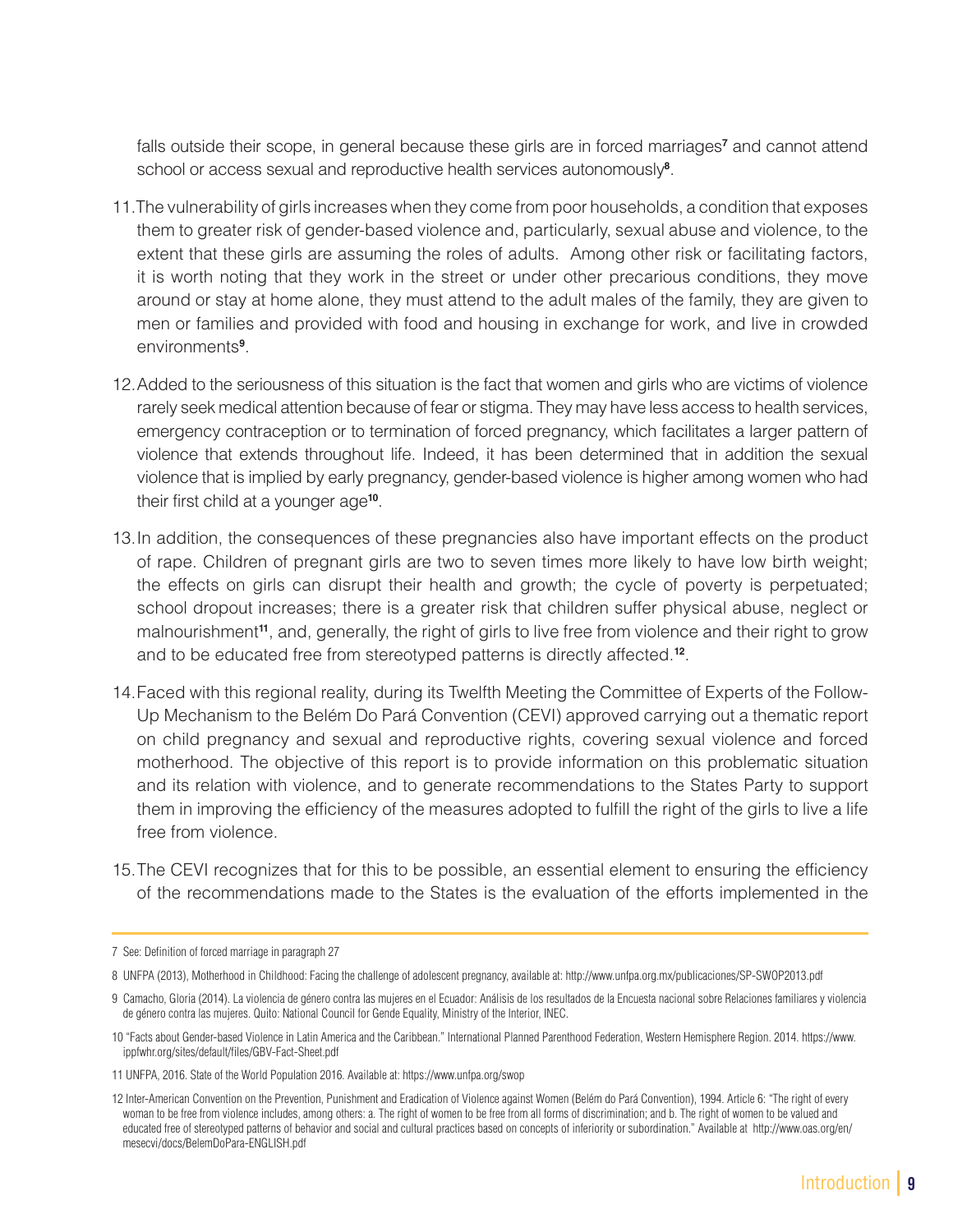hemisphere in terms of public policies to protect the rights of girls and adolescents to live free from violence, as well as the results obtained**<sup>13</sup>**. With this purpose, the MESECVI has developed a System of progress indicators for measuring the implementation Belém do Pará Convention for use in its Multilateral Evaluation Rounds**<sup>14</sup>**, which offers a general overview of the status of the right of girls to live free from violence and the barriers that exist in most States to the achievement of this right.

- 16. Given that the System of Progress Indicators allows for the assessment of a significant group of public policies aimed at addressing this problem in the region, on the basis of the inter-American and universal standards of protection of the rights of girls and adolescents, the main source of information for this report has been the answers provided by States in the framework of the Evaluation Rounds and the analysis of the regulatory, doctrinal and jurisprudential body of law, by the MESECVI and other organs of the inter-American and international human rights protection system.
- 17.With a view to conducting a general assessment of the efforts of the States Party and better directing the recommendations of the Committee of Experts, in the framework of the 2013 and 2106 Evaluation Rounds, the MESECVI consulted with the States Party on a group of indicators on sexual violence against girls, specifically against girls between 10 and 14 years old. Among other conclusions, this assessment revealed the rates of pregnancy in girls and adolescents (10 to 14 years old), of pregnant women attending prenatal care, births that are attended by midwives versus medical personnel, term births, abortions and maternal mortality in girls and adolescents, the number and percentage of births at term in girls and adolescents, the number and percentage of abortions in girls and adolescents, the rate of maternal mortality in girls and adolescents. This report will highlight the State response to the grave situation that becomes evident in the analysis of these indicators.

<sup>13</sup> Belém do Pará Convention, 1994. Op. Cit. Article. 3: "Every woman has the right to be free from violence in both the public and private spheres." Article. 9: "With respect to the adoption of the measures in this Chapter, the States Parties shall take special account of the vulnerability of women to violence by reason of among others, their race or ethnic background or their status as migrants, refugees or displaced persons. Similar consideration shall be given to women subjected to violence while pregnant or who are disabled, of minor age, elderly, socioeconomically disadvantaged, affected by armed conflict or deprived of their freedom."

<sup>14</sup> MESECVI (2015), Practical Guide for the progress indicator system for measuring the implementation of the Belém do Pará Convention http://www.oas.org/es/mesecvi/ docs/Guia\_Indicadores\_BDP\_ESP.pdf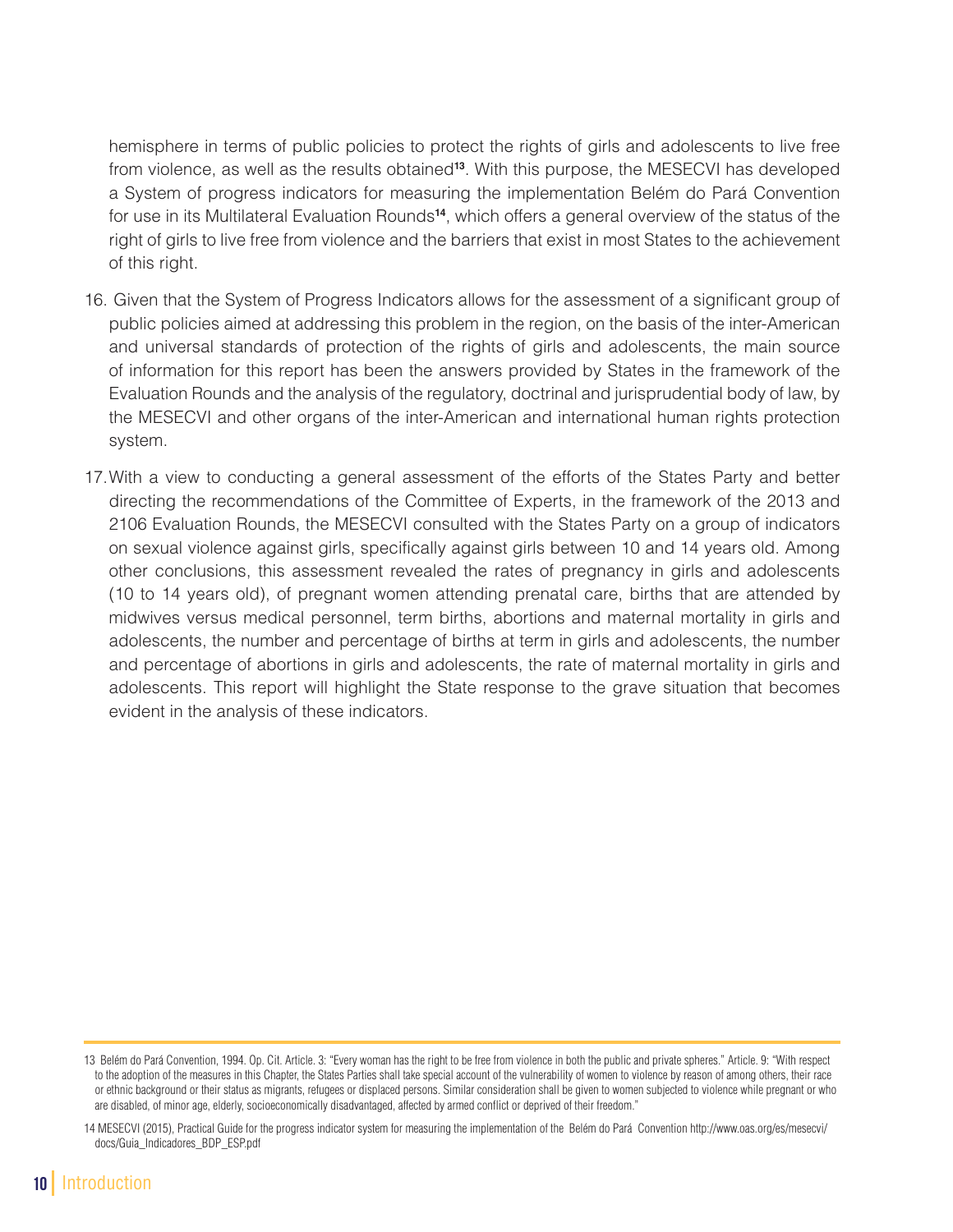### 2. The Latin American and Caribbean Context

- 18.Taking into account that girls and adolescents in Latin America and the Caribbean constitute more than 20% of the population**<sup>15</sup>**, lthe rates of child and adolescent pregnancy in the countries of the region are among the highest in the world; evidence that the region is facing a challenge**<sup>16</sup>**.
- 19.In accordance with a WHO study, referenced by the Latin American Federation of Associations of Obstetrics and Gynecology (FLASOG), each year 2 million girls in the world under the age of 15 give birth. According to this study, Latin America and the Caribbean is the only region where births to girls under 15 are increasing, and are projected to continue increasing through 2030. According to this Organization, in Latin America, between 20% (one in every five women) and 9% of those interviewed declared having suffered sexual abuse during childhood (Garcia-Moreno et al., 2005). Likewise, the National Survey on Violence against Women in Mexico found that 17% of women reported sexual violence and half of them stated that this abuse occurred before they were 15 years old (National Institute of Public Health, 2003; Olaiz et al. 2006). Several studies in Latin America and the Caribbean have shown that between 7% and 36% of women report having suffered some form of sexual abuse during childhood**<sup>17</sup>** (Jewkes et al., 2002) and one of the most dramatic consequences of this violence is child pregnancy.
- 20. The Pan American Health Organization (PAHO) has also estimated that between 11 and 20 percent of pregnancies in girls and adolescents are the result of sexual violence**<sup>18</sup>**. In this respect, PAHO has highlighted that at 15 years old, the first sexual experiences of girls are not wanted, and in the case of 60% of the girls who had sexual relations before the age of 15, these were non-consensual relations with men that exceeded them in age by an average of 6 years**<sup>19</sup>**.
- 21. In the same sense, the United Nations Population Fund (UNFPA)**20**, has stated that pregnancy in

<sup>15</sup> Luis Távara Orozco. Lima, Perú, 2011. Factores relacionados con el embarazo y la maternidad en menores de 15 años en América Latina y el Caribe. http://www.unal.edu. co/bioetica/documentos/2011/Maternidad.pdf (only in Spanish)

PROFAMILIA-CENISMI (2011). Embarazo en adolescentes: ¿Una realidad en transición? Disponible en: http://countryoffice.unfpa.org/dominicanrepublic/drive/embarazo\_ adolescentes\_RD.pdf (only in Spanish)

<sup>16</sup> UNICEF and CEPAL, 2007. Teenage Motherhood in Latin America and the Caribbean: Trends, problems and challenges. Available at: https://www.unicef.org/lac/desafios\_ Nro4\_eng\_Final(1).pdf

<sup>17</sup> Contreras, J. M.; Bott, S.; Guedes, A.; Dartnall, E. (2010), Op. Cit.

<sup>18</sup> Pan American Health Organization (PAHO), 2015. Information Bulletin: Adolescent Pregnancy

<sup>19</sup> Ibid.

<sup>20</sup> UNFPA, 2016. Fecundidad y maternidad adolescente en el Cono Sur: Apuntes para la construcción de una agenda común. Available at: http://lac.unfpa.org/sites/lac.unfpa. org/files/pub-pdf/Fecundidad%20y%20Maternidad%20Adolescente%20en%20el%20Cono%20Sur-Ultima%20version.pdf (only in Spanish)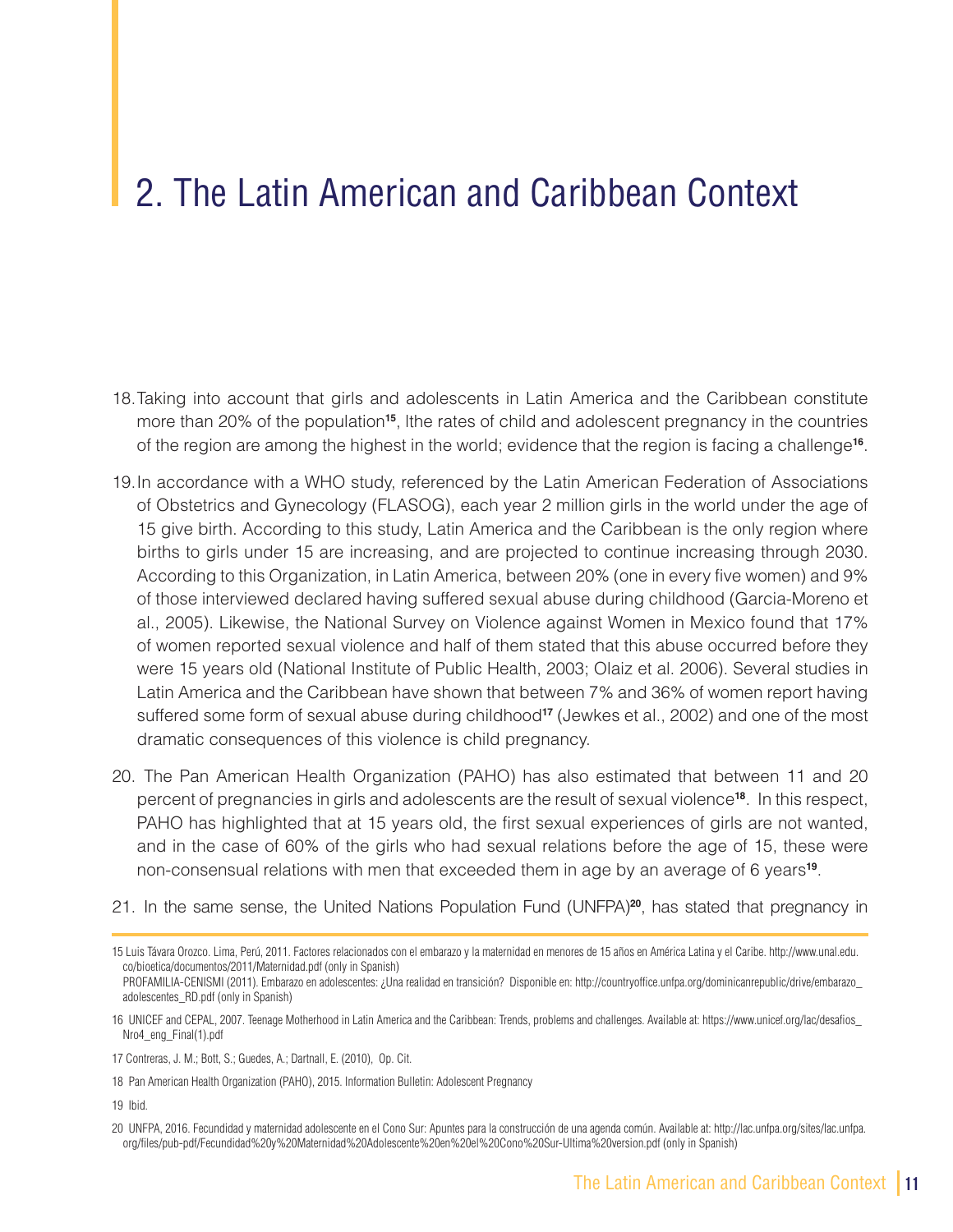When I was ten [I got pregnant] from my stepfather ...I didn't want to have it because it was a result of rape and I wasn't going to have it...I see that to be a mother, you have to have patience because they can take away my kid if I'm not treating her well ...my daughter was hospitalized because she had pneumonia.

K, 17 years old, Ecuador

Source: PPFA (2016) "Stolen Lives: A Multi-Country Study on the Health Effects of Forced Motherhood on Girls 9–14 Years Old"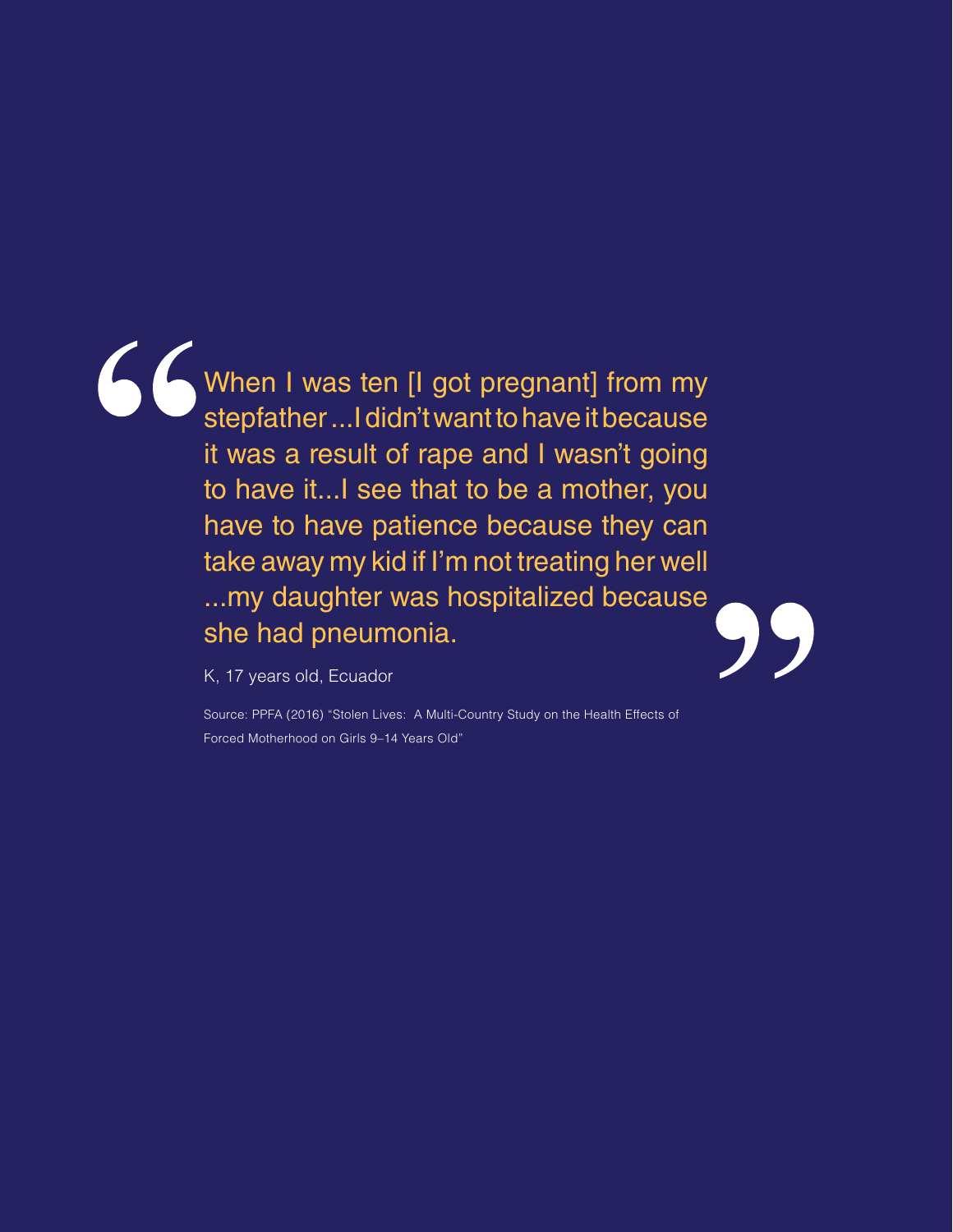girls and adolescents under 14 is closely linked to sexual violence. These pregnancies are generally unwanted and mostly affect vulnerable and unprotected groups. In addition, the younger the girl or adolescent when she begins her sexual life, the more likely it is to be forced or unwanted. Likewise, in the report Girl Mothers [Niñas Madres] the Latin American and Caribbean Committee for the Defense of Women´s Rights (CLADEM, in Spanish) points out that most child pregnancies are the result of sexual violence perpetrated by family members (incestuous sexual abuse), acquaintances, neighbours, or strangers, in contrast to what happens with pregnancies in adolescents aged 15 to 19 years old, which may occur as a result of early sexual initiation**<sup>21</sup>**.

- 22.This situation is made worse in early adolescence, as sexual violence against girls has multiple effects on the right to life, to physical and psychological integrity, to integral development and the rest of the group of human rights needed to wholly develop the personality.
- 23.The World Health Organization estimates that girls under 16 face a risk of maternal death that is four times higher than women between 20 and 30, and the rate of mortality of their infants is 50% higher<sup>22</sup>. In its report "Access to Maternal Health Services from a Human Rights Perspective," the Inter-American Commission of Human Rights (IACHR) also corroborates that "…attitudes such as indifference, mistreatment and discrimination perpetrated by health sector employees that affects women and girls victims of violence and/or sexual abuse, as well as the lack of appropriate reproductive health services to address situations of violence, constitute barriers to access of health services**<sup>23</sup>**".
- 24.The IACHR has also pointed out the serious problem of discrimination and violence in the area of education. On March 12th 2002, the Commission published the report of a friendly settlement in the case of Monica Carabantes Galleguillos, which refers to the expulsion of a high school student from a private educational institution subsidized by the State of Chile, because she was pregnant. When the family challenged the expulsion before the judiciary, the actions of the institution were upheld through their review by the Supreme Court. The settlement included the adoption of laws regarding access to education by pregnant students, the recognition by the State of reported violations and the granting of a scholarship to the victim for higher-level studies**<sup>24</sup>**. ISimilarly, in the report, Access to Justice for Women Victims of Sexual Violence: Education and Health" **<sup>25</sup>**, the IACHR underlines that unwanted pregnancies are one of the most devastating consequences of sexual violence on the exercise of the right to education.
- 25. Regarding sexual violence against girls in the region within the 10 to 14 age group, three additional elements emerge as serious violations of the rights of girls as established in international human

<sup>21</sup> Comité de América Latina y el Caribe para la Defensa de los Derechos de la Mujer (CLADEM) (2016), Niñas Madres. Embarazo y maternidad infantil forzada en América Latina y el Caribe. p. 7. Available at: http://www.cladem.org/pdf/nin%CC%83as-madres-balance-regional (only in Spanish)

<sup>22</sup> WHO, 2015. Report of the Health World Organization: Adolescent pregnancies: a problem culturally complex. Available at: http://www.who.int/bulletin/ volumes/87/6/09-020609/es/

<sup>23</sup> IACHR (2010). Access to Maternal Health Services from a Human Rights Perspective, par. 38, https://www.oas.org/en/iachr/women/docs/pdf/saludmaternaeng.pdf

<sup>24</sup> IACHR (2002). Report n° 33/02, Friendly Settlement 12.046, Mónica Carabantes Galleguillos (Chile), March 12th 2002. Available at: https://www.cidh.oas.org/casos/02. eng.htm

<sup>25</sup> IACHR Access to Justice for Women Victims of Sexual Violence: Education and Health. OEA/Ser.L/V/II Doc. 65 - December 28, 2011 http://www.oas.org/en/iachr/women/ docs/pdf/SEXUALVIOLENCEEducHealth.pdf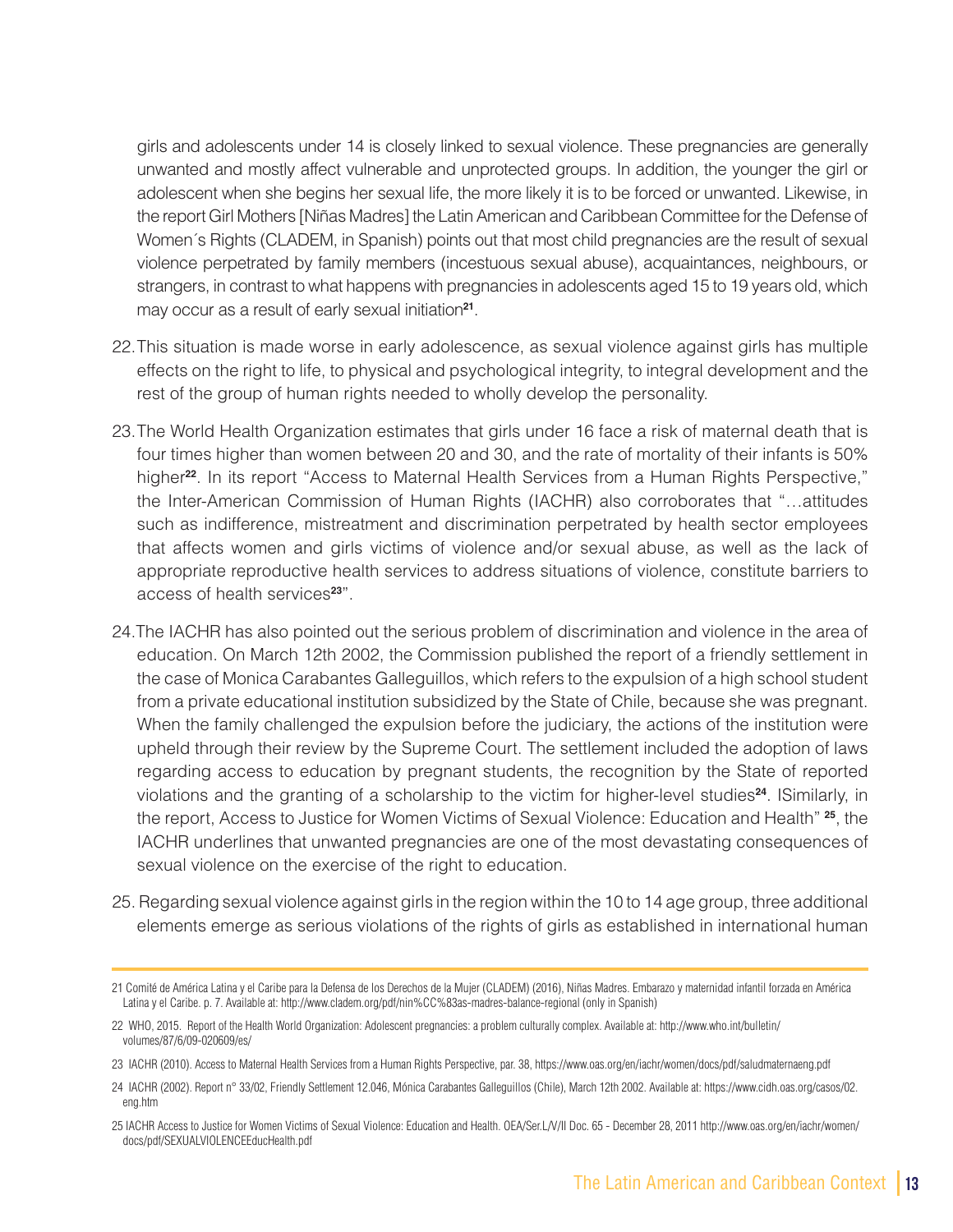rights protection treaties, which perpetuate the sexual and structural violence of which they are victims.

- 26.The first is forced child pregnancy, which occurs when a girl under 14 years old becomes pregnant and the termination of that pregnancy is denied, hampered, delayed or hindered **<sup>26</sup>**.
- 27. The second is forced or child marriage, which has been conceptualized by the international human rights system as those unions in which at least one party is under 18 years old**<sup>27</sup>**. In accordance with United Nations Fund for Children (UNICEF), seven hundred million women alive today were married before the age of 18, and 250 million of those were aged under 15**<sup>28</sup>**.
- 28. The third is impunity in these cases, which derives from deficiencies in legislation or deficiencies in care protocols, investigation or discrimination based on gender or age. The gender-based discrimination suffered by girls who are victims of sexual violence and unwanted pregnancies is often minimized, because as minors they are considered mere objects of protection. In this sense, "the lower credibility of children places them at a disadvantage when sexual violence is reported, since the world of children is associated with wild imagination, and so their accusations and statements are used to reduce the punishments imposed on their assailants."**<sup>29</sup>**
- 29. Because of this, the CEVI analyzed the corpus juris that protects girls, and the responses provided by States to this situation, as well as the obstacles that persist in terms of providing an effective response and overcoming this problem.

26 CLADEM, 2016. Op. Cit. p. 9

<sup>27</sup> CEDAW (2014) General Recommendation number 31 from the Committee for the Elimination of Discrimination against Women and general observation number 18 from the Committee of the Children's Right on harmful practices adopted jointly., CEDAW/C/GC/31/CRC/C/GC/18, par. 20

<sup>28</sup> United Nations Children's Fund (UNICEF), (2014), Ending Child Marriage: Progress and Prospects

<sup>29</sup> Calla, P. cited in IACHR (2011). Access to Justice for Women Victims of Sexual Violence: Education and Health:.OEA/Ser.L/V/II Doc. 65 - December 28, 2011, par.52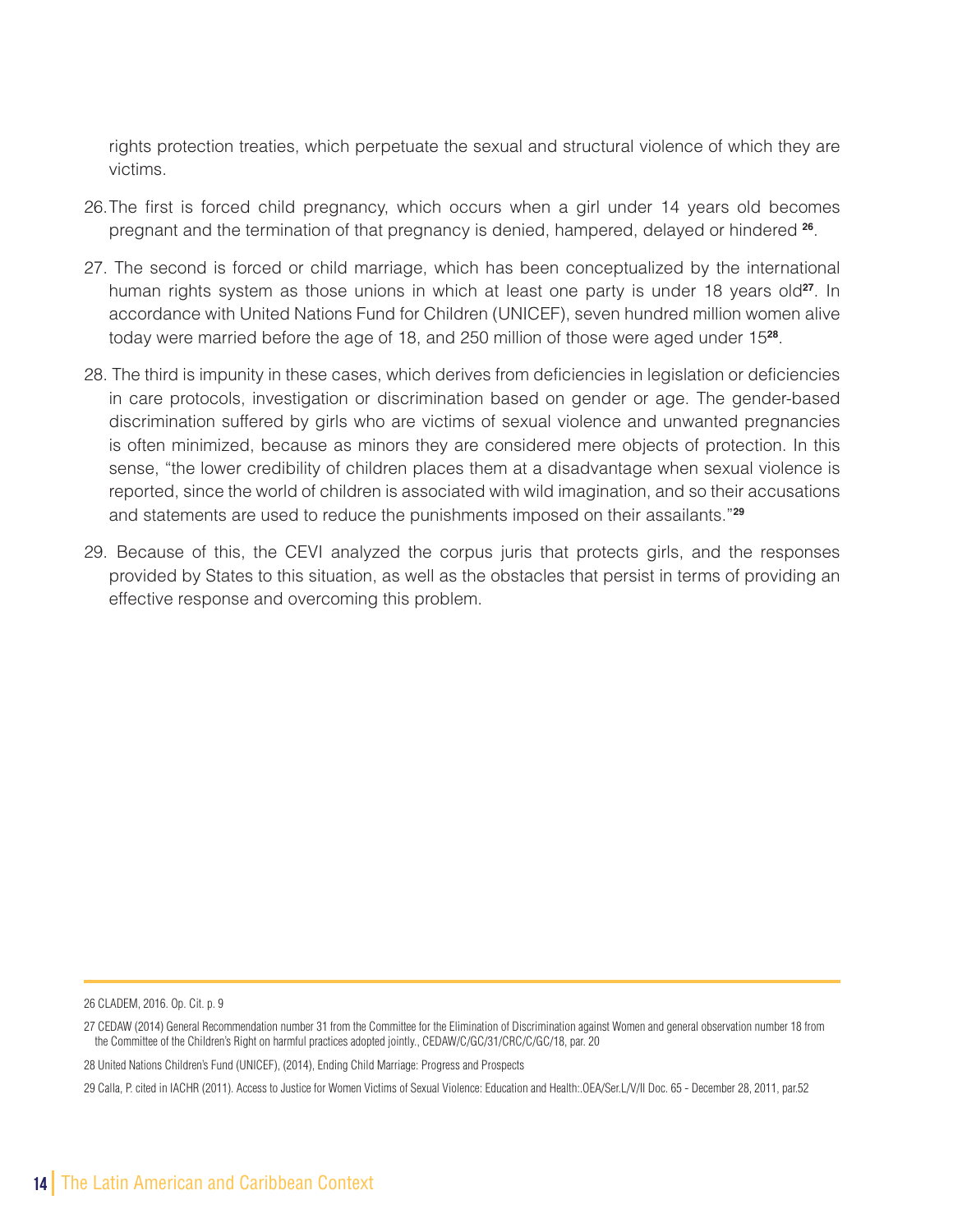### 3. Inter-American and Universal Corpus Juris on the Protection of the Rights of Girls in Relation to Sexual Violence, Child Pregnancy, Forced Motherhood and Child Marriage

#### **3.1. The Broad and Reinforced Interpretation of the Belém do Pará Convention**

- 30. In addition to the Belem do Para Convention, other Conventions to which States in the region are Party are relevant to the analysis of the measures implemented to guarantee the right of girls to live free from violence and discrimination. Among these, the Convention on the Elimination of all Forms of Discrimination against Women (CEDAW), the American Convention on Human Rights, the Additional Protocol to the American Convention on Human Rights on Economic, Social and Cultural Rights (Protocol of San Salvador), the Inter-American Convention to Prevent and Punish Torture, the Convention on the Rights of the Child, and a group of declarations and analyses from organizations that interpret these international human rights treaties, and who have established the scope and content of the rights established in these normative bodies. These treaties, and the doctrine and jurisprudence derived from their interpretation, provide a framework for the interpretation of the obligations of States Party and for the analysis of the reality in Latin America and the Caribbean regarding sexual violence against girls, its causes and consequences.
- 31.This corpus juris of rights prescribed in general treaties on the protection of human rights should be interpreted based of the specific obligations contained in the Belém do Pará Convention. Likewise, they must be concatenated with the obligation to guarantee all women their rights to physical, mental and moral integrity; the right to personal freedom and security; and the right to simple and prompt petition before a competent court, for protection against acts that violate their rights**<sup>30</sup>**; as well as the obligation to adopt, by all means and without delay, policies to prevent, punish and eradicate violence against women**<sup>31</sup>**,with the understanding

<sup>30</sup> Belém do Pará Convention, 1994. Op. Cit. Article 4: "Every woman has the right to the recognition, enjoyment, exercise and protection of all human rights and freedoms embodied in regional and international human rights instruments. These rights include, among others: The right to have her life respected; b. The right to have her physical, mental and moral integrity respected; c. The right to personal liberty and security; d. The right not to be subjected to torture; e. The right to have the inherent dignity of her person respected and her family protected; f. The right to equal protection before the law and of the law; g. The right to simple and prompt recourse to a competent court for protection against acts that violate her rights; h. The right to associate freely; i. The right of freedom to profess her religion and beliefs within the law; and j. The right to have equal access to the public service of her country and to take part in the conduct of public affairs, including decision-making"

<sup>31</sup> Belém do Pará Convention, 1994. Op. Cit. Article 7: "The States Parties condemn all forms of violence against women and agree to pursue, by all appropriate means and without delay, policies to prevent, punish and eradicate such violence and undertake to: a. refrain from engaging in any act or practice of violence against women and to ensure that their authorities, officials, personnel, agents, and institutions act in conformity with this obligation; b. apply due diligence to prevent, investigate and impose penalties for violence against women; c. include in their domestic legislation penal, civil, administrative and any other type of provisions that may be needed to prevent, punish and eradicate violence against women and to adopt appropriate administrative measures where necessary; d. adopt legal measures to require the perpetrator to refrain from harassing, intimidating or threatening the woman or using any method that harms or endangers her life or integrity, or damages her property; e. take all appropriate measures, including legislative measures, to amend or repeal existing laws and regulations or to modify legal or customary practices which sustain the persistence and tolerance of violence against women; f. establish fair and effective legal procedures for women who have been subjected to violence which include, among others, protective measures, a timely hearing and effective access to such procedures; g. establish the necessary legal and administrative mechanisms to ensure that women subjected to violence have effective access to restitution, reparations or other just and effective remedies; and h. adopt such legislative or other measures as may be necessary to give effect to this Convention"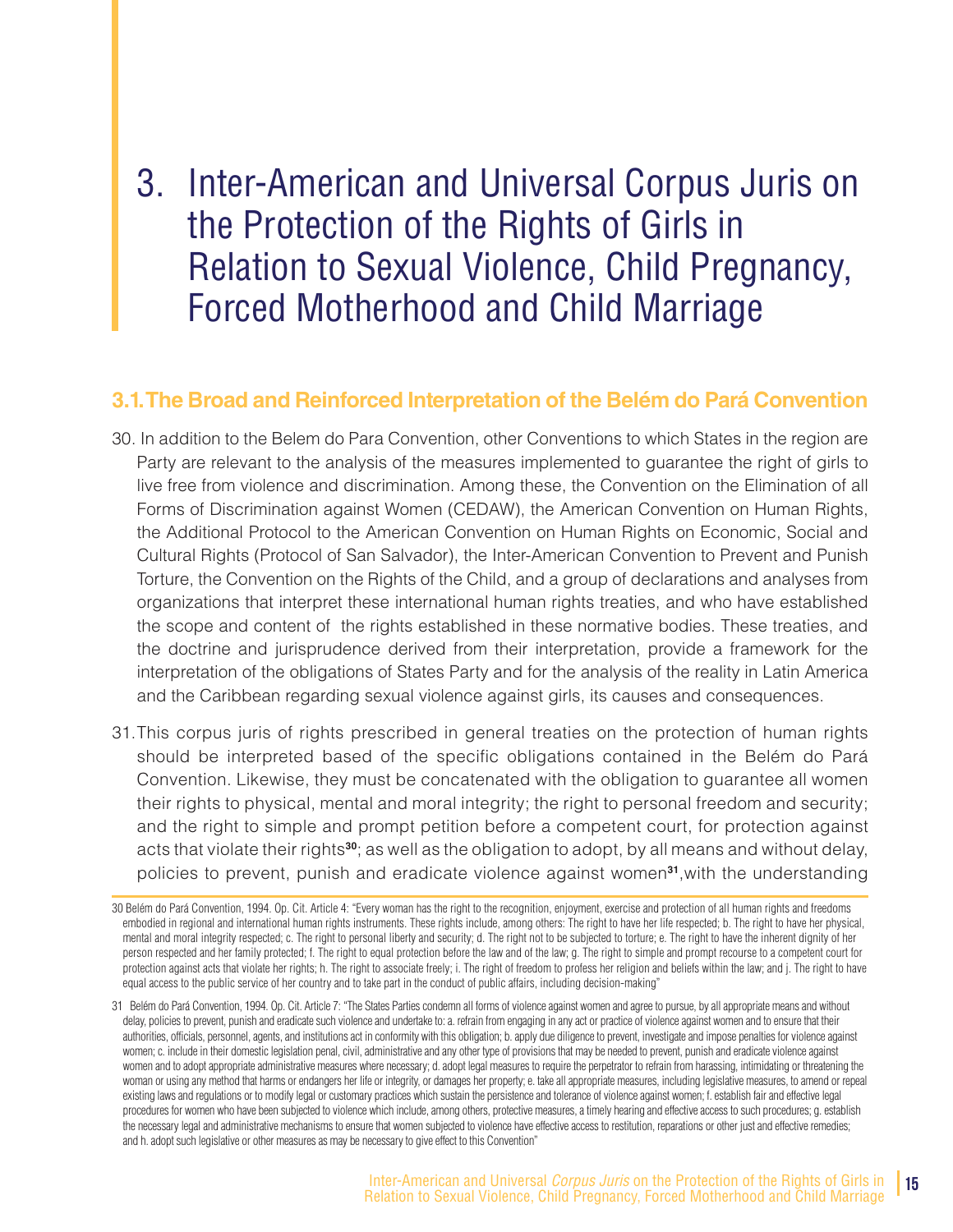that violations of these human rights occur in a context of historically unequal power relations between women and men**<sup>32</sup>**. Moreover, Article 9 of the Belém do Pará Convention establishes that States Party shall take special account of the situation of vulnerability to violence that women may suffer due to, among others, their status as minors

- 32.Under this international legal framework, the State has an obligation of due diligence that is even more intense in relation to girls because the obligation of special protection included in Articles 19 of the American Convention and VII of the American Declaration, as well as the obligation of enhanced due diligence from the Belém do Pará Convention**<sup>33</sup>**. In this regard, the IACHR has repeatedly held that Article 19 of the American Convention, which states that "Every child has the right to the protection measures that his status as a minor requires from his family, society and the State," must be interpreted from both the American Convention and the Convention on the Rights of the Child, understanding that both are part of a very comprehensive corpus juris.**<sup>34</sup>**.
- 33. The Inter-American Court of Human Rights has repeatedly stated that, "…Article 19 of the American Convention does not define what is meant by 'child'." However, the Court referred to the universal system, stating that "the Convention on [the] Rights of the Child considers as such (Article 1) every human being who has not attained 18 years of age, unless, under applicable law, the child has reached legal majority before that age'."
- 34. From this perspective, the obligations established in the Belém do Pará Convention are reinforced by the obligations established under the Convention on the Rights of the Child, when States must confront public policies aimed at addressing violations of human rights, in particular the right of girls to live free from violence which is violated when they are victims of sexual violence and forced to continue a pregnancy.

### **3.2. The interpretation of the right to live free from violence in concatenation with other rights of girls**

35. Articles 13 and 14 of the American Convention establish the obligation to guarantee respect for the physical, mental and moral integrity of all people, assure that all people can enjoy their right to freedom and personal safety and protect all people from arbitrary or abusive interference in their private lives, families, homes or correspondence, or from illegal attacks on their honour or reputation**<sup>35</sup>**.

<sup>32</sup> Belém do Pará Convention, 1994. Op. Cit. Preamble: "The States Party to this Convention (…) Concerned that violence against women is an offense against human dignity and a manifestation of the historically unequal power relations between women and men

<sup>33</sup> IACHR, 2011, op.cit, par. 58

<sup>34</sup> Case "Children of the street" (Villagrán Morales and others) with respect to Guatemala State, on the detention, torture and execution of five people, three under 18 years, one of 18 and other of 20, who, because of their situation, were known as "Children of the Street". Those actions would have been done by Police members a day after that one of them, during his day off, had a discussion with one of the boys.

<sup>35</sup> American Convention on Human Rights. Article 5.1:" very person has the right to have his physical, mental, and moral integrity respected" 7.1: "Every person has the right to personal liberty and security" and 11.2: "No one may be the object of arbitrary or abusive interference with his private life, his family, his home, or his correspondence, or of unlawful attacks on his honor or reputation." Available at: http://www.cidh.oas.org/basicos/english/basic3.american%20convention.htm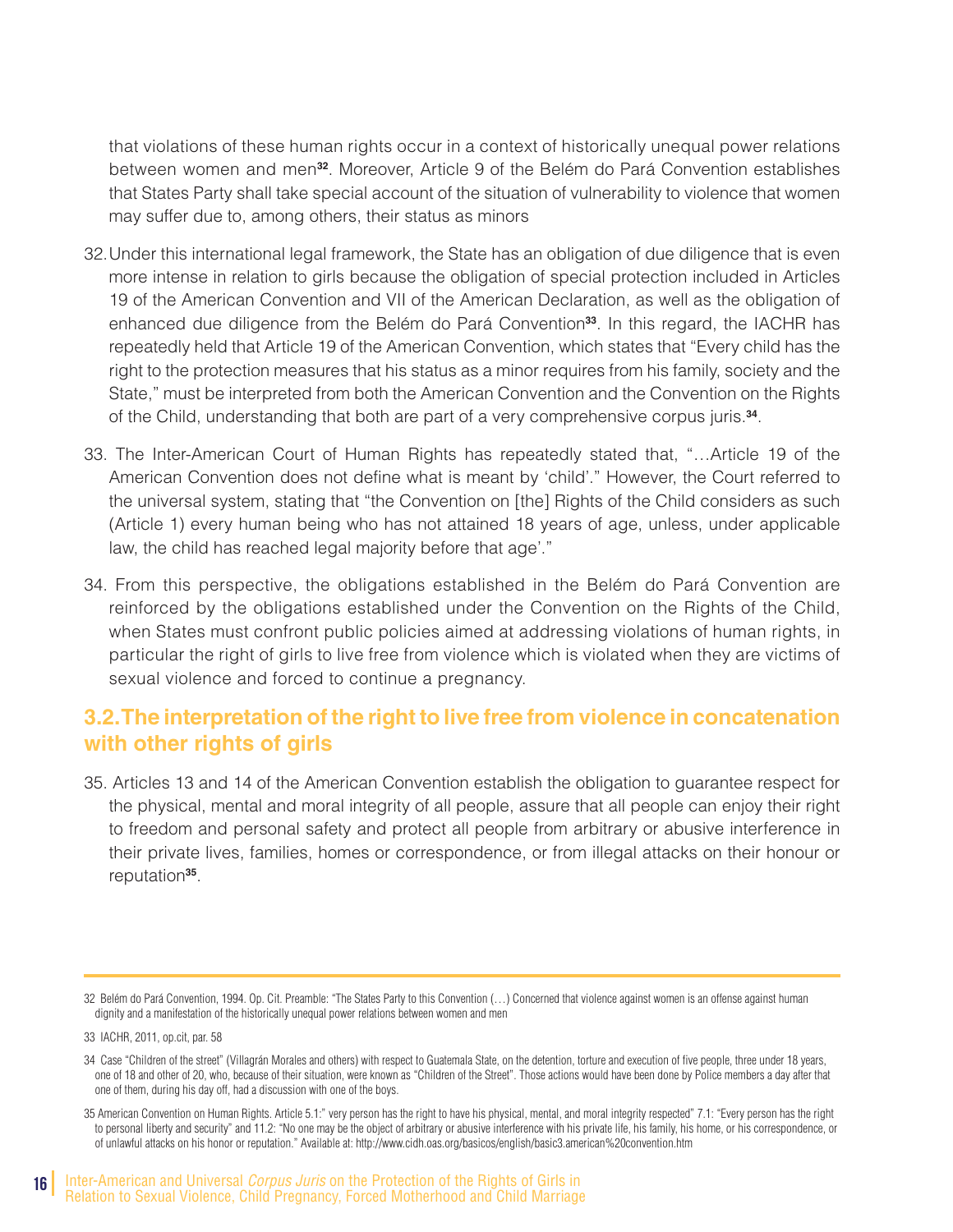- 36. The Additional Protocol to the American Convention on Human Rights on Economic, Social and Cultural Rights (Protocol of San Salvador) establishes the obligation of States Party to guarantee everyone the right to health, understood as the enjoyment of the highest attainable level of physical, mental and social well-being, while also mandating the obligation to ensure the right to education**<sup>36</sup>**. These obligations, when analyzed in the light of public policies aimed at guaranteeing the right of girls to live free from violence, should be interpreted according to the theoretical framework of the Belém do Pará Convention.
- 37.In matters of justice, the jurisprudence of the inter-American human rights system has established that the State should take measures oriented to specifically protecting children and adolescents with greater care and responsibility according to the principle of the best interests of the child<sup>37</sup>. The IACHR has stated that to achieve this, and under the corpus juris on the rights of children and adolescents, States must guarantee the right of girls to be heard, creating mechanisms and favourable environments so that they can report sexual violence**<sup>38</sup>**.
- 38.Meanwhile, in its Declaration on Violence against Women, Girls and Adolescents and their Sexual and Reproductive Rights**<sup>39</sup>**, the MESECVI recommended guaranteeing education in sexual and reproductive rights in the education system, ensuring effective enforcement of the laws that punish sexual violence against women, girls and adolescents. It also recommended the access to justice and redress of those who have been victims of such crimes; ensuring that victims of violence receive dignified treatment, taking all appropriate measures to promote their physical and psychological recovery and social reintegration in a favourable environment for health, welfare, self-esteem, dignity and autonomy of the person and taking into account their differences and needs.
- 39.Likewise, the Declaration raises the obligation of States to guarantee confidentiality for victims from the very act of reporting of the facts throughout the whole procedure of action in a constitutive situation of violence, ensuring the right to an agile and quick process, giving credibility to victims and protecting the privacy and dignity of those affected. Similarly, States must ensure that no abusive or humiliating behaviour takes place in institutional settings, and that health personnel do not re-victimize or deny access to health services to women who need them and ensure access to information on reproductive health, which is essential for women to exercise their reproductive autonomy and their rights to health and physical integrity; as well as ensuring proper education according to age about health and sexual and reproductive rights, including HIV/AIDS and STIs, in school curricula at all levels.
- 40.In the matter of education, according to the Convention on the Rights of the Child, States must adopt all appropriate legislative, administrative, social and educational measures to protect

39 MESECVI, 2014. Op. Cit

<sup>36</sup> Protocol of San Salvador, 1988. Articles 13 and 14. Available at: http://www.oas.org/juridico/english/treaties/a-52.html

<sup>37</sup> I.A Court H.R., Case Brothers Gómez Paquiyauri vs. Perú. Sentence of July 8, 2004. Serie C No. 110, par. 124, 163-164, and 171; .A Court H.R, Case Bulacio vs. Argentina. Sentence of September 18, 2003. Serie C No. 100, par. 126 and 134; and .A Court H.R, Case of the "Children of the Street" (Villagrán Morales and others) vs. Guatemala. Sentence of November 19, 1999. Serie C No. 63, par. 146 and 191. In the same sense, I.A Court H.R, Legal Condition and Children´s Human Rights. Advisory Opinion OC‐17/02 of August 28, 2002. Serie A No. 17, par. 56 and 60. (Original not consulted, cited by: Op. Cit. IACHR (2011), par. 53)

<sup>38</sup> IACHR, 2011, Op. Cit., par. 55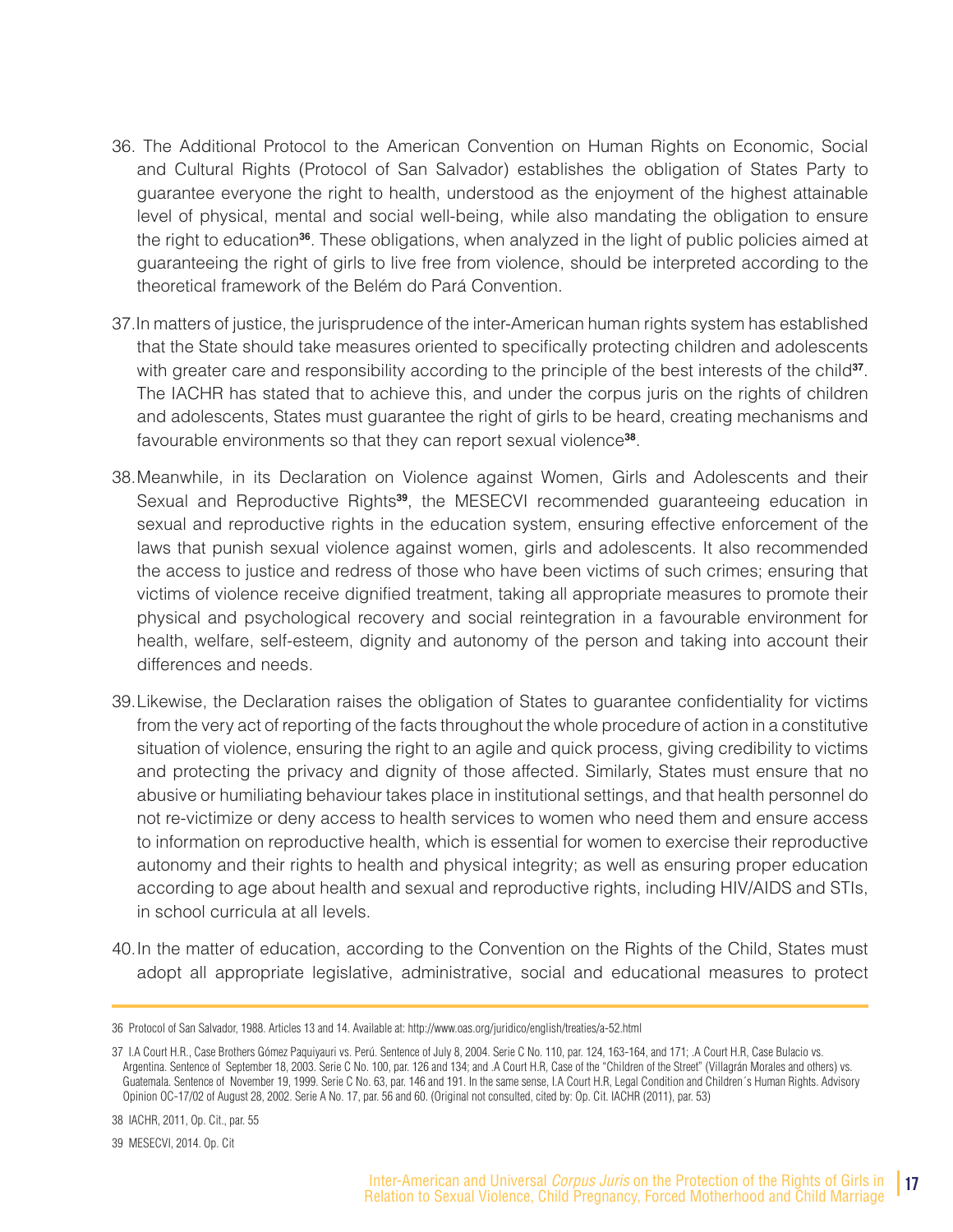children from all forms of physical or mental abuse or harm, neglect, mistreatment or exploitation, including sexual abuse. These protection measures should include, as appropriate, effective procedures for the establishment of social programs with a view to providing the necessary support to children and their care-givers**<sup>40</sup>**.

- 41.The Convention establishes the obligation to develop preventive health care, guidance for parents and education and services in family planning**<sup>41</sup>** and the obligation to ensure that no child be subjected to torture or other cruel, inhuman or degrading treatment**<sup>42</sup>**, as well as the duty to ensure that no child is deprived of their liberty illegally or arbitrarily**<sup>43</sup>**.
- 42. Regarding the right to health and sexual and reproductive rights, the Convention on the Rights of the Child also establishes specific responsibilities for States, in the sense of establishing an obligation to adopt measures to reduce maternal morbidity and mortality and mortality in adolescent girls, particularly caused by pregnancy and unsafe abortion practices, and to provide support to parents of adolescents.
- 43.In the same sense, the Committee on the Rights of the Child has noted of these obligations that States must develop and implement programs that provide access to sexual and reproductive health services, including family planning, contraceptives and safe abortion practices and general and appropriate care and counseling in the field of obstetrics, and develop policies to continue their education. For example, in General Observation 15, the Committee highlights that in accordance with the evolution of children's capabilities, they should have access to confidential therapy and counselling, and that States should study the possibility of allowing children to submit themselves to particular treatments and medical interventions without the permission of a parent or legal guardian, such as HIV testing and sexual and reproductive health services, and include education and guidance on sexual health, contraception and safe abortion**<sup>44</sup>**.
- 44.In the same Observation, the Committee calls attention to the necessity for States to attend to the sexual and reproductive health needs of adolescents, including through family planning and safe abortion services, making sure that girls can make autonomous and well-founded decisions about their reproductive health and prohibiting discrimination in schools against pregnant adolescent girls**<sup>45</sup>**.
- 45.Finally, the Committee highlights that contraception, including emergency contraception, should be immediately available to sexually active adolescents and recommends that States guarantee access to safe abortion and post-abortion care services, regardless of whether or not abortion is legal**<sup>46</sup>**.

44 Committee on the Rights of the Child. General Comment 15 (2013) on the right of the child to the enjoyment of the highest attainable standard of health (art. 24) CRC/C/ GC/15 (17 April 2013) par. 31. Available at: http://tbinternet.ohchr.org/\_layouts/treatybodyexternal/TBSearch.aspx?Lang=en&TreatyID=5&DocTypeID=11

45 Ibid, par. 56

46 Ibid, par. 70

<sup>40</sup> Convention on the Rights of the Child, 1989, Article 19.2 2. "Such protective measures should, as appropriate, include effective procedures for the establishment of social programmes to provide necessary support for the child and for those who have the care of the child, as well as for other forms of prevention and for identification, reporting, referral, investigation, treatment and follow-up of instances of child maltreatment described heretofore, and, as appropriate, for judicial involvement" Available at: http:// www.ohchr.org/EN/ProfessionalInterest/Pages/CRC.aspx ""

<sup>41</sup> Ibid., Article 37a. "No child shall be subjected to torture or other cruel, inhuman or degrading treatment or punishment. Neither capital punishment nor life imprisonment without possibility of release shall be imposed for offences committed by persons below eighteen years of age"

<sup>42</sup> Ibid., Article 24.2f. "To develop preventive health care, guidance for parents and family planning education and services."

<sup>43</sup> Ibid., Article 37b "No child shall be deprived of his or her liberty unlawfully or arbitrarily. The arrest, detention or imprisonment of a child shall be in conformity with the law and shall be used only as a measure of last resort and for the shortest appropriate period of time"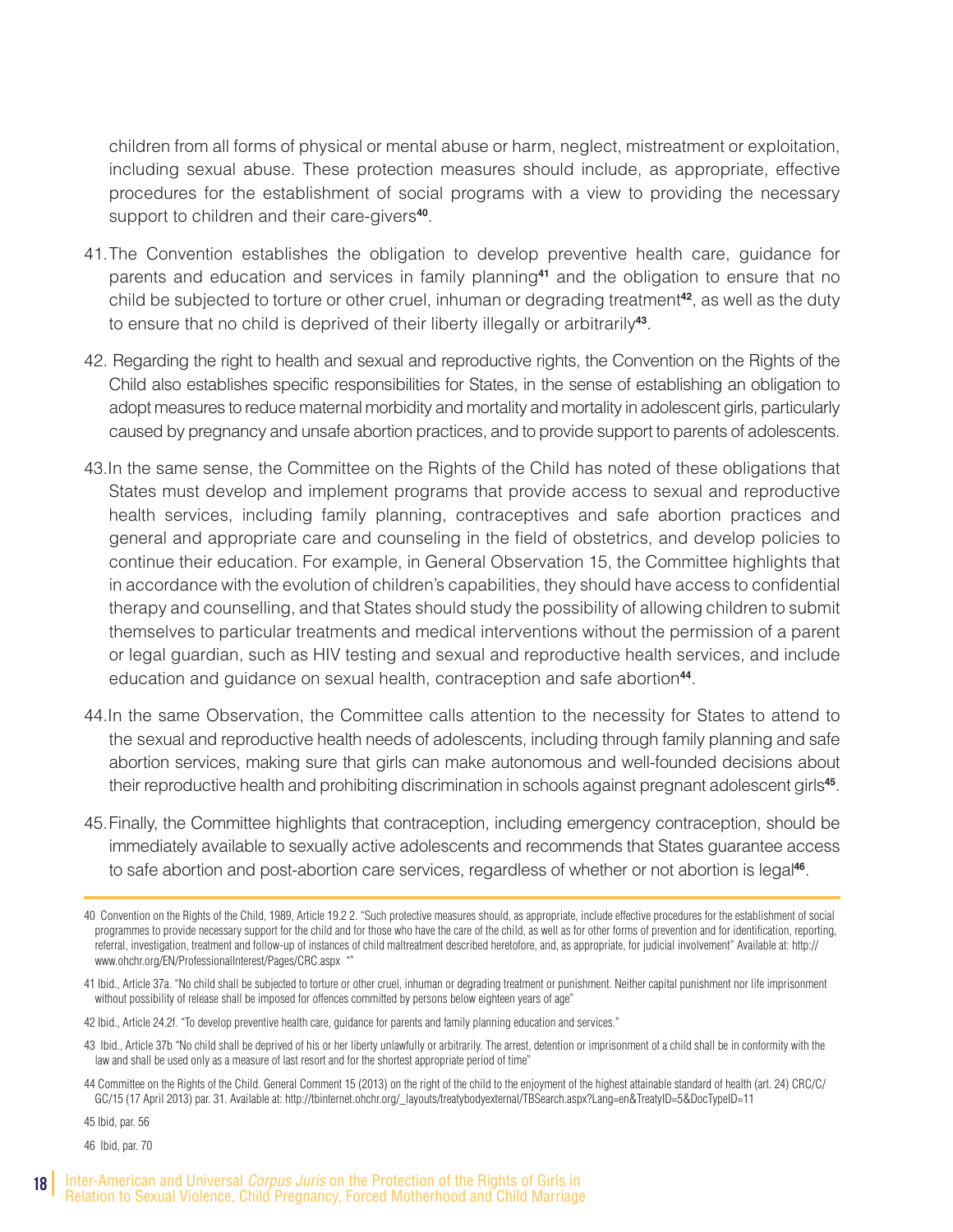# 4. Harmful Practices

- 46.The CEVI has stated that forced pregnancy perpetuates in girls sexual violence and expose them to new and repeated forms of violence and violation of their human rights, undermining in the same way their personal integrity, their status as girls and their future possibilities.
- 47.On the other hand, the CEDAW Committee and the Committee on the Rights of the Child, in a broad doctrinal framework, has catalogued forced pregnancy and child marriage as harmful practices that gravely affect the rights of girls. In their Joint General Recommendation 31, the Committees systematically highlight that harmful practices**<sup>47</sup>** are profoundly entrenched in social attitudes that consider women and girls to be inferior to men and boys on the basis of their stereotyped functions. They also highlight the gendered dimension of violence and indicate that sex- or gender-based attitudes and stereotypes, power imbalances, inequalities and discrimination perpetuate the general existence of practices that often imply violence or coercion.
- 48.Likewise, Committees express concern that the practices are also used to justify violence against women as a form of "protection" or domination over women and children in the home or community, at school or in other educational settings and institutions, and in society in general.
- 49.The Committees draws the attention of States Party to the fact that sex or gender-based discrimination intersects with other factors that affect women and girls, particularly those who belong or are perceived to belong to disadvantaged groups and who are therefore at greater risk of becoming victims of harmful practices**<sup>48</sup>**.

#### **4.1. Child Pregnancies and Obstacles to Care in the Health Sector as Torture**

50. Many child pregnancies, besides being a product of sexual violence, bring an implicit double victimization related to the lack of existing protocols for health care for girls that are victims of sexual violence, and the obstacles linked to laws that establish absolute prohibitions on abortion, even in cases of sexual violence. The international bodies for protection and interpretation of the aforementioned treaties have also pointed out this concern. In its General Recommendation 24

<sup>47</sup> CEDAW Committee General Recommendation 31 and Committee on the Rights of the Child General Comment 18 on harmful practices, adopted jointly (2014), par. 6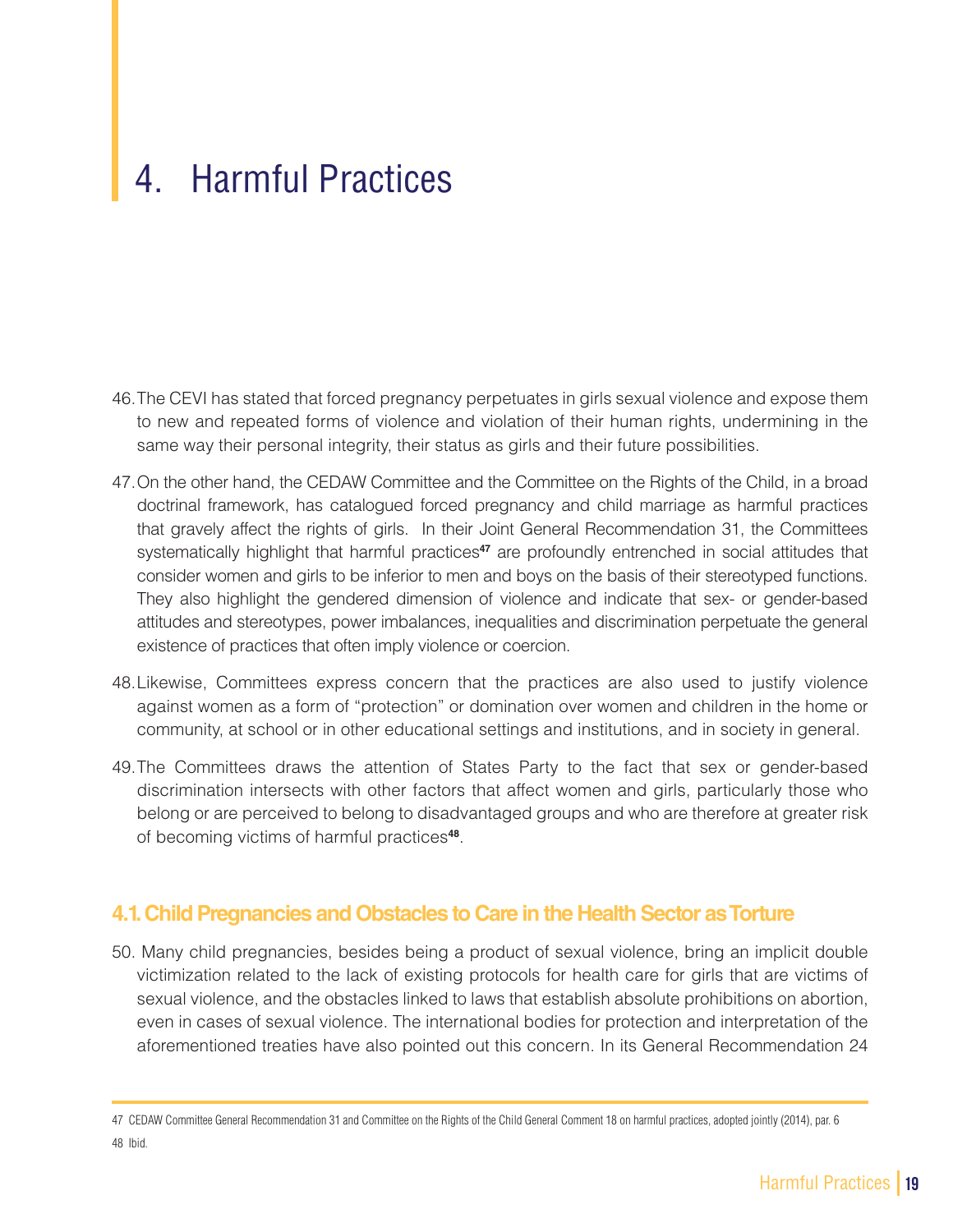Juana got pregnant when she was still 10 years old. The girl told her mother that her stomach hurt, they went to the doctor and there they were told that she was 14 weeks pregnant. The mother reported this to the Attorney General's Office in Quintana Roo on March 23rd 2010. Since then, the child has been in the custody of the State's Comprehensive Family Development System (DIF). The law of the state allows abortion of the result of a rape up to three months' gestation (90 days). Even though doctors considered it to be a high-risk pregnancy, state laws prevented her from having an abortion. Neither the girl nor her mother was informed that they had the right to terminate the pregnancy because it was a case of rape. Her pregnancy was high risk and, according to state law, abortion is also allowed when the pregnancy puts the woman's life at risk. However, the Program for Care of Minors and Adolescents at Risk (PAMAR) confirmed that the Ministry of Health considered that "the child was in excellent health." The head of the State Health Ministry, Juan Carlos Azueta Cardenas, confirmed in his appearance before local deputies that in 2009, 881 adolescents became pregnant following acts of rape. The official explained that 16% of the pregnancies of minors are the result of rape. However, only 150 cases were reported to the Office of the Attorney General of the State's Special Prosecutor for Sexual Offenses.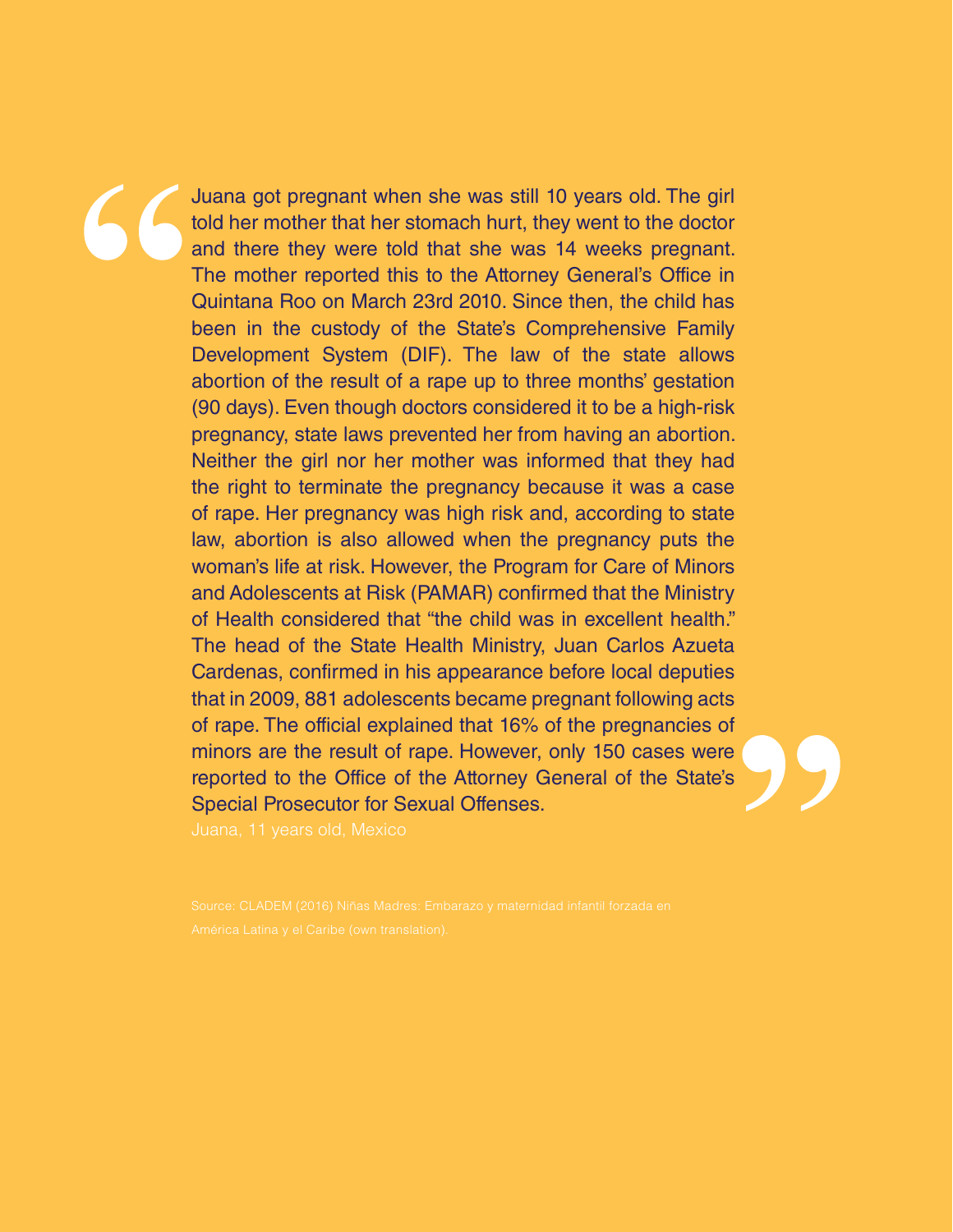on Women and Health (1999), the CEDAW Committee recommended that States Party ensure "24 m) that measures are taken to prevent coercion in regard to fertility and reproduction, and that women are not forced to seek unsafe medical procedures such as illegal abortions because of lack of appropriate services regarding birth control"**<sup>49</sup>**; as well as "31 c) give priority to the prevention of unwanted pregnancy through family planning and sexual education and reduce maternal mortality rates by means of motherhood services with no risks and prenatal care. As far as possible, legislation criminalizing abortion should be amended in order to withdraw punitive measures imposed on women who have been subject of abortions"**<sup>50</sup>**.

- 51.In this regard, the CEVI has repeatedly stated its concern regarding the harmonization of those laws that do not allow therapeutic abortion, even in cases of pregnancy resulting from rape. Similarly, the CEVI has declared that the refusal to develop public policies and services on sexual and reproductive health for women is a human rights violation**<sup>51</sup>**that constitutes institutional violence by the State. In particular, the Committee emphasizes that access to pregnancy termination services should be confidential and that conscientious objection on the part of health personnel cannot for any reason result in the violation of women's human rights**<sup>52</sup>**.
- 52.Meanwhile, the UN Special Rapporteur on Torture, in his 2013 Report**<sup>53</sup>**, studies in-depth torture related to health, determining that: "International and regional human rights organizations have begun to recognize that ill-treatment of women seeking reproductive health services can cause enormous and lasting physical and emotional suffering caused by gender. Examples of such violations include abuse and humiliation in institutional settings; involuntary sterilizations; denial of access to health authorized services such as abortion and post-abortion care; (...)"**<sup>54</sup>** .
- 53.The Rapporteur analyzes the obstacles that pregnant women and girls face because of sexual violence. The Report notes that for many victims of rape, access to a safe abortion procedure is virtually impossible because of a maze of administrative obstacles and official negligence and obstruction. In the historic decision of K. N. L. H. v. Peru, the Human Rights Committee considered the denial of a therapeutic abortion a violation of the right of the person not to be subjected to ill-treatment. In the case of P. and S. v. Poland, the European Court of Human Rights declared that "the stigma associated with abortion and sexual violence... caus [ed] great anguish and suffering, both physically and mentally"**<sup>55</sup>**.
- 54.The Committee against Torture has also repeatedly expressed concern that restrictions on access to abortion and absolute prohibitions thereto violate the prohibition of torture and ill-treatment. On numerous occasions, United Nations bodies have expressed concern over the denial or

54 Ibid., par. 46

55 Ibid., par. 49

<sup>49</sup> CEDAW Commitee (1999). General Recommendation 24. Available at: http://www.ohchr.org/EN/HRBodies/CEDAW/Pages/Recommendations.aspx 50 Ibid.

<sup>51</sup> MESECVI, 2012. Second Hemispheric Report on the Implementation of the Belém do Pará Convention. Recommendations 10 and 11, p. 98. Available at: http://www.oas. org/en/mesecvi/docs/MESECVI-SegundoInformeHemisferico-EN.pdf

<sup>52</sup> Ibid.

<sup>53</sup> UN. Human Rights Council. Report of the Special Rapporteur on torture and other cruel, inhuman or degrading treatment or punishment, Juan E. Méndez (A/HRC/22/53, 1 February 2013). Available at: http://www.ohchr.org/Documents/HRBodies/HRCouncil/RegularSession/Session22/A.HRC.22.53\_English.pdf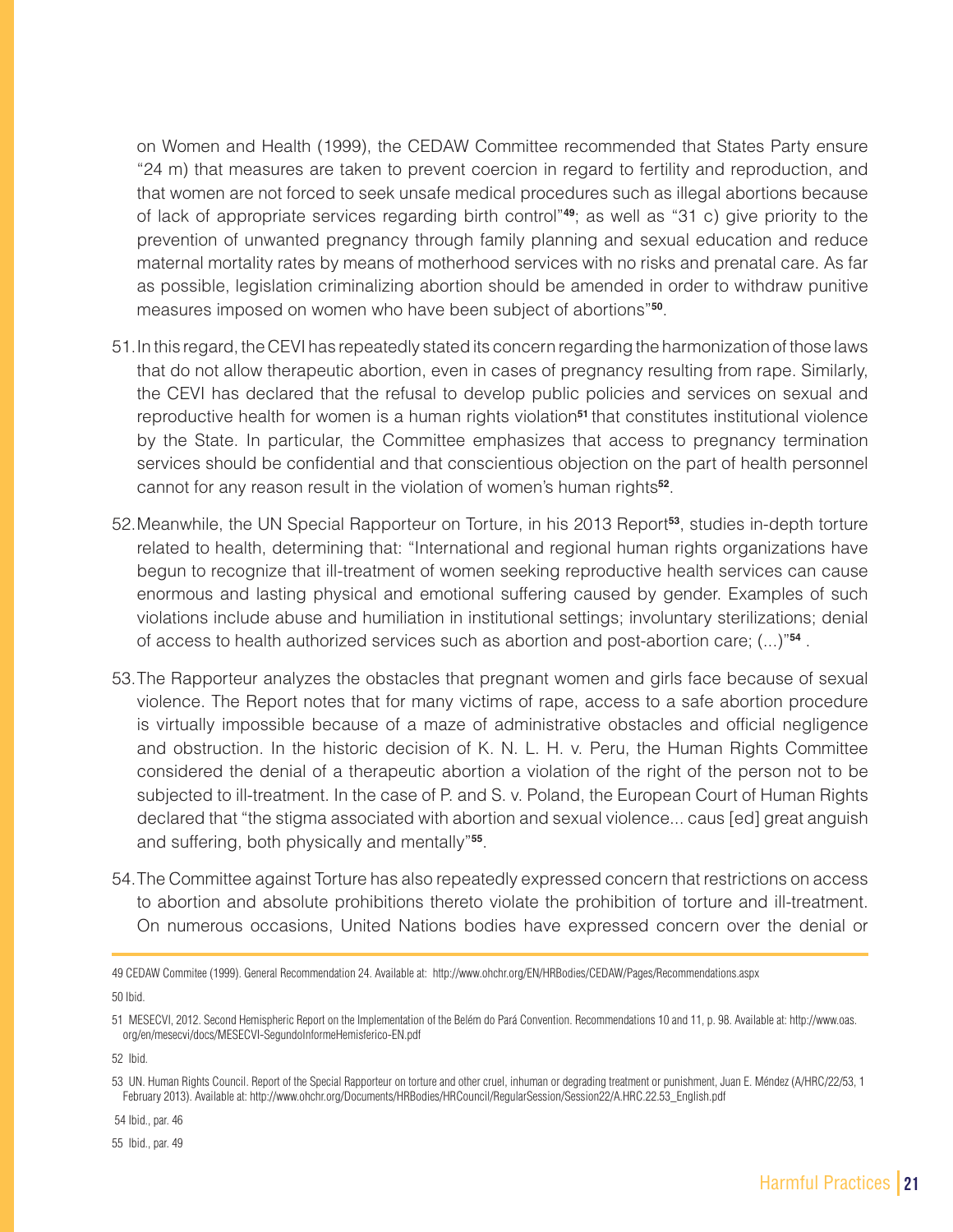restriction of access to post-abortion care, often with unacceptable aims such as imposing a punishment or to obtain a confession. The Committee on Human Rights explicitly noted that violations of Article 7 of the International Covenant on Civil and Political Rights included forced abortion as well as denial of access to safe abortion to women who become pregnant following a rape and expressed concern about the obstacles imposed on abortion when it was legal**<sup>56</sup>**.

- 55.The subsequent Report**<sup>57</sup>** of the same Rapporteur, published on January 5th 2016, states that "Women are vulnerable to torture and ill-treatment when seeking medical treatment on the basis of actual or perceived non-conformity with socially determined gender roles." Discrimination against women, girls and others based on sex, gender, actual or perceived sexual orientation or gender identity and sexual characteristics often underlies torture and ill-treatment committed against them in healthcare settings. This is especially true when those people attempt to receive treatments such as abortion, which may be contrary to the functions and expectations that society has assigned to their gender. International human rights law recognizes to an increasing degree that abuse and ill-treatment of women trying to obtain reproductive health services can cause enormous and lasting physical and emotional suffering on the basis of gender**<sup>58</sup>**.
- 56.The Report highlights that short and long-term physical and psychological consequences also appear when women undergo abortions in risky conditions and when they are forced to carry the pregnancy to term against their will (A/66/254). These restrictive policies have a disproportionate impact on marginalized and disadvantaged women and girls. The existence of very restrictive laws, which prohibit abortions even in cases of incest, rape, fetal impairment or when the life or health of the mother is at risk, violate the right of women not to be subjected to torture or illtreatment (A/HRC/22/53 and CEDAW/C/OP.8/PHL/1). However, some States continue to restrict abortion with absolute prohibitions of the right of women to have abortions legally and safely. Restricting access to the voluntary termination of pregnancy causes unnecessary deaths of women (CAT/C/PER/CO/4)**<sup>59</sup>**.
- 57.In the aforementioned Declaration, the CEVI recommends that States provide comprehensive care for victims of sexual violence and guarantee women's sexual and reproductive health, including their right to life, by eliminating unsafe abortion and issuing laws and public policies that allow for the legal termination of pregnancy in at least three cases: i) when the life and health of the woman are at risk; ii) when the fetus is non-viable; and iii) in cases of sexual violence, incest or forced insemination; as well as guaranteeing that women and adolescents have immediate access to affordable contraception, including emergency oral contraception, eliminating thereby the discriminatory effects on women of the denial of services, based on stereotypes that reduce the primary role of women to motherhood and hinder them from making decisions on their sexuality and reproduction**60**.

58 Ibid., par. 42

59 Ibid., par. 43

60 MESECVI, 2014. Op.Cit

<sup>56</sup> Ibid., par. 50

<sup>57</sup> UN. Human Rights Council. Report of the Special Rapporteur on torture and other cruel, inhuman or degrading treatment or punishment, Juan E. Méndez (A/HRC/31/57,,5 Janaury 2016) Available at: http://www.ohchr.org/EN/HRBodies/HRC/RegularSessions/Session31/Pages/ListReports.aspx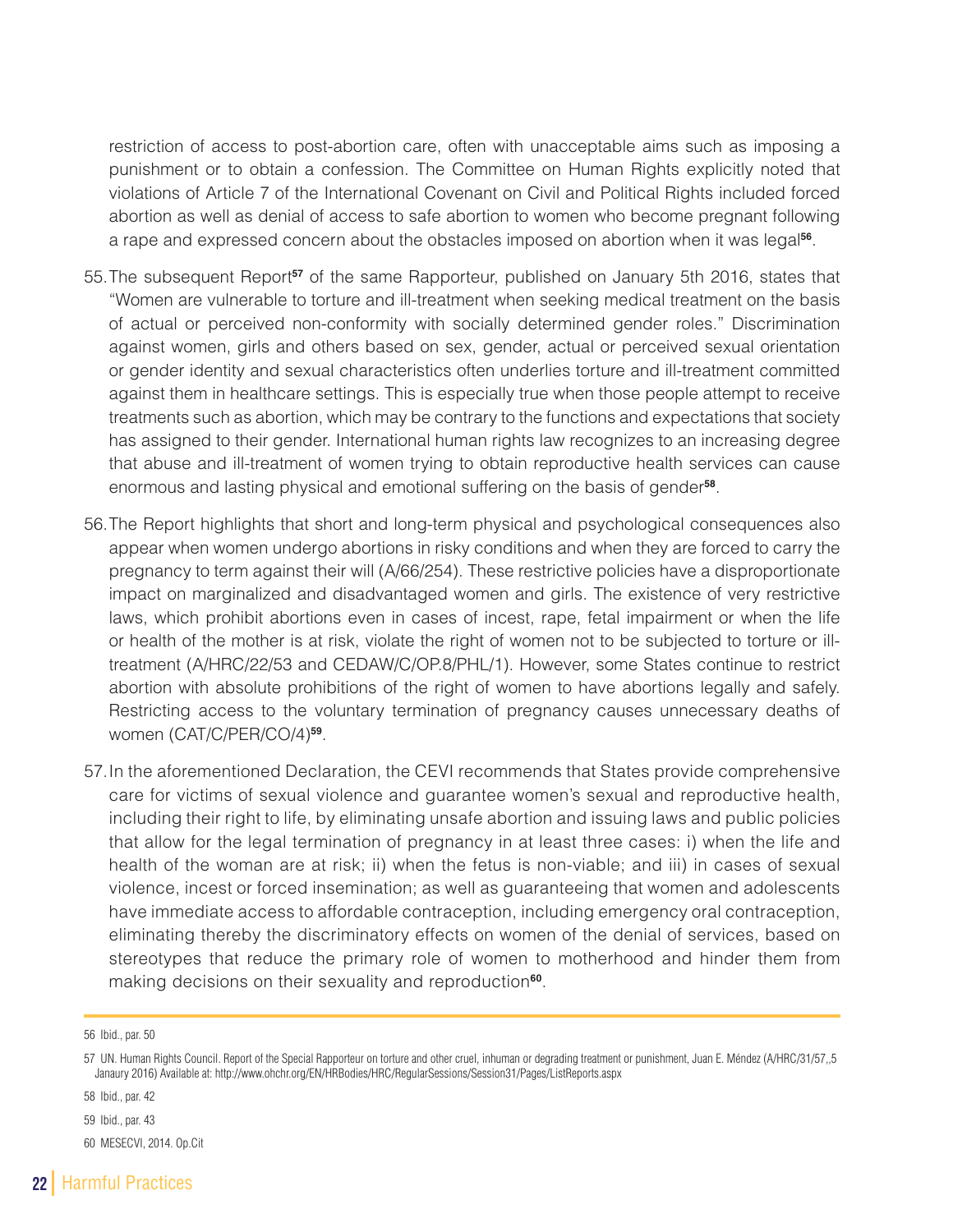58.In conclusion, both the international and inter-American human rights systems have an extensive framework of protection for human rights of girls and in turn, the relevant bodies in each system have pointed out the essence of the obligations derived from the human rights Covenants and Treaties with regard to the serious situation of child pregnancy among girls. These standards are the legal framework by which the CEVI analyzes the progress made by States in the region and their efforts to eradicate child pregnancy and forced motherhood in the face of sexual violence against girls aged 10 to 14, on the basis of the System of Progress Indicators.

### **4.2. Child and Forced Marriage**

- 59.Child marriage, also called early marriage (or forced marriage for the purposes of this report), is any marriage in which at least one party is under 18 years old. In this regard, the CEDAW Committee, in its General Recommendation No. 31, and the Committee on the Rights of the Child, in its General Comment No. 18, note that the immense majority of child marriages, both de jure and de facto, affect girls, even though sometimes their spouses are also under 18. The Committees highlight that child marriage is frequently accompanied by early and frequent pregnancies and births, causing rates of maternal mortality and morbidity that are above average**<sup>61</sup>**.
- 60.In addition to the definition given by the CEDAW Committee, UNICEF outlines child marriage as formal or informal union before the age of 18, but also as a fundamental violation of human rights, especially among women**<sup>62</sup>**.
- 61.A study commissioned by the platform "Girls not Brides"**<sup>63</sup>** in January 2015 states that in Latin America and the Caribbean, unions at early ages are more common than marriages, with the understanding that unions at early ages or early de facto unions are defined as unions that follow informal family ties, which can occur with or without the consent of girls. The perception is that such unions involve less commitment on the part of the male partner, which increases gender inequality
- 62.This study notes that early unions and marriages are associated with social, cultural and economic factors, and identifies girls living in predominantly poor rural areas as a particularly vulnerable population and, in that context; girls belonging to indigenous communities are those at highest risk. Other factors such as the social stigma related to child or single motherhood and gender-based violence or economic violence may increase the risk of girls being involved in early unions in urban areas.
- 63.The "Girls not Brides" study concludes that the greatest consequences for girls involved in child marriages include sudden and early school dropout, early and unwanted pregnancy and the risks involved, economic dependency, and limited life opportunities.
- 64. According to UNICEF data from 2016, 23% of girls in Latin America and the Caribbean were united in early marriage, early de facto union or early union between the ages of 15 and 18, whereas 5% of girls under 15 were united in child marriage **<sup>64</sup>**.

62 UNICEF, 2016, Data on Child Marriage. Available at: http://data.unicef.org/topic/child-protection/child-marriage/#

<sup>61</sup> CEDAW (2014), General Recommendation 31 Op Cit. par. 20-22

<sup>63</sup> Melania Trejo (2015) The Global Partnership to End Child Marriage. Exploratory research: child marriage in Latin America. 64 Op. Cit. Nota 62.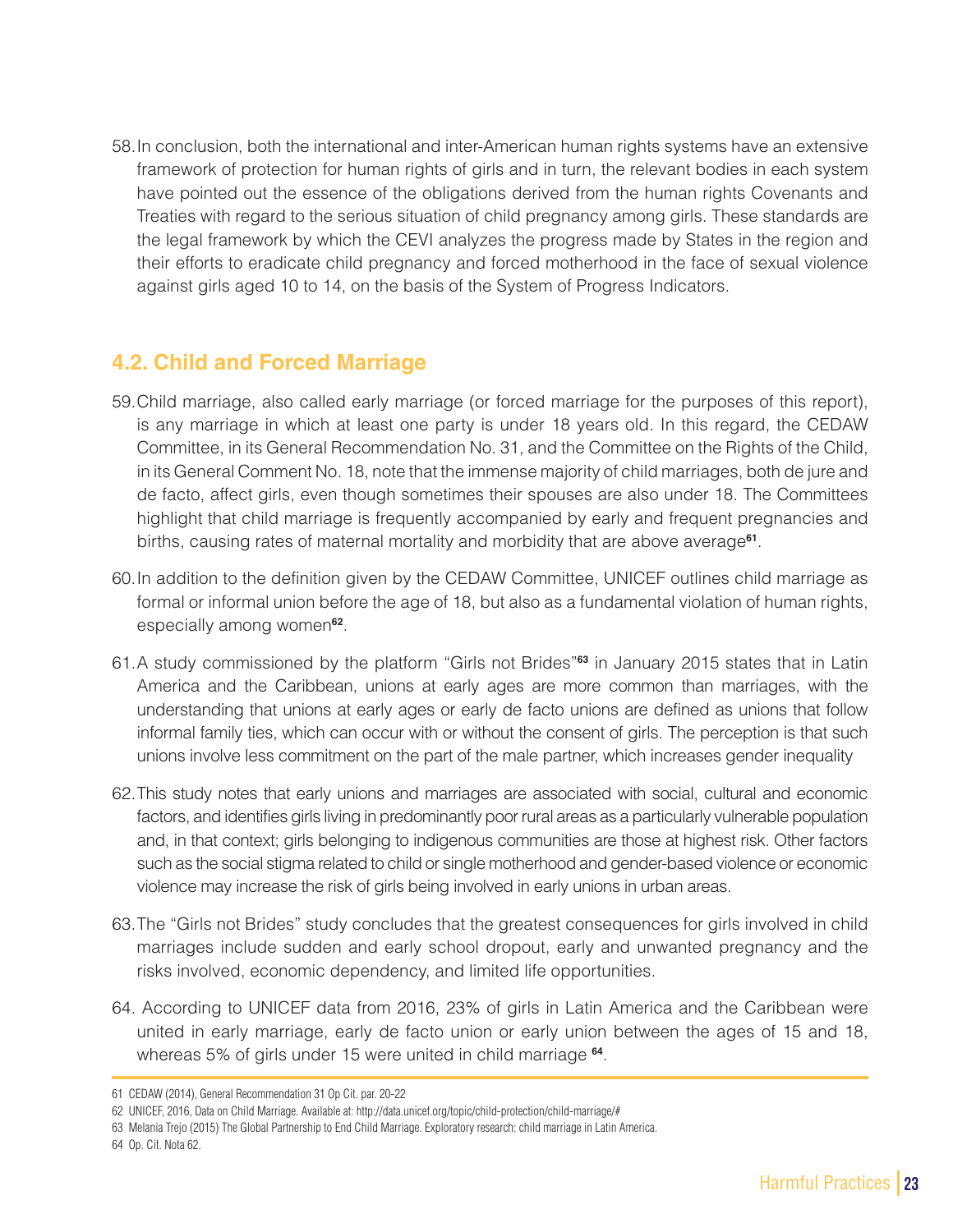In April 2015, an 11-year old, mentally disabled girl from Uruguay who was receiving psychiatric medication got pregnant as a result of sexual abuse by a 41-year old man, who was an acquaintance of the family. As she stated that she "…wished to continue with the pregnancy and marry the man," her medication was suspended in order to avoid harm to the fetus, she was admitted to a State home and on October 16th of the same year a cesarean section was performed in the Pereira Rossell Hospital. The doctors understood that it was necessary to "respect the girl's wishes." The Specialized Family Court held that it was not appropriate for it to pass judgement on the case, and ordered coordination between the girl's mother, as her legal representative, and the doctors

Source: CLADEM (2016) Niñas Madres: Embarazo y maternidad infantil forzada en América Latina y el Caribe (own translation)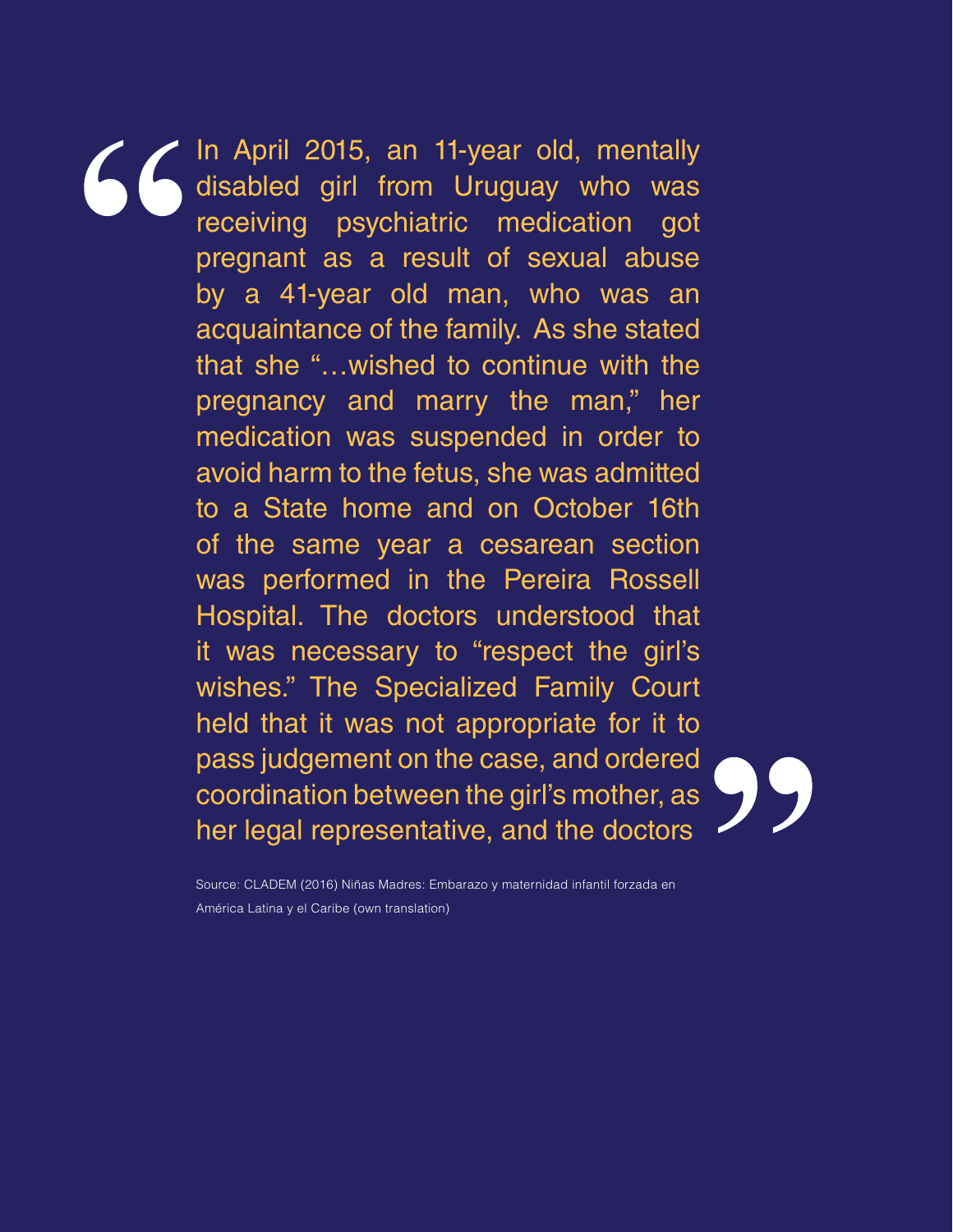- 65. In article 16.2, the Convention on the Elimination of All Forms of Discrimination against Women establishes that "The betrothal and the marriage of a child shall have no legal effect, and all necessary action, including legislation, shall be taken to specify a minimum age for marriage and to make the registration of marriages in an official registry compulsory."
- 66.The right to "free and full" consent is recognized by the Universal Declaration of Human Rights, and UNICEF adds that this consent cannot be free and full when one of the parties involved does not have the maturity to make an informed decision.
- 67.The Convention on the Rights of the Child establishes other rights directly related to child marriage, such as the right to freedom of expression, the right to protection from all type of abuses, and the right to be protected from traditional practices that are harmful to the health of children.
- 68. On this matter, the Committee on the Rights of the Child**<sup>65</sup>** expressed its concern by stating that early marriage and pregnancy are an important factor in health problems related to sexual and reproductive health, and stressed that the minimum age for marriage, particularly for women is still very low in some countries. The Committee further recommended providing access to information to children and adolescents about the harm that early marriage and pregnancy could cause them, and giving those who become pregnant access to health services that take into account their particular needs. It also urged States to provide measures to reduce morbidity and mortality in children and adolescents, particularly caused by early pregnancy and unsafe abortion practices.
- 69.Most of the States Party to the Belém do Pará Convention are also Party to the United Nations Convention on the Consent to Marriage, Minimum Age for Marriage, and Registration of Marriages**<sup>66</sup>**. This Convention recalls that "No marriage shall be legally entered into without the full and free consent of both parties," and urges States Party to "adopt the necessary legislative measures to determine the minimum age for marriage." Both the Committee on the Rights of the Child and the CEDAW Committee have ruled on this obligation**<sup>67</sup>**, strongly recommending that States Party review and, when necessary, amend their laws and practices to increase the minimum age for marriage, with or without agreement of parents, at age 18 for both girls and boys.
- 70. Since 2013, the Human Rights Council and the United Nations Office of the High Commissioner for Human Rights (OHCHR) have intensified their efforts to prevent and eliminate child, early and forced marriage. As a consequence, on November 17th 2014, during its 69th session, the UN General Assembly adopted a Resolution on Child, Early and Forced Marriage, which recognizes that "child, early and forced marriage is a harmful practice that violates, abuses and impairs human rights and is linked to and perpetuates other harmful practices and human rights

<sup>65</sup> Committe on the Rights of the Child (2003), General Comment 4. Adolescent Health and Development in the Context of the Convention on the Rights of the Child (CRC/ GC/2003/4 (2003). Available at: http://www.ohchr.org/Documents/Issues/Women/WRGS/Health/GC4.pdf

<sup>66</sup> UN, 1964, Convention on Consent to Marriage, Minimum Age for Marriage and Registration of Marriages. Available at: http://www.ohchr.org/EN/ProfessionalInterest/ Pages/MinimumAgeForMarriage.aspx

<sup>67</sup> CEDAW Committee General Observation 21 (1994). Available at: http://www.ohchr.org/EN/HRBodies/CEDAW/Pages/Recommendations.aspx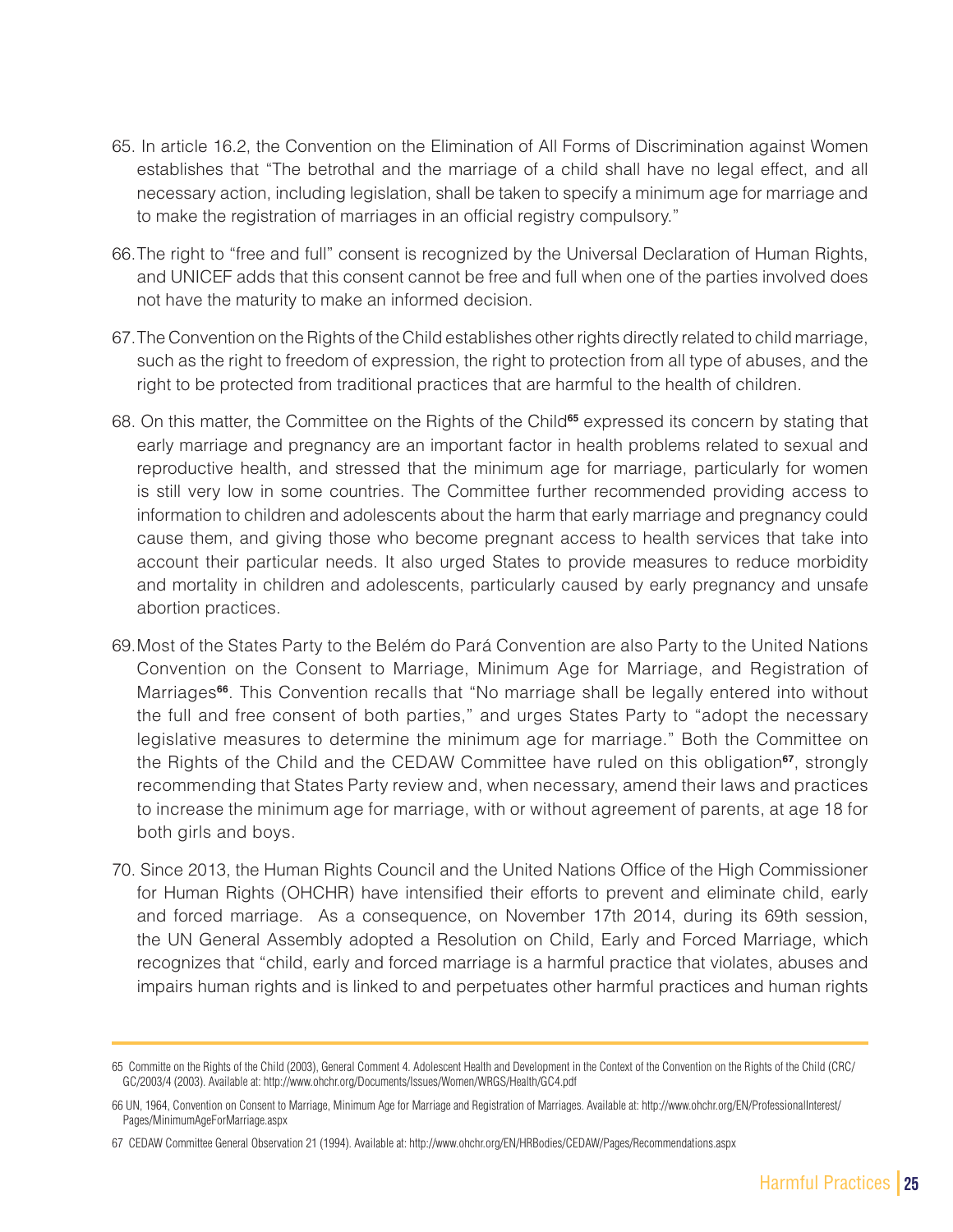violations and that such violations have a disproportionately negative impact on women and girls," and urged governments to "promote and protect the human rights of all women and girls, including their right to have control over and decide freely and responsibly on matters related to their sexuality, including sexual and reproductive health, free of coercion, discrimination and violence, and to adopt and accelerate the implementation of laws, policies and programmes that protect and enable the enjoyment of all human rights and fundamental freedoms, including reproductive rights..." **<sup>68</sup>**

68 UN General Assembly (2014) Child, early and forced marriage (A/C.3/69/L.23/Rev.1), Available at: http://www.un.org/ga/search/view\_doc.asp?symbol=A/C.3/69/L.23/Rev.1

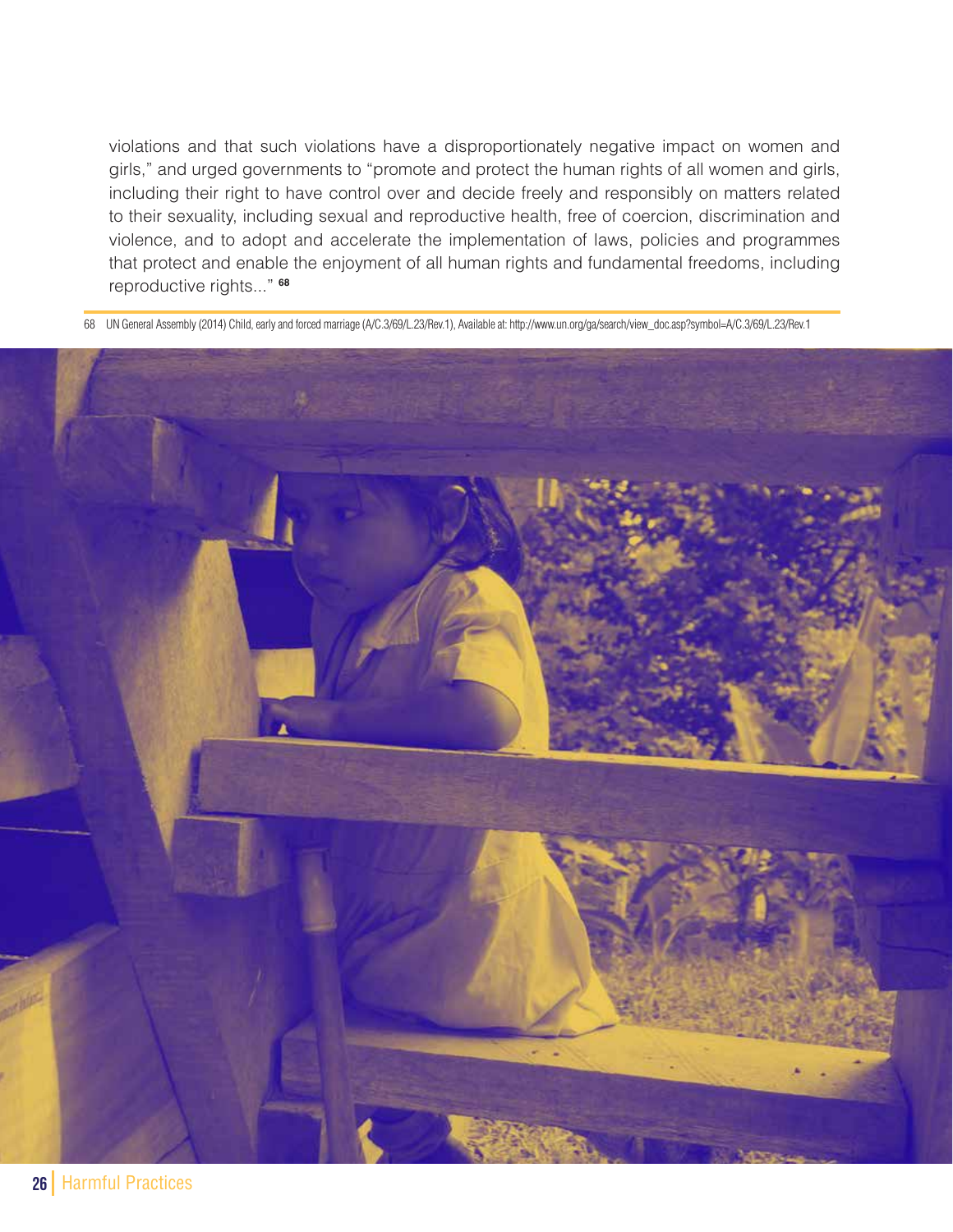### 5. Data on Impunity

- 71.The CEVI understands that in order to close the impunity gap on acts of sexual violence against girls in the region, it is necessary to identify the problem and map its consequences, on the bases of the development of a normative framework that typifies this type of conduct, a system that comprehensively cares for girls who are victims of violence and guarantees their access to justice and adequate reparation, which is a general principle of the obligation of due diligence established in Article 7 of the Belém do Pará Convention**<sup>69</sup>**.
- 72. For the purposes of this report, the CEVI analyzed the fulfillment of at least three obligations derived from the Belém do Pará Convention that are essential requirements to assess the serious situation of pregnant girls aged 10 to 14. To this end, it took into account the statistical data provided by the States, existing legislation and care protocols from both the health and justice sectors. The intersection of these indicators gives us a regional overview that allows us to assess the situation, and shows limited action by States in the face of the seriousness of the figures provided and the actions implemented to eradicate violence against girls. The absence of reliable data also becomes an obstacle to the design and effective implementation of public policies aimed at eradicating the problem. The fact that the data is scarce, incomplete or nonexistent for many countries also means that these girls and the challenges they face are invisible to legislators (UNFPA, 2013).
- 73.For this reason, in its latest reports the CEVI has reiterated the need to strengthen the institutional capacities of States to collect information and statistics on violence against women and girls, in accordance with Article 8h of the Convention, which establishes the duty to "undertake, progressively, specific measures, including programs to ensure research and the gathering of statistics and other relevant information on the causes, consequences and frequency of violence

<sup>69</sup> Belém do Pará, 1994. Op. Cit. Article 7: "The States Parties condemn all forms of violence against women and agree to pursue, by all appropriate means and without delay, policies to prevent, punish and eradicate such violence and undertake to: a. refrain from engaging in any act or practice of violence against women and to ensure that their authorities, officials, personnel, agents, and institutions act in conformity with this obligation; b. apply due diligence to prevent, investigate and impose penalties for violence against women; c. include in their domestic legislation penal, civil, administrative and any other type of provisions that may be needed to prevent, punish and eradicate violence against women and to adopt appropriate administrative measures where necessary; d. adopt legal measures to require the perpetrator to refrain from harassing, intimidating or threatening the woman or using any method that harms or endangers her life or integrity, or damages her property; e. take all appropriate measures, including legislative measures, to amend or repeal existing laws and regulations or to modify legal or customary practices which sustain the persistence and tolerance of violence against women; f. establish fair and effective legal procedures for women who have been subjected to violence which include, among others, protective measures, a timely hearing and effective access to such procedures; g. establish the necessary legal and administrative mechanisms to ensure that women subjected to violence have effective access to restitution, reparations or other just and effective remedies; and h. adopt such legislative or other measures as may be necessary to give effect to this Convention".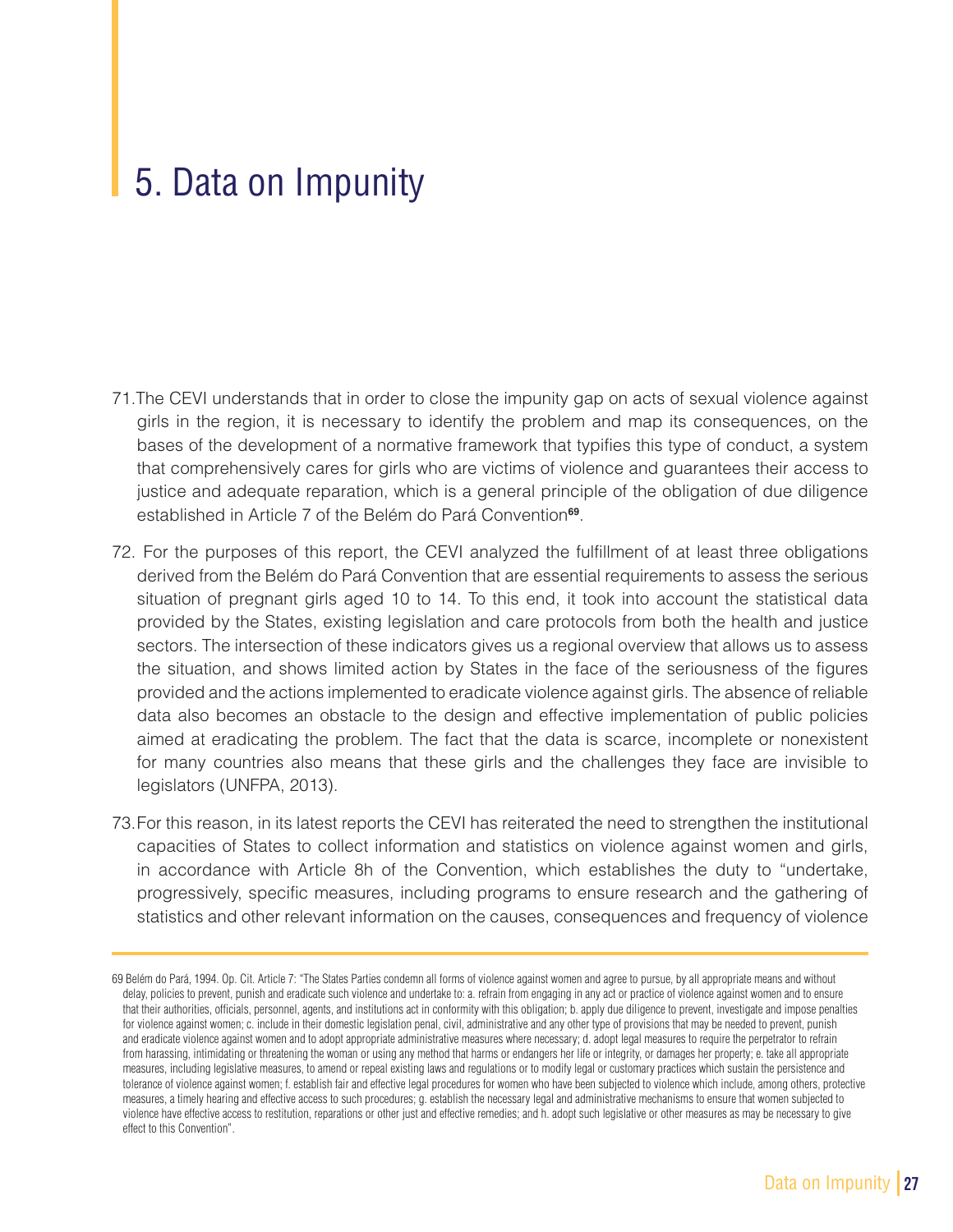against women, in order to assess the effectiveness of measures to prevent, punish and eradicate violence against women and to formulate and implement the necessary changes"**<sup>70</sup>**.

- 74.The recommendations of the Second Hemispheric Report placed special emphasis on the need to establish normative obligations to prepare studies, carry out surveys on violence against women; disseminate information on the surveys, as well as on the rights of women and existing services, or include these issues as modules in general surveys or censuses**<sup>71</sup>**. Nevertheless, the countries of the region are far from being able to provide comprehensive qualitative and quantitative information on this phenomenon, which is still poorly regulated.
- 75. Likewise, the CEVI has repeatedly stressed that as part of the obligations of due diligence to prevent, punish and eradicate violence against women, States are also committed to developing and effectively implementing a framework of legal norms and policies to fully protect and promote the human rights of women. This process of harmonization of domestic legislation of the States Party involves at least two immediate obligations. First, the duty to establish and regulate in domestic law all forms of violence against women, including sexual violence, regulating internal rules according to the definition of violence against women established in the Belém do Pará Convention; and, secondly, the duty to eliminate all norms that directly or indirectly discriminate women and girls.
- 76.These duties also include the development of care and investigation protocols that ensure the best interests of girls, and guarantee the elimination of obstacles so that complaints are able to thrive, the confidentiality of the girls and adolescents involved, comprehensive medical and psychological care, as well as deployment of all necessary measures to ensure decent and specialized treatment that avoids any type of re-victimization of the girls who are victims of violence. Similarly, as the CEVI has recommended, these protocols should guarantee care for the legal termination of pregnancy that results from sexual violence.
- 77. Following is the presentation of an overview of the region, according to the information provided by the States Party in the framework of the Second Follow-Up Round.

### **5.1. Statistics in Latin America and the Caribbean**

78.The Fourth World Conference on Women highlighted the need to not limit the collection of data to the situation of adult women, ensuring the availability of data on girls and in accordance with the different periods of the life cycle**<sup>72</sup>**. In this sense, the need became evident to generate statistics on health on the basis of current and reliable data on the mortality and morbidity of women and girls, the social and economic factors that affect their health, and provision of specialized health services and the use of these services.

<sup>70</sup> Belém do Pará, 1994. Op. Cit. Article 8h

<sup>71</sup> MESECVI (2015), Second Follow-Up Report on the Recommendations of the Committee of Experts of the MESECVI, par. 43, http://www.oas.org/en/mesecvi/docs/ MESECVI-SegundoInformeSeguimiento-EN.pdf

<sup>72</sup> September 1995, Beijing. IV World Conference on Women. Par. 104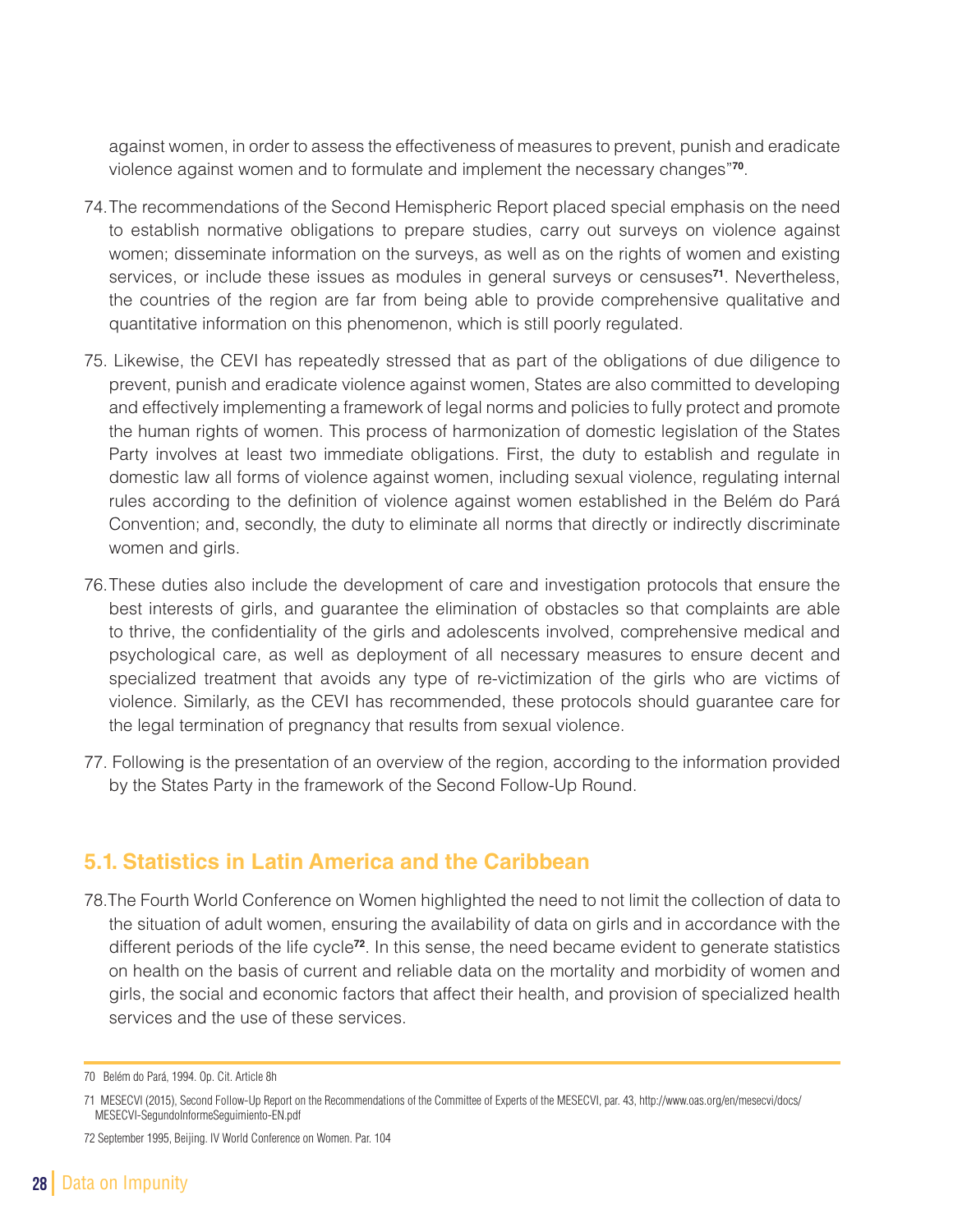- 79. In this sense, the CEVI has raised concerns about the absence of statistical information from the States Party that details their efforts to address this problem, make it visible, and ensure the rights of the girls who are victims of violence. The limited efforts of the States of the region reflect the urgent need to address this situation with the maximum of available resources,**<sup>73</sup>**to the extent that it is an obligation derived not only from the Belém do Pará Convention but from the group of international treaties that make up the corpus juris on the protection of the rights of girls.
- 80.The rates and percentages that exist in the region vary in terms, formulas, percentiles measured or specific groups on which information was requested. For this reason, the data is not comparable. However, from 2013 to 2016, in the framework of the Multilateral Evaluation Rounds, the CEVI has received valuable information that shows the trends in the region in terms of pregnancies in girls within the age range under study, which gives us an idea of the knowledge of the violation of their human rights. Nevertheless, these figures are no comparable with those of the justice sector, because almost no States provided information on criminal investigations of rape for those cases reported by the health sector, both for rape and pregnancy.
- 81. It is worth noting that most countries that provided information on the life cycle of girls defined adolescence according to the parameters of the WHO/PAHO, which is up to 19 years. However, 16 States Party**<sup>74</sup>** provided relevant information about the 10 to 14 age group, on issues related to child pregnancy or live births to girls from this age group, maternal mortality or rate/number of abortions among girls aged 10 to 14.
- 82.Maternal mortality in girls aged 10 to 14 is, for the CEVI, the gravest expression of the multiple violations of the human rights of girls, in that first they become pregnant as a result of sexual violence and then die as a result of a pregnancy that, through action or omission of the State, they forced to continue. The seriousness of this situation has obliged the CEVI to issue a profound call for attention to this grave violation, and the scant attention that it receives in the States Party to the Convention.
- 83. Following is the data on maternal mortality in girls, adolescents, and the female population in general. With a view to comparability, countries have been listed according to the indicator that they use.

<sup>73</sup> ETO (2013), Maastricht Principles on Extraterritorial Obligations of States in the Area of Economic, Social and Cultural Rights, https://www.ilsa.org/jessup/jessup17/ Batch%202/Maastricht%20Principles%20on%20Extraterritorial%20Obligations%20of%20States%20in%20the%20Area%20of%20Economic,%20Social%20and%20 Cultural%20Rights.pdf

<sup>74</sup> Argentina, Bolivia, Chile, Colombia, Costa Rica, Ecuador, El Salvador, Guatemala, Honduras, Mexico, Panama, Paraguay, Peru, Dominican Republic, Trinidad and Tobago and Venezuela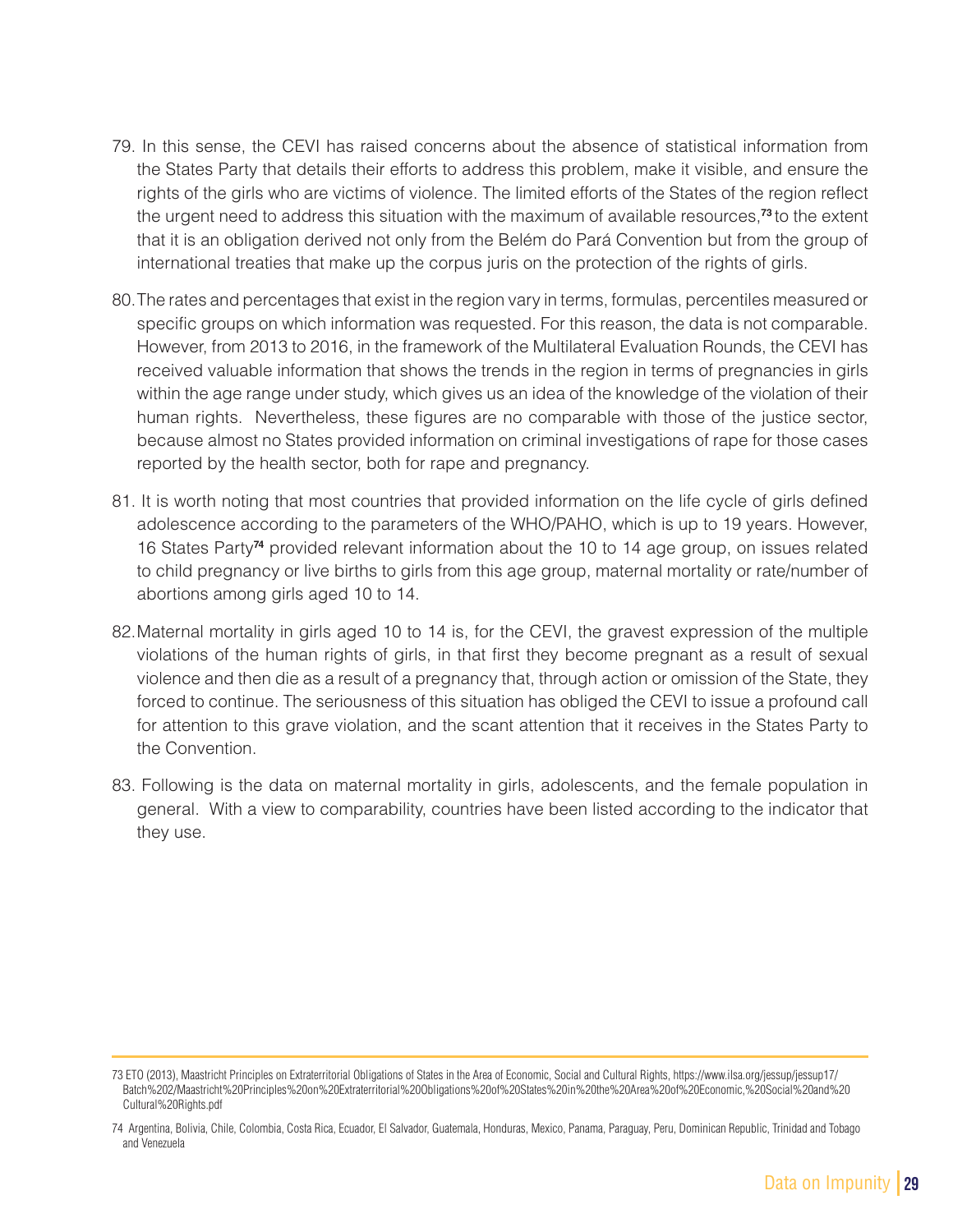#### Table 1

| <b>States Party to the Belém do Pará</b><br><b>Convention</b> | <b>Child Maternal Mortality</b><br>Rate per 100,000 by age group |                |                                    |  |  |
|---------------------------------------------------------------|------------------------------------------------------------------|----------------|------------------------------------|--|--|
|                                                               | 10 to 14 years                                                   | 15 to 19 years | <b>Other ranges</b>                |  |  |
| Argentina                                                     | 66.5 x 100,000                                                   | 32.5 x 100,000 |                                    |  |  |
| Chile                                                         | 36.1 x 100,000                                                   |                |                                    |  |  |
| Colombia                                                      |                                                                  |                | Total population<br>41,3 x 100.000 |  |  |
| El Salvador                                                   |                                                                  |                | 10 to 49 years<br>42,0 X100.000    |  |  |
| Guatemala                                                     |                                                                  |                | 10 to 19 years<br>80 x 100,000     |  |  |
| Honduras                                                      |                                                                  |                | Total population<br>73 x 100,000   |  |  |
| Mexico                                                        | 55.1 x 100,000                                                   | 27 x 100,000   |                                    |  |  |
| Panama                                                        |                                                                  | 59 x 100,000   |                                    |  |  |
| Dominican Republic                                            |                                                                  |                | Total population<br>91,6 x 100.000 |  |  |
| Trinidad and Tobago                                           |                                                                  |                | Total population<br>46,5 x 100.000 |  |  |

Source: Prepared using information provided to the MESECVI through the System of Progress Indicators for the Measurment of the Belem do Para Convention (2013 and 2016)

Note:

- Uruguay and Venezuela did not report to this specific indicator

- Brazil, Costa Rica, Ecuador, Paraguay, Peru and the Dominican Republic reported absolute figures or other data

- The remaining countries did not respond to the indicators

- 84.Other indicators of maternal mortality were reported by the States Party. Paraguay reported that 21.3% of maternal deaths registered until September 2012 were in the 10 to 14 age group. The Dominican Republic reported that 16% of maternal deaths that occurred in 2012 were adolescents.
- 85.The CEVI calls attention to the seriousness of this situation, in that a girl who dies as the result of a pregnancy is a victim of the violation of her right to life, and the responsibility for this death should fall on both the perpetrator of the sexual violence and the health and justice institutions that did not take adequate measures to avoid her death.
- 86.The figures reported on child pregnancy also allow the CEVI to issue important calls for attention. As with the previous table, only those countries that use the same measurement instruments are listed. In this table, the information provided by the States Party to the Belém do Pará Convention is heterogeneous, in that it utilizes several forms of measurement or because data is reported for different age groups.
- 87. Following are some of the figures that give an idea of this reality and that, despite belonging to different age groups, are comparable:
- 88.Following is data reported by the States on adolescent pregnancy. El Salvador reported that in 2012 the percentage of pregnancies in children and adolescents was 24.1%. Grenada indicated that for the same here, there were 39 births to girls aged 12 to 16. In Honduras, 15% of pregnancies are among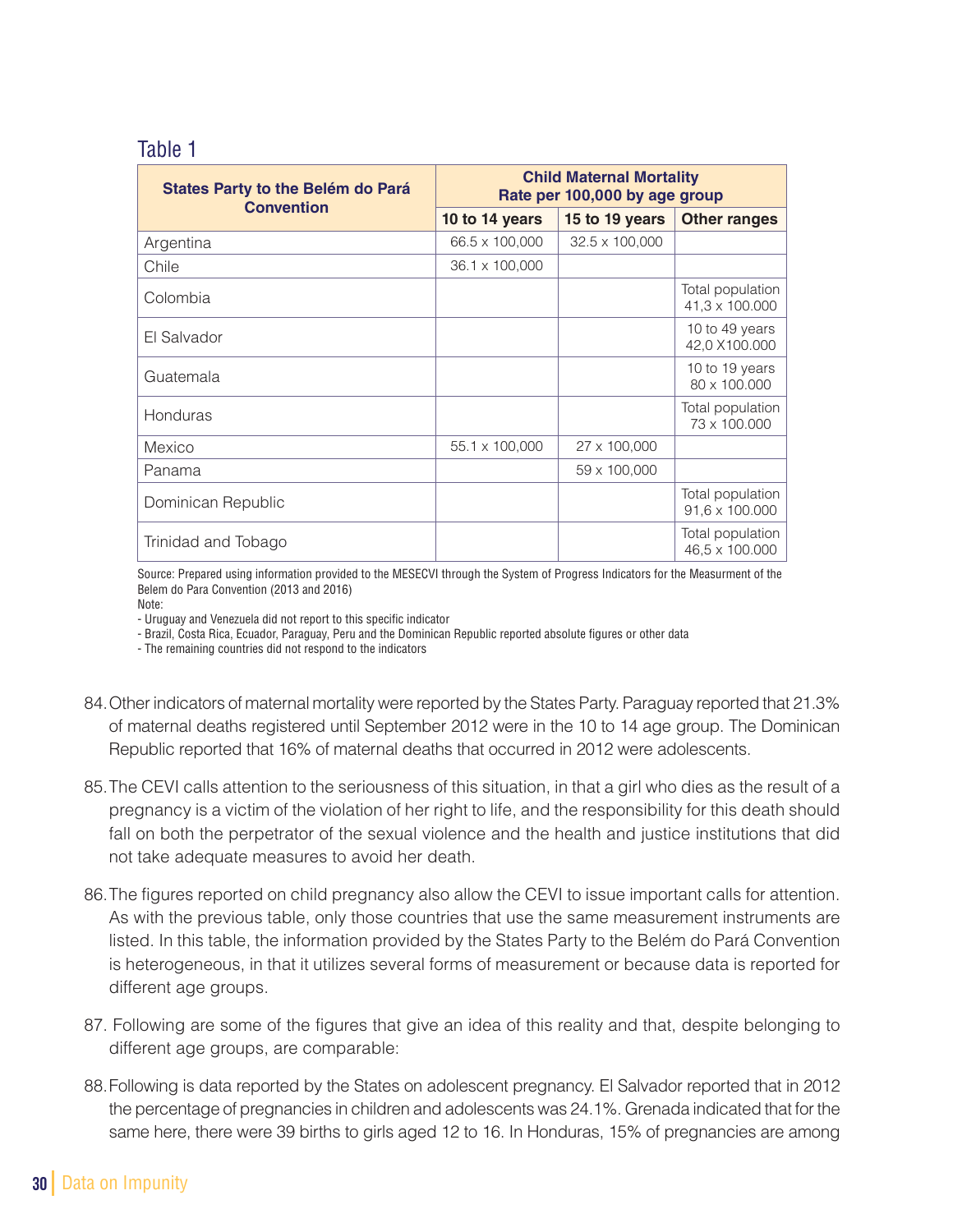#### Table 2

| States Party to the Belém do Pará<br><b>Convention</b> | <b>Child Motherhood</b><br>Birth rate (fertility) per 1,000 by age group |                |                |  |
|--------------------------------------------------------|--------------------------------------------------------------------------|----------------|----------------|--|
|                                                        | Year                                                                     | 10 to 14 years | 15 to 19 years |  |
| Argentina                                              | 2014                                                                     | 1.8            | 6.5            |  |
| Chile                                                  | 2004                                                                     | 3.6            | 14.5           |  |
| Colombia                                               | 2013                                                                     | 3.0            |                |  |
| Costa Rica                                             | 2011                                                                     | 2.5            |                |  |
| Ecuador                                                | 2013                                                                     | 2.5            | 72.9           |  |
| Guatemala                                              | 2011                                                                     | 3.2            |                |  |
| Mexico                                                 | 2013                                                                     | 5.5            | 66.0           |  |
| Panama                                                 |                                                                          | 1.1            | 22.1           |  |
| Dominican Republic                                     | 2012                                                                     |                | 90.0           |  |
| Venezuela*                                             | 2015                                                                     | 4.0            | 79.9           |  |

\*Provisional data citing SAS sources

Source: Prepared using information provided to the MESECVI through the System of Progress Indicators for the Measurment of the Belem do Para Convention (2013 and 2016)

Note: The remaining countries did not respond to the indicators, do not have data or reported other data

girls and adolescents up to 19 years old. In Paraguay, 20% of pregnancies happen in adolescents, 2 of the daily births are to girls aged 10 to 14 up to September 2011. In Trinidad and Tobago, the rate of pregnancy among girls and adolescents aged 10 to 19 is 21.3 (2014) and pregnancies in girls younger than 12 were 0.3%, and 17.6% in girls aged 13 to 16.

- 89. Other data is also relevant, although not comparable, in that it allows for the identification of warning signs of trends in the region, in least in the field of data collection.
- 90. For example, Guatemala reported that in 2012, 24% of births corresponded to girls and adolescents aged 10 to 19, while 13.3% corresponded to girls aged 14. It also reported that in 2012, 9,450 abortions were registered among girls and adolescents, and 80 girls died in the same year from causes linked to maternity. For the same year, Mexico reported a rate of abortions among girls and adolescents of 24%**<sup>75</sup>**.
- 91. For the same year, Panama reported 244 pregnant girls younger than 15, which accounted for 1.1% of the total of 23% of pregnant girls and adolescents in the same period. In Peru, the percentage of mothers between 12 and 14 years of age at the national level was 12.5% in 2011 and 13.2% in 2012**<sup>76</sup>**. For the same year, Mexico**<sup>77</sup>** reported a total percentage of 19.4% births registered to girls and adolescents aged 10 to 19.
- 92.The situation is more dramatic in Chile, El Salvador, Paraguay and the Dominican Republic, where prohibition of and obstacles to abortion are absolute, including for girls that are victims of sexual violence and in a condition of evident risk to their lives.

<sup>75</sup> Mexico's response to the Follow-Up Indicators, Second Evaluation Round, available at: http://www.oas.org/en/mesecvi/nationalreports.asp

<sup>76</sup> Peru's response to the Follow-Up Indicators, Second Evaluation Round, available at: http://www.oas.org/en/mesecvi/nationalreports.asp, citing INEI , with information from the Population and Housing Census, 2013

<sup>77</sup> Mexico's response to the Follow-Up Indicators, Second Evaluation Round, available at: http://www.oas.org/en/mesecvi/nationalreports.asp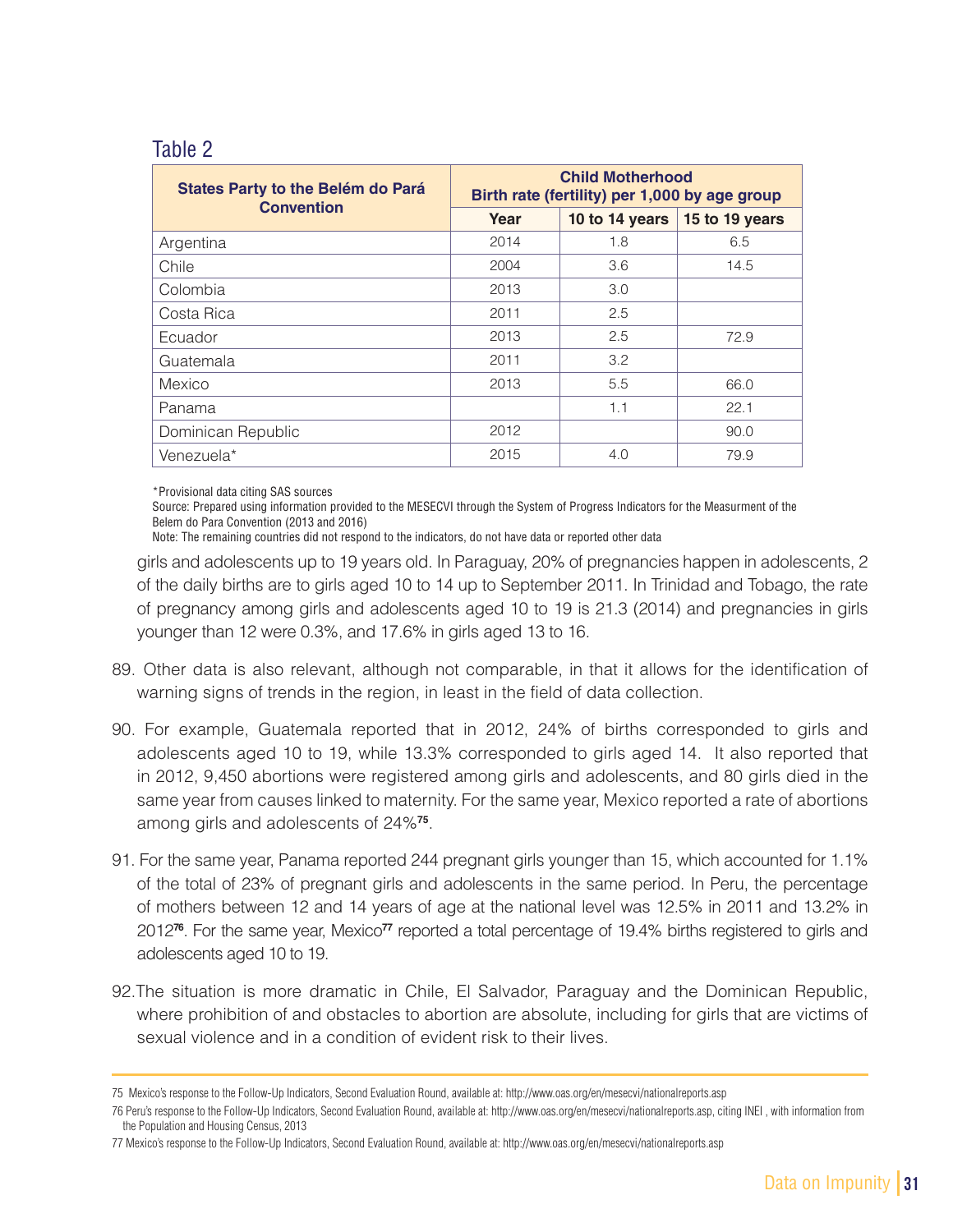- 93. Chile**<sup>78</sup>** reported that in 2011, hospital check-outs for pregnancy, birth and puerperium of women of all ages that ended in abortion were 30,860, which is close to 10% of the total number of hospital check-outs for pregnancy, birth and puerperium. Of these abortions, 3,387 corresponded to girls aged 10 to 19. Similarly, Chile highlighted that 1% of the population of women under pregnancy supervision were under the age of 15. It also reported that 10% of maternal deaths were among girls and adolescents.
- 94. In El Salvador, the 2008 FESPAL Report points out that, "…in the cases of women who had their first experience of sexual abuse before the age of 10, more than half of the perpetrators were 30 years of age or older, and for those women aged 10 to 14 at their first experience, 42% of the perpetrators were older than 30"**<sup>79</sup>**. The same report also states 8.4% of girls and adolescents had experience of pregnancy by age 15, whereas 43.3% had experience of pregnancy by age 19. In 2011, the Ministry of Health reported 84,752 prenatal registries, of which 31.4% were girls and adolescents, to which they also attributed 11% of maternal deaths. Similarly, in 2011 the Ministry of Health also reported as the main cause of death for girls and adolescents aged 15 to 19, the toxic effects of non-medicinal substances that they self-administered, many related to unwanted pregnancies or the conflicts resulting from an inadequate exercise of their sexual and reproductive health**<sup>80</sup>**.
- 95. The data in the case of Paraguay and the Dominican Republic are eloquent. In the Dominican Republic in 2012, the number and percentage of abortions in girls and adolescents is alarming. The main cause of maternal death for 24% of girls and adolescents aged 15 to 19 is abortion**<sup>81</sup>**, Paraguay reported that two of the deliveries that occur in the country every day (without mentioning the total), correspond to girls aged 10 to 14. Between 2009 and 2011, the numbers of live births to mothers between 10 and 14 years increased by 4%**<sup>82</sup>**.
- 96.For 2011, the Dominican Republic reported 22.1% of pregnancies in girls aged 15 to 19, with a percentage of maternal deaths of 16%. Girls aged 10 to 14 also represented 1.7% of abortions, a rate that held steady in 2012, when 5,987 abortions were registered among adolescents, which represents 27.8% of total reported abortions and includes 1.7% of abortions to girls aged younger than 15.**<sup>83</sup>**
- 97.During the Second Evaluation Round, other States also updated their information on this group of indicators. Argentina reported that the fertility rate for girls aged 10 to 14 was 175.1 per 100,000 in 2014. Similarly, for the same year, Argentina registered 2,600 live births to mothers aged 10 to 14, with a survival rate of 87.4%.**<sup>84</sup>**

83 CLADEM, 2106,. Op. Cit. p. 24

<sup>78</sup> Chile's response to the Follow-Up Indicators, Second Evaluation Round, available at: http://www.oas.org/en/mesecvi/nationalreports.asp

<sup>79</sup> FESAL-2008, El Salvador, C.A. Final Report. p. 246. Available at: http://www.fesal.org.sv/2008/informe/final/espanol/default.htm

<sup>80</sup> Ministry of Health. Sexual and Reproductive health Policy. Available at: http://www.paho.org/els/index.php?option=com\_docman&task=doc\_view&gid=1044&Itemid=324 (only in Spanish)

<sup>81</sup> Dominican Republic's response to the Follow-Up Indicators, Second Evaluation Round, available at: http://www.oas.org/en/mesecvi/nationalreports.asp

<sup>82</sup> Paraguay's response to the Follow-Up Indicators, Second Evaluation Round, available at: http://www.oas.org/en/mesecvi/nationalreports.asp

<sup>84</sup> Argentina's response to the Indicators for the Third Multilateral Evaluation Round, citing Vital Statistics 2014, DEIS, Ministry of Health (2015)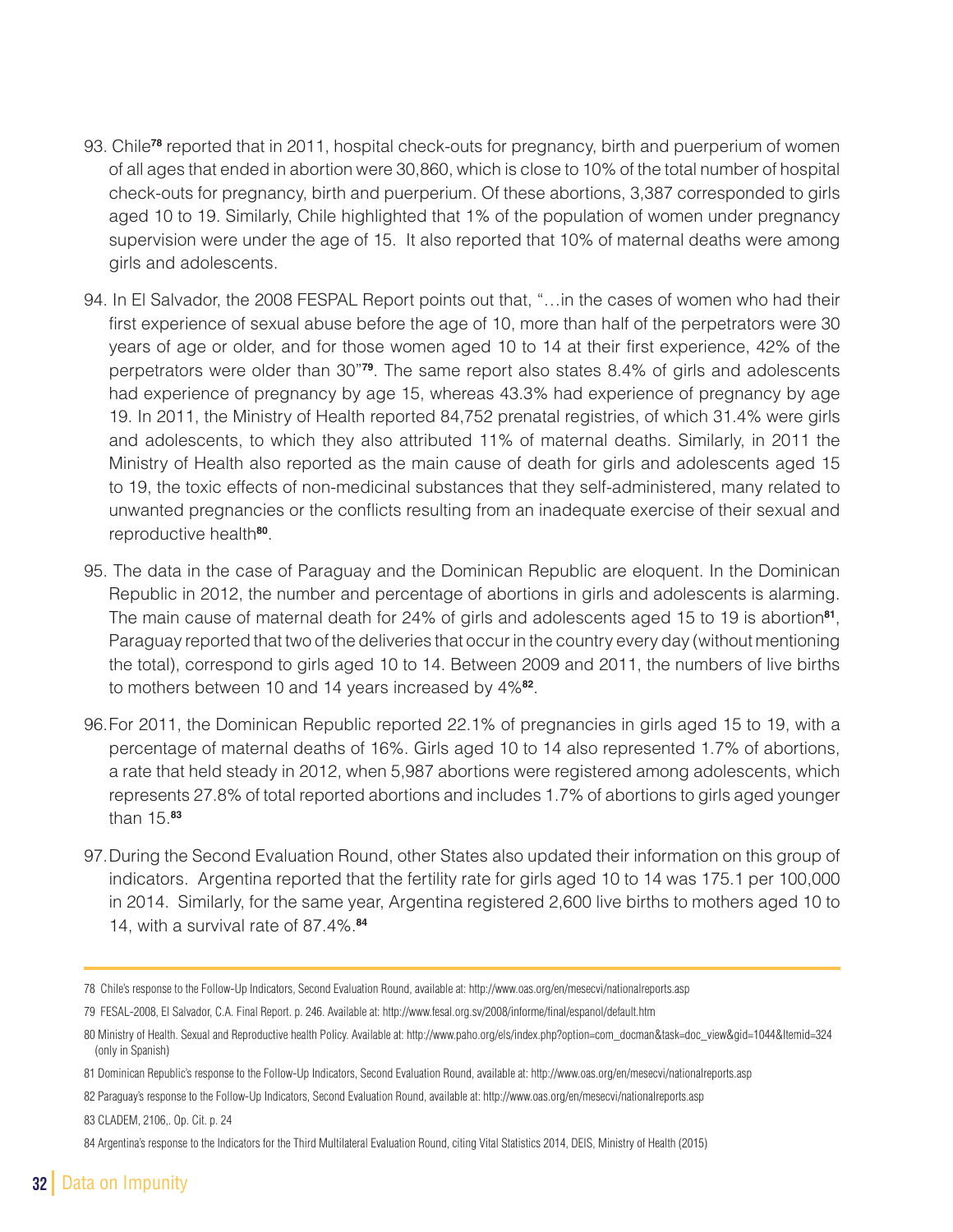- 98.Costa Rica reported that from 1983 to 2013, the annual average number of births to mothers younger than 15 was 460 until 2000, and that from then on, the average increased to 500 births to girls aged 10 to 14. It also reported that there are 2.5 births for each 1,000 girls aged 10 to 14 and that this rate has not varied over the last few years. Finally, it reported that there were no maternal deaths among that age group during that period.**<sup>85</sup>**.
- 99.In the case of Mexico, in 2014, 11,012 births were reported among girls aged younger than 14. Pregnancies increased along with the age of the girls such that among older girls, there were more pregnancies. Among girls aged 10, 196 pregnancies were reported; among girls aged 11, that figure was 230; and there were 425 pregnancies reported among girls aged 12. Girls aged 13 accounted for 1,730 pregnancies, whereas among girls aged 14 the figure reached 8,422.**<sup>86</sup>**.
- 100. Venezuela pointed out that in 2015, 111,324 live births were registered among girls aged 10 to 19, while 5,399 live births were registered among girls aged 10 to 14**<sup>87</sup>**. Honduras also indicated that during the same year, 33,035 deliveries were attended among girls aged 10 to 19 in the network of the Department of Health, which represent 21% of institutionalized births. Of these, 845 were to girls aged 10 to 14. Honduras also informed that in 2015, the network of the Department of Health registered 2,753 check-outs for abortion among girls aged 9 to 19**<sup>88</sup>**.
- 101. These figures bring to light an important reality that, in the judgement of the MESECVI results in grave violations of the human rights of girls, of which States are aware. Notwithstanding the gravity of this situation, the eloquence of this data has not translated into concrete actions to effectively address this reality, either through health care or through access to justice for this girls who are victims of sexual violence.
- 102. As we will see further on, neither care protocols nor actions in the justice sector clearly and convincingly address this phenomenon, which implies a violation of the rights of girls to live in a world free of violence and stereotypes and, concretely, the right to life of the girls that are obliged to carry forced pregnancies.

<sup>85</sup> Costa Rica's response to the Indicators for the Third Multilateral Evaluation Round, citing information provided by the Ministry of Health and National Statistics and Census Institute, INEC

<sup>86</sup> Mexico's response to the Indicators for the Third Multilateral Evaluation Round, citing INEGI. Estadísticas de natalidad (consulte don May 6th 2016)

<sup>87</sup> Venezuela's response to the Indicators for the Third Multilateral Evaluation Round, citing SIS. Datos Provisionales

<sup>88</sup> Honduras' response to the Indicators for the Third Multilateral Evaluation Round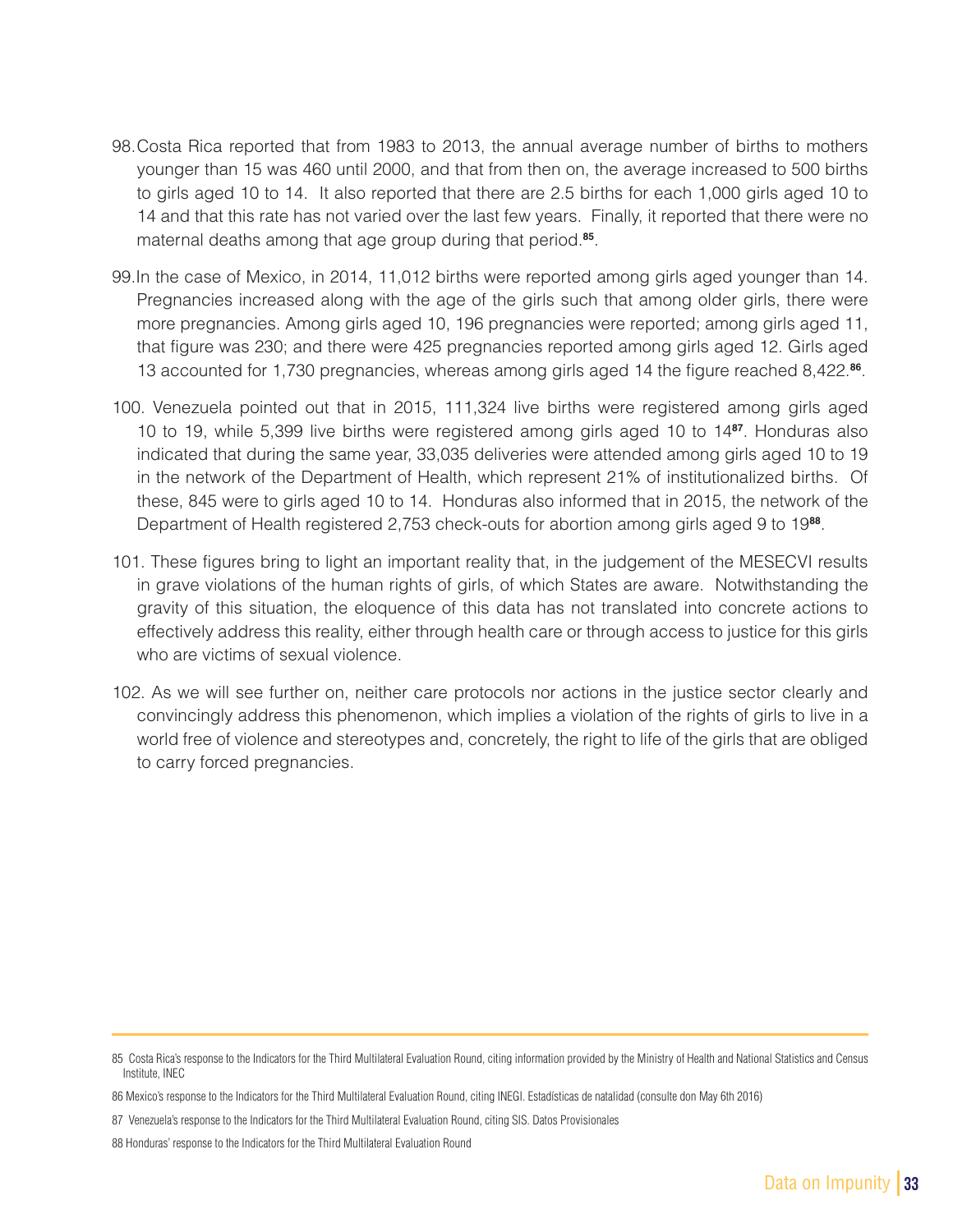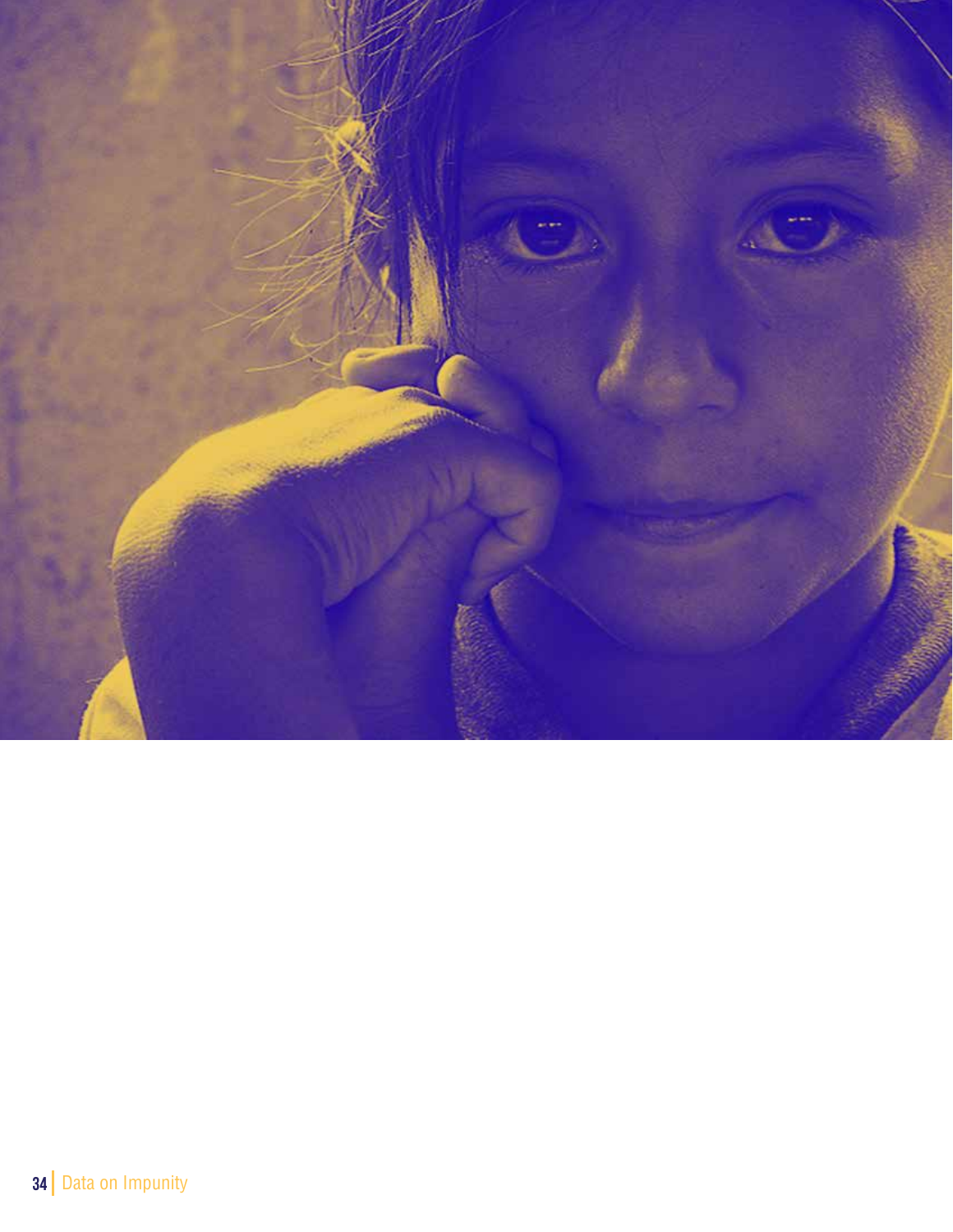### 6. Regulation of Sexual Violence against Girls in Latin America and the Caribbean

103. Given the seriousness of the aforementioned figures, the CEVI investigated the legal status of the obligations of the States Party regarding the sexual and reproductive rights of girls and adolescents in the region. The CEVI analyzed a group of regulations concerning the protection of the right of girls to personal integrity in the face of sexual violence and actions by the States to address this serious violation of their human rights. In addition to criminal law relating to the protection of the right to the integrity of the girls and their sexual freedom, the CEVI reviewed the standards and protocols developed both in the criminal and health fields to address complaints and demands for care from the high percentage of girls in the region who suffer pregnancies resulting from sexual violence.

#### **6.1. Criminal Regulation**

- 104. The region has gradually advanced in the reform of criminal codes that addresses the need to adapt the protected legal interests to the international and inter-American human rights systems. It stands as a regional advancement that crimes such as those conceived to protect the reputation and honor of families, modesty or morality have disappeared in order to accommodate a set of offenses that recognize as protected legal interests, the sexual integrity of people and especially the sexual integrity of women and girls, thereby allowing a more precise understanding of the offense and the protected legal interests.
- 105. Thus, it should be understood that the legal interests at stake in these types of crimes are constituted by violations of the dignity, privacy, sexual freedom and in the case of girls, also the physical and psychological development of their personalities**<sup>89</sup>**. Nevertheless, the region still possesses a significant number of regulations that must be harmonized with international standards, to the extent that they do not protect the sexual freedom of women and girls and often deepen the gender stereotypes that have given rise to violence and discrimination.
- 106. The CEVI is aware that the use of criminal law against acts of violence towards girls has proved insufficient to guarantee their rights to live free from violence and to grow up free from stereotyped patterns. However, since its First Evaluation Round, the CEVI has held the need for legislation

<sup>89</sup> Zulita Fellini and Virginia Sansone, 1999-2000. Anuario de Derecho Penal, La mujer en el derecho penal argentino. p. 18. Available at: https://www.unifr.ch/ddp1/ derechopenal/anuario/an\_1999\_10.pdf (in Spanish only)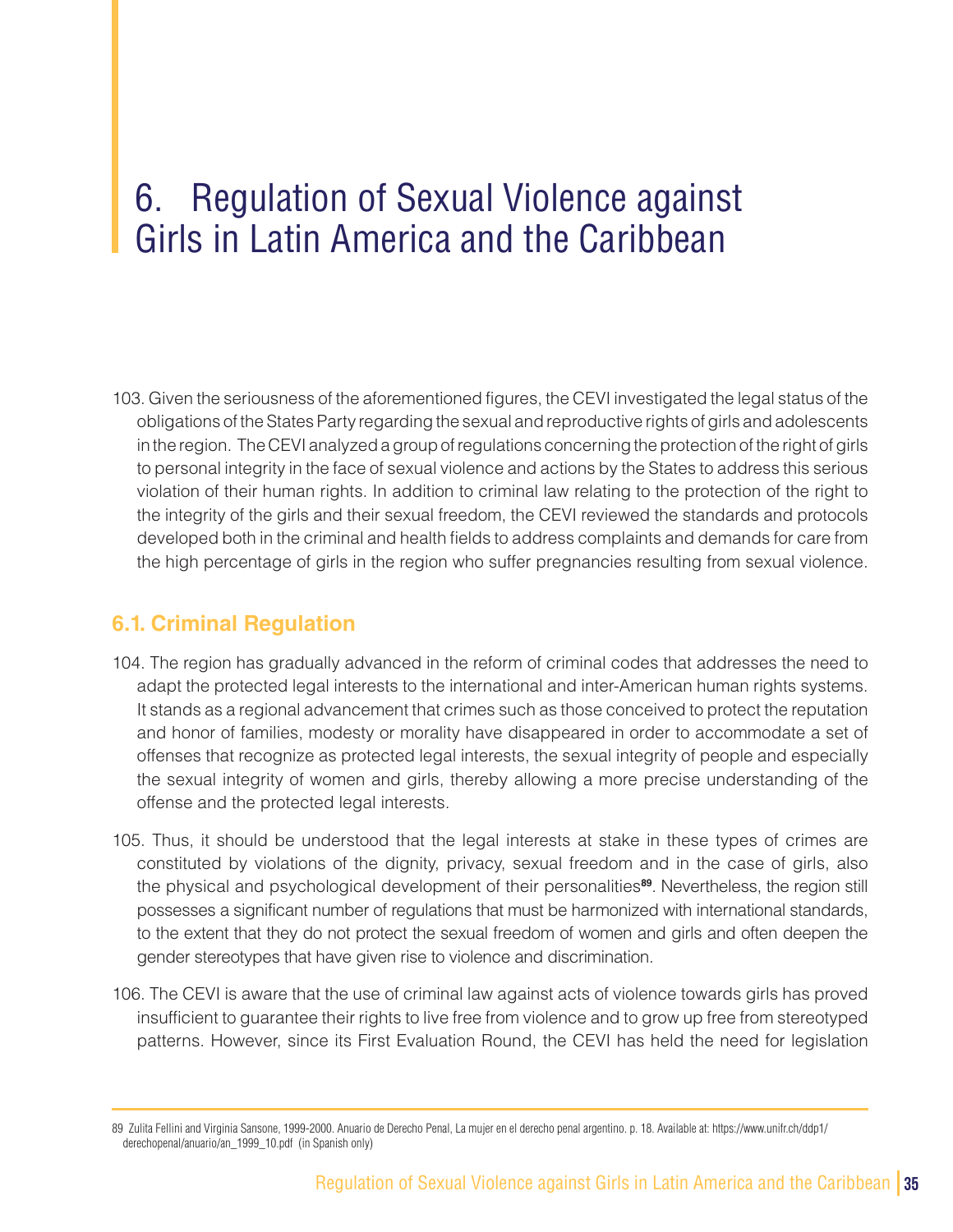to criminalize an important number of violent behaviours towards women and girls, invisible and widely naturalized in most of the States Party, including those related to sexual violence against the group of girls aged 10 to 14**<sup>90</sup>**.

- 107. On the other hand, the CEVI recognizes the importance of this legislation but at the same time, broadly highlights the gaps between, on the one hand, the set of toughened criminal regulations when victims of sexual violence are girls, and especially when they are girls aged 10 to 14 and, on the other hand, the mechanisms for the effective enforcement of these laws. The severity of punishments and the richness of existing regulations stands in stark contrast to the absence of official data, protocols, and rules for protection that attend to women victims of this violence in a comprehensive way.
- 108. Therefore, the CEVI considers relevant for the purposes of this report, a contrast between these regulations and, not only the Belém do Pará Convention, but also care protocols developed to address this serious violation of human rights.
- 109. All the States of the region criminalize sexual violence against girls. Similarly, sexual relations with girls under 18 are punishable by the Criminal Codes of the States Party to the Convention. This behavior is framed by different criminal typologies that are generally referred to as: unlawful sexual relations with minors, sexual abuse of minors, carnal knowledge of minors, carnal knowledge of or access to minors, rape, rape of minors, special cases of rape and sexual coercion. Only Bolivia and Venezuela include in the definition of the criminal offense the concept of girl**<sup>91</sup>**In Venezuela, in those cases where the victim, an ancillary jurisdiction is established in favour of the special jurisdiction of violence against women**<sup>92</sup>**.

#### **6.1.1 Regulation of Sexual Violence against Girls**

110. In cases of rape, specific criminal typologies are established when the victim of the crime is a girl – with a presumption that it is always rape when the girl is under the age of 14. Age limits for establishing the age of the victim are heterogeneous in the region however, at least 20 States**<sup>93</sup>** criminalize sexual relations with minors under the age of 14, establishing a progression of the punishment if the rape occurred between the ages of 14 and 12 or if the victim is under the age of 12. The remaining States**<sup>94</sup>** establish different progressions between ages 18 and 15, except Saint Vincent and the Grenadines, Panama and Suriname, which do not establish any punishment

<sup>90</sup> MESECVI, 2008. First Hemispheric Report on the Implementation of the Belém do Pará Convention, Recommendation 33 "Develop and implement policies regarding prevention of and response to sexual violence where armed conflict exists and guarantee access to justice and reparations for women and girl victims of violence during and after the armed conflict." Available at: http://www.oas.org/en/mesecvi/docs/InformeHemisferico2008-EN.pdf

<sup>91</sup> Bolivia Criminal Code, Article 308 Bis (Violación de niña, niño o adolescente) and Venezuela Criminal Code, Article 374.

<sup>92 &</sup>quot;Ley orgánica sobre el derecho de las mujeres a una vida libre de violencia de Venezuela, Article 67 "The specialized courts on violence against women are competent to hear the facts of violence in which the victim is a woman, in order to determine if there is any commission of crimes under this Act, including femicide and induction or aid to suicide, in accordance with the special procedure provided for in this Law. The provisions of the Criminal Code and Criminal Procedural Organic Code will be applied insofar as they do not conflict with those provided for herein."

<sup>93</sup> Antigua and Barbuda, Argentina, Bahamas, Barbados, Belize, Bolivia, Brazil, Chile, Colombia, Costa Rica, Dominica, Ecuador, Granada, Guatemala, Honduras, Nicaragua, Paraguay, Saint Lucia, Trinidad and Tobago and Venezuela

<sup>94</sup> El Salvador, Guyana, Haiti, Jamaica, Mexico, Panama, Peru, Dominican Republic, St, Kitts and Nevis, St. Vincent and the Grenadines, Suriname, Uruguay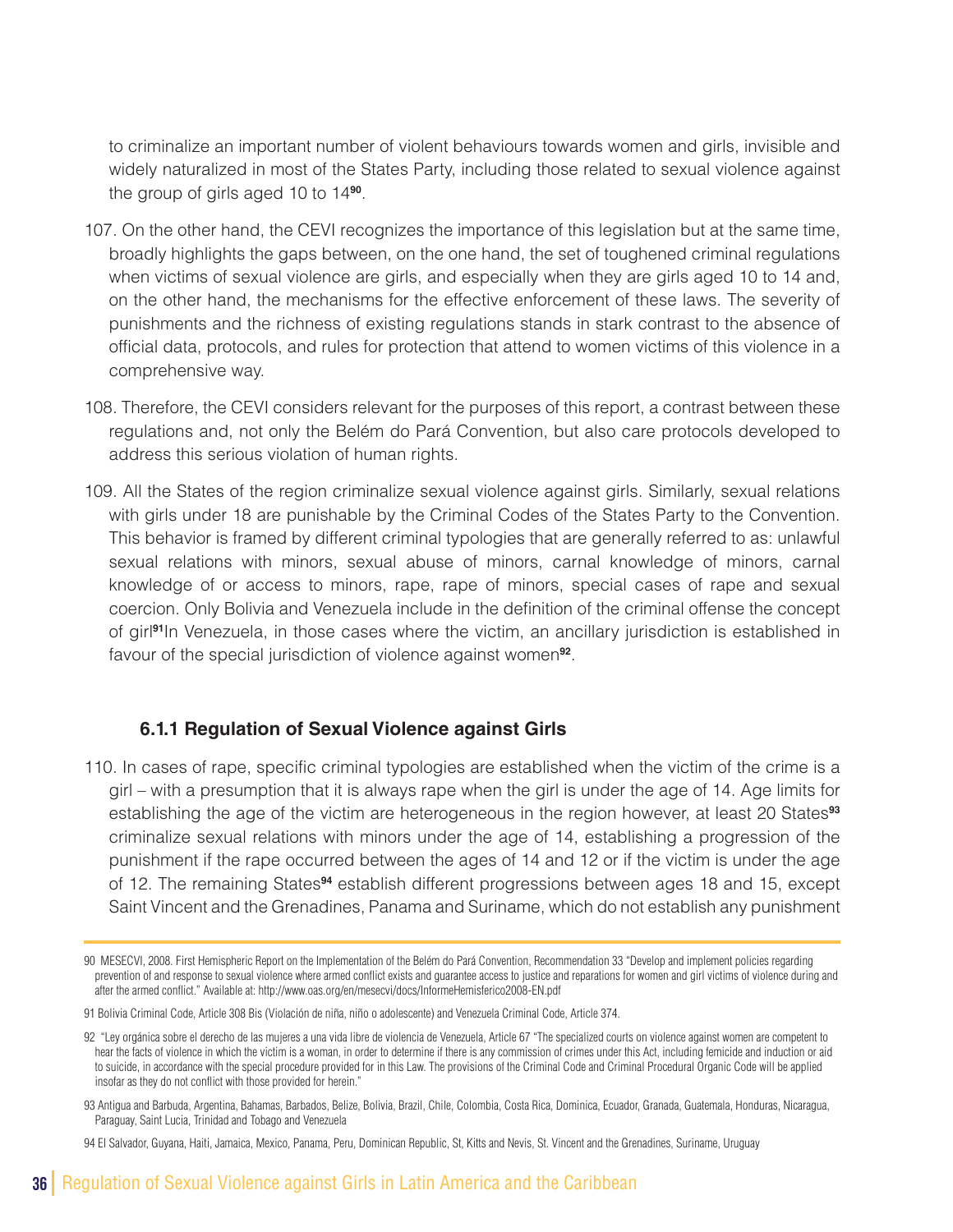or aggravating circumstance in the case rape when the victim is a girl under the age of 18. In Panama, it is worth noting that the legislation establishes as an aggravating circumstance carnal access with violence if the victim becomes pregnant as a result, although it does not make a distinction about the age of the victim.**<sup>95</sup>**.

- 111. It is of special concern that at least 10**<sup>96</sup>** States in the region provide for mitigating circumstances for this criminal offense that perpetuates gender stereotypes against girls. Among these circumstances, we find the existence of reasonable causes for believing that the girl was older than 14 or 16, evidence of which must be provided by the aggressor. This is common in the legislation of Caribbean countries such as Antigua and Barbuda, Bahamas, Barbados, Granada, St. Vincent and the Grenadines, St. Lucia, and Trinidad and Tobago. St. Lucia**<sup>97</sup>**, also excuses criminal liability in cases where the aggressor can demonstrate the consent of the victim in cases of girls aged 12 to 16 – a consent that the CEVI does not recognize. Similarly, of special concern is the exoneration of criminal liability when the victim is the wife of the accused, a law that clearly contravenes the recommendations made by CEVI with respect to the need to criminalize sexual violence within marriage**<sup>98</sup>**. Moreover, said mitigating circumstance does not include a distinction regarding the age of the victim. Such is the case of the criminal legislation of Barbados, Dominica, and Trinidad and Tobago**<sup>99</sup>**.
- 112. Lastly, the penalties for this type of criminal offenses vary widely in the region, where the lowest minimum sentences are 2 years of imprisonment for cases of rape of girls over 12**<sup>100</sup>**, which contrasts with the life sentence imposed by some States in the Caribbean<sup>101</sup>and sentences of up to 30 years of imprisonment in Mexico for "those having sexual intercourse" with girls under the age of 15. The rest of the region applies sentences that range from 3 to 20 years of imprisonment**<sup>102</sup>**.

#### **6.1.2. Regulation of Sexual Abuse against Girls**

113. The other type of criminal offense that stands out in the region is sexual abuse, which has different names to classify the same type of harmful behavior but involves the physical, psychological and sexual integrity of girls. In the same sense of the previous criminal offense, sexual abuse has

- 96 Antigua and Barbuda, Bahamas, Barbados, Bolivia, Dominica, Granada, Panama, St. Vincent and the Grenadines, Saint Lucia, Trinidad and Tobago
- 97 Saint Lucia Criminal Code, Article 127 (2) (a)."It is a defense under this section (sexual relationship with a person between 12 and 16 years) if the person accused shows that the other person consented."
- 98 Barbados, Dominica, Trinidad and Tobago

100 Antigua and Barbuda

<sup>95</sup> Panama Criminal Code, Article 174 "Whoever, through violence or intimidation, has carnal access to a person of one sex or another, using his or her genitals, shall be punished with imprisonment for 5 to 10 years. The penalty will be 8 to 12 years in prison, in any of the following circumstances: 3) if the victim becomes pregnant."

<sup>99</sup> Law on Sexual Crimes, Barbados, Article 4(1) "If a person has sex with another person who is not their spouse and is under the age of 14, that person is guilty of a crime even if the other person consented to the sexual relationship and although at the time of the sexual relationship the person believed that The other is over 14 years of age, under sentence of imprisonment in perpetuity" and Law on Sexual Crimes, Dominica, Article 7 (1) "Any person who has sex with another person who: (A) is not the spouse of the first person mentioned; Is guilty of a crime and can be sentenced to imprisonment for twenty-five years" and Law on Sexual Crimes of Trinidad and Tobago. Article 6(1) "If a man has sex with a woman who is not his wife and who is under fourteen years of age, he is guilty of an offense, regardless of whether the woman has consented or not and although at the time of sexual intercourse, he believes that he had Fourteen years of age or older, and is liable for life imprisonment"

<sup>101</sup> Antigua and Barbuda, Bahamas, Barbados, Belize, Guyana, St. Kitts and Nevis, St. Vincent and the Grendaines, Saint Lucia, Trinidad and Tobago

<sup>102</sup> Argentina, Bolivia, Brazil, Chile, Colombia, Costa Rica, Dominica, Ecuador, El Salvador, Granada, Guatemala, Haiti, Honduras, Jamaica, Mexico, Nicaragua, Panama, Paraguay, Peru, Dominican Republic, Surinam, Uruguay and Venezuela.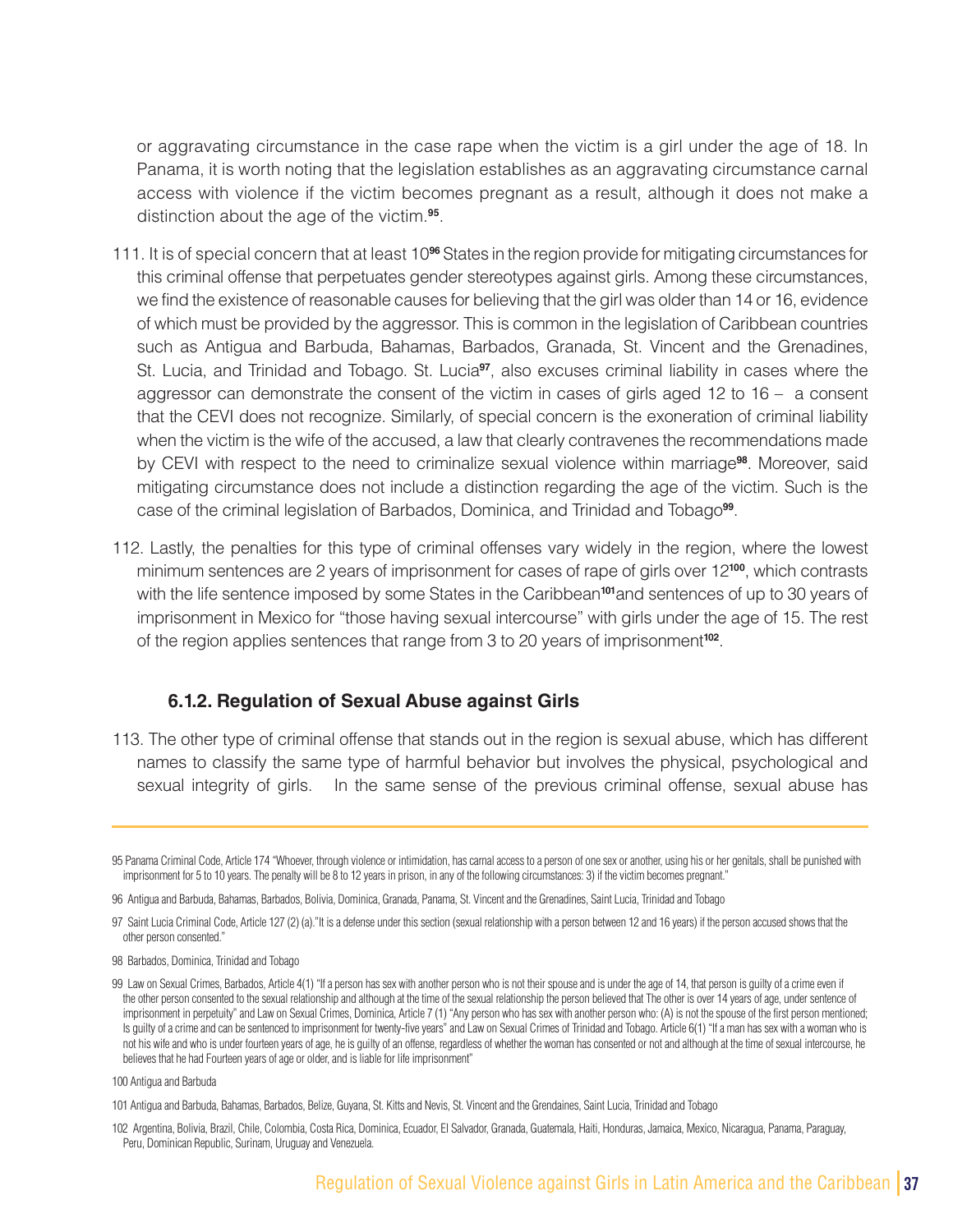...One night my uncle came to where I was sleeping, his wife was not at home and my three cousins sleep next to me, he told me to take off my clothes, and I told him no, he told me angrily that if I didn't' take them off, he would take them off, I took off my clothes, he covered my mouth with his hand, he got on top of me and pulled down his pants, I saw that he took something out that he had between his legs, but I don't know what it's called, he told me to open my legs, I didn't want to so I tried to keep them closed, but he opened them by force, he stuck his thing in my 'chunche ' (vagina) it hurt and burned a lot ...my chunche hurt, I started crying, I couldn't' sleep, when I shut my eyes I could see what my uncle did to me, I didn't want to, I felt bad…"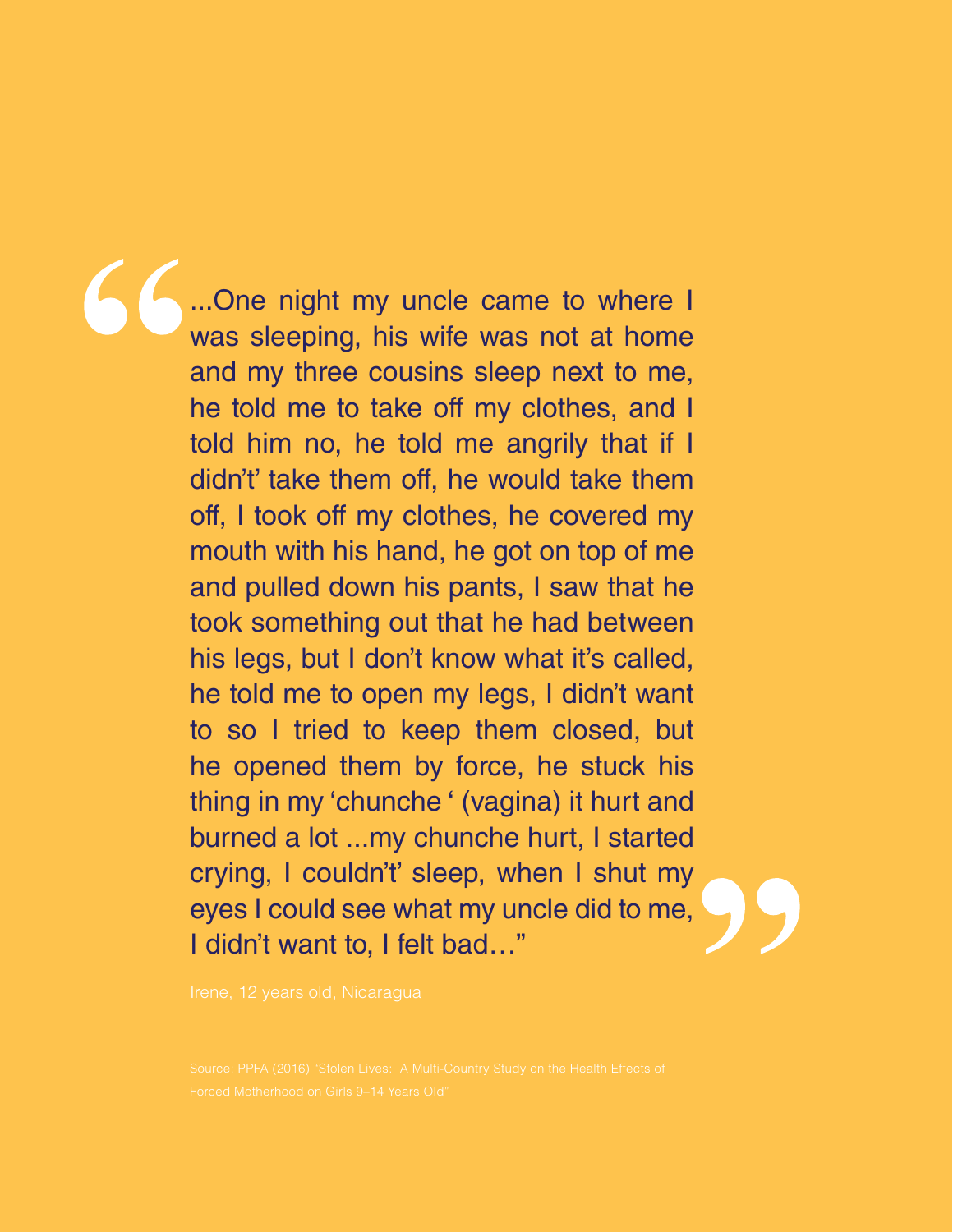different names in the region: attempted unlawful sexual relations with minors, corruption of minors, sexual action different from carnal access, sexual acts, acts for sexual purposes, unwanted sexual behaviour, lustful acts, libidinous acts, non-consensual libidinous acts, indecent assault against minors, and attempted indecent assault.

- 114. Only the criminal definitions of Bolivia and Venezuela make a distinction, qualifying the criminal offense in the cases of girls, and, in the case of Venezuela, there is an ancillary jurisdiction in favour of the special jurisdiction for violence against women. Similarly, the same concerns arise with respect to the exoneration of criminal liability linked to the age of the accused**<sup>103</sup>**or if the victim is married to the aggressor**<sup>104</sup>**.
- 115. The sentences for this type of criminal offense are also diverse, with average minimum sentences of 6 months**<sup>105</sup>** and maximum sentences of 15 years to life imprisonment**<sup>106</sup>**, where the average sentence in most States Party ranges between 5 and 14 years of imprisonment.

#### **6.1.3 Regulation of Incest or Incestuous Sexual Abuse**

- 116. At least 16 States**<sup>107</sup>** of the region have developed specific types of incest or incestuous sexual abuse, while the rest have established aggravating circumstances of the sentences for rape or sexual abuse when the aggressor is a forebear, sibling, close relative, man of the family and, lastly, tutor, legal guardian or third party responsible for custody.
- 117. In general, the types of criminal offenses are aimed at penalizing the aggressor (family man or close male relative), with the exception of female incest as set forth in the criminal legislation of Belize, Granada and Jamaica**<sup>108</sup>**, where women are also liable for having sexual intercourse with any male member of the family, which also allows for the accusation of a girl who is victim of sexual violence to be accused of this crime. In the case of Saint Lucia, women may also be liable, although they may also be exonerated from criminal liability when they prove that the incest was performed under threat**<sup>109</sup>**.In none of these cases does the legislation specify the existence of exoneration of criminal liability if the victims are girls under the age of 14.

- 105 Argentina Criminal Code. Artículo 119. "Any person who sexually abuses a person of either sex will be repressed with imprisonment or imprisonment from six months to four years when he or she is under the age of thirteen or when violence, threat, coercive or intimidating abuse of a relationship of dependence, authority , Or of power, or taking advantage of the fact that the victim for any reason could not freely consent to the action"
- 106 Criminal Code of Saint Lucia. Article 126 (1) "The person who has sex with another person under 12 years of age, whether or not the other person has consented to and even if the first person considers that the other person is 12 years of age or more, is responsible for an offense under lifetime sentence."
- 107 Antigua and Barbuda, Bahamas, Barbados, Belize, Colombia, Dominica, Granada, Guyana, Haiti, Jamaica, Mexico, Dominican Republic, St. Kitts and Nevis, Saint Lucia, Trinidad and Tobago, Uruguay.
- 108 Criminal Code of Belize, Article 63 "Incest of women aged 16 or over. Any woman over the age of sixteen who allows her grandfather, father, brother or son to have carnal knowledge of her (knowing that they are her grandfather, father, brother or son, as the case may be) is subject to a penalty of prison of seven years." Criminal Code of Grenada. Article 183B" Incest by woman. (1) If a woman of 16 years or more consensually consents to a man who knows how to be a father, grandfather, son, brother, uncle or nephew so that he may have carnal knowledge of her, he commits the crime of incest and will be punished with a five-year prison sentence." Law on Sexual Crimes, Jamaica, Article 7 (2) "The crime of incest is committed by a woman who voluntarily has sex with another person knowing that the other person is her grandfather, father, brother, son, uncle, nephew or grandson."
- 109 Criminal Code of Saint Lucia 157 (3) "No defendant will be convicted by a court if the accused was under restraint, coercion or fear of the person with whom the accused had sex at th e time of sexual intercourse."

<sup>103</sup> Amendment to the Criminal Code of Antigua and Barbuda, Article 3 "In the case of a delinquent whose age does not exceed sixteen years, the Court may, instead of sentencing him to any prison sentence, order him to be whipped as prescribed in the Corporal Punishment Act." Criminal Code of Saint Lucia, Article 127 (2)(a) i. Exculpates the minor of 21 years, when he has no criminal record

<sup>104</sup> Criminal Code of Saint Lucia. Article 126 (2) "If a marriage is declared invalid by a court of competent jurisdiction, invalidity does not make a person guilty of a crime in this section because that person has sex with a person he or she believes is his or her spouse, and has a cause Reasonable for belief."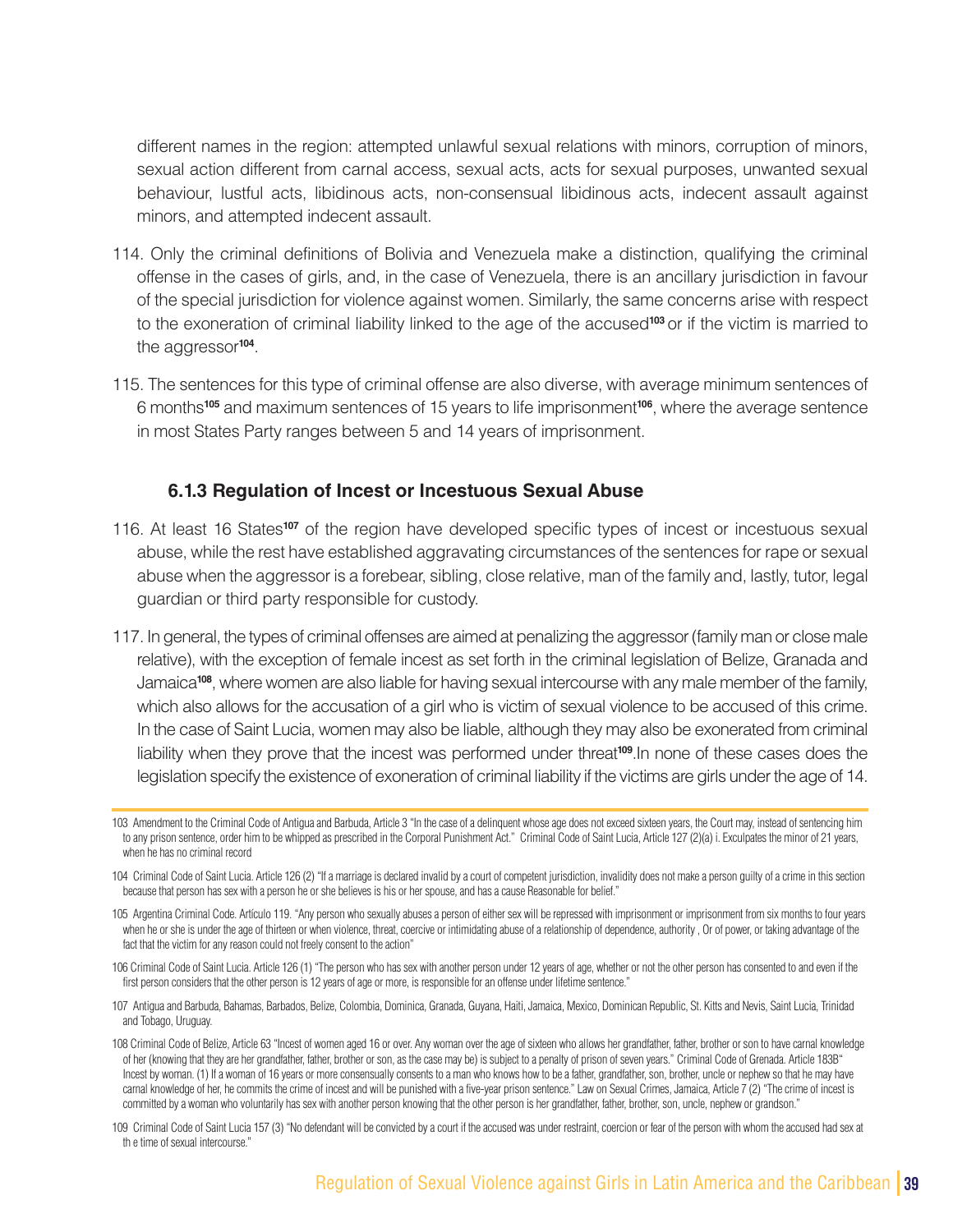118. The sentences for this type of criminal offenses, as with the previous cases, range between 8 and 14 years of imprisonment, although there are maximum sentences of life imprisonment in Antigua and Barbuda, Barbados, Belize, Haiti, Jamaica, Peru, St. Kitts and Nevis and Trinidad and Tobago. In general, in Caribbean States the penalties are mitigated if the victim is older than 14. Lastly, no information was found regarding the regulation of these offenses in Brazil, Saint Vincent and the Grenadines, or Suriname.**<sup>110</sup>**. Lastly, no information was found regarding the regulation of these offenses in Brazil, Saint Vincent and the Grenadines, or Suriname.

#### **6.2. Legislation on Obstetric Violence**

- 119. Specific legislation that includes penalties for obstetric violence, particularly in the case of pregnancy girls and adolescents, has been underlines as a recommendation by the CEVI**<sup>111</sup>**. Nevertheless, the legal concept of obstetric violence still is heterogeneous and largely invisible in the region, in spite of the fact that 4 of the 32 States Party of the region have legislated on this issue.
- 120. In Venezuela, the Organic Law on Women's Right to a Life Free of Violence (Ley Orgánica sobre el Derecho de las Mujeres a una Vida Libre de Violencia)**<sup>112</sup>**d) defines obstetric violence as: "the appropriation by health personnel of women's bodies and reproductive processes, that is expressed as dehumanizing treatment and abuse of medicalization and pathologization of natural processes, which leads to the loss of autonomy and the capacity of women to make free decisions regarding their bodies and sexuality, with negative impact on their quality of life." In Argentina, the Comprehensive Law against Violence (Ley Integral contra la Violencia) (26.485)**<sup>113</sup>** defines obstetric violence as a type of violence; however, it does not disclose the measures adopted for its implementation within the national legal framework or the Criminal Code or the General Health Law (Ley General de Salud).
- 121. In the case of Ecuador, the Organic Law on Health (Ley Orgánica de Salud)**<sup>114</sup>** handles this issue from a multicultural perspective, recognizing the traditional practices (alternative medicine) of the indigenous and Afro-Ecuadorean peoples, and clarifying that these will apply only as long as the life and physical and mental integrity of persons is not compromised. In Brazil, Article 322**<sup>115</sup>**- of the Criminal Code establishes the crime of arbitrary violence. Uruguay highlights that its Law on the Defense of the Right to Sexual and Reproductive Health (Ley la Defensa del Derecho a la Salud Sexual y Reproductiva) (2008)**<sup>116</sup>** promotes giving birth in a humane manner and guarantees intimacy and privacy, respecting women's biological and psychological clock and cultural customs, and

<sup>110</sup> Antigua and Barbuda, Barbados, Dominica, Saint Kitts and Nevis, and Trinidad and Tobago.

<sup>111</sup> MESECVI, 2012. Op. Cit. Recommendation 9 "Adopt provisions to criminalize obstetric violence. Define by all appropriate means the elements that constitute a natural process before, during and after childbirth, without arbitrary or excessive medication and guaranteeing the free and voluntary consent of women to procedures related to their sexual and reproductive health. Adopt an intercultural perspective for including indigenous and afro-descendant people in health services and respecting their customs and cultural norms"

<sup>112</sup> Ley Orgánica sobre el Derecho de las Mujeres a una vida libre de violencia, Venezuela. Available at: http://oig.cepal.org/sites/default/files/2014\_ven\_feminicidio\_ley\_organica\_ sobre\_derecho\_de\_mujeres\_a\_una\_vida\_libre\_de\_violencia\_25\_11\_14-1.pdf (only in Spanish)

<sup>113</sup> Ley integral para prevenir, sancionar y erradicar la violencia contra las Mujeres en los ámbitos en que desarrollen sus relaciones interpersonales. Argentina. Available at: http:// www. cnm.gov.ar/legNac/Ley\_26485\_decreto\_1011.pdf (only in Spanish)

<sup>114</sup> Ley orgánica del sistema nacional de salud, Ecuador. Available at: http://www.desarrollosocial.gob.ec/wp-content/uploads/downloads/2013/10/ley-sis-nac-salud.pdf (only in Spanish)

<sup>115</sup> Brazil Criminal Code, Article 322. Available at : http://www.planalto.gov.br/ccivil\_03/Decreto-Lei/Del2848.htm (only in Portuguese)

<sup>116</sup> Law 18.426, Defensa del derecho a la salud sexual y reproductiva, Uruguay. Article 3 (b). Available at: http://docs.uruguay.justia.com/nacionales/leyes/ley-18426-dec-1-2008.pdf (only in Spanish)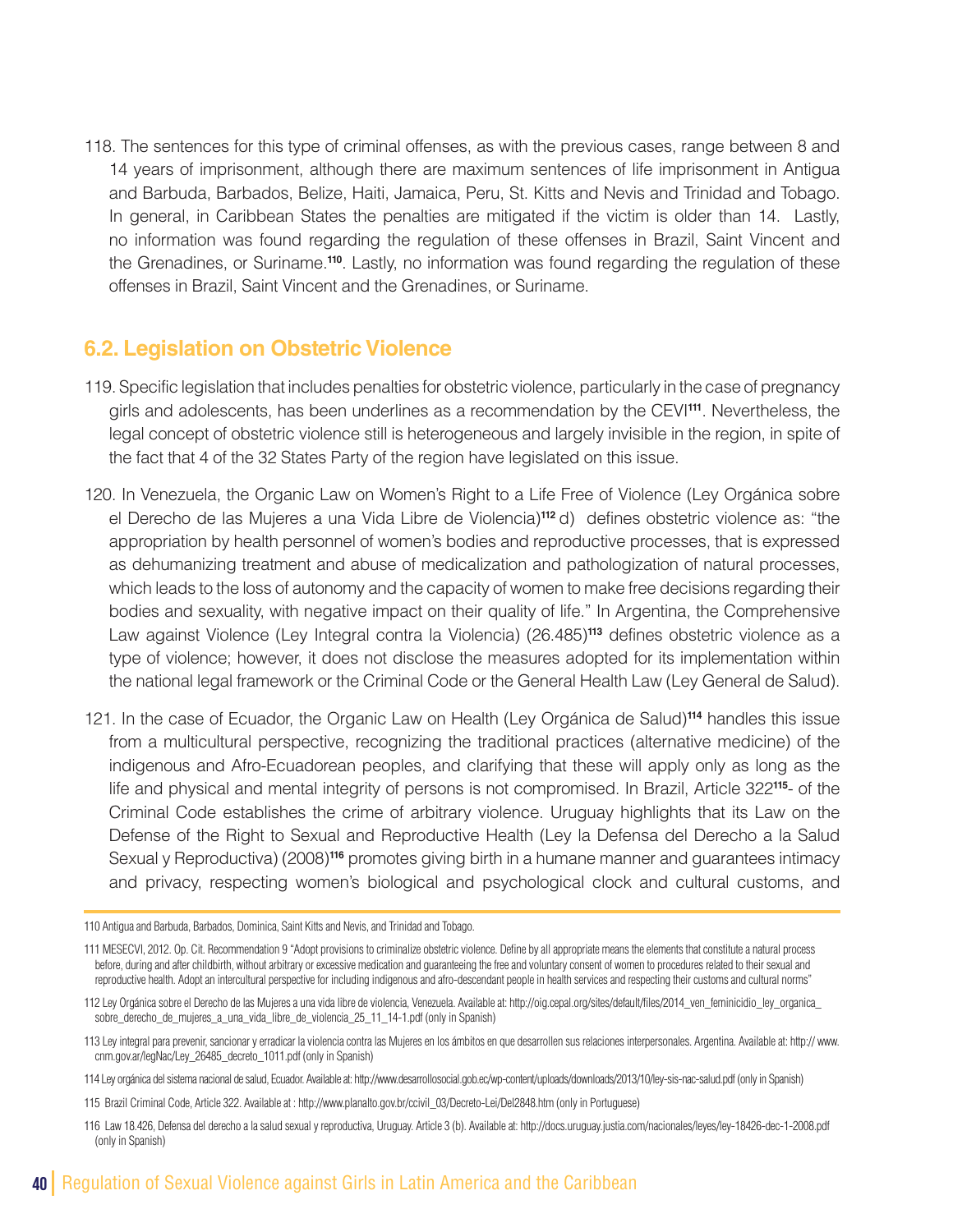**I** couldn't give birth normally, because I had been violated repeatedly and I didn't want anybody to even touch me, it scared me, they did a caesarian ... I didn't let them [examine] me because I just cried, my vagina hurt, it felt awful when the doctor did the exam. The doctor said, "Then, Miss, go to another hospital," because I wouldn't let her examine me.

S., 14 years old, Ecuador

Source: PPFA (2016) "Stolen Lives: A Multi-Country Study on the Health Effects of Forced Motherhood on Girls 9–14 Years Old"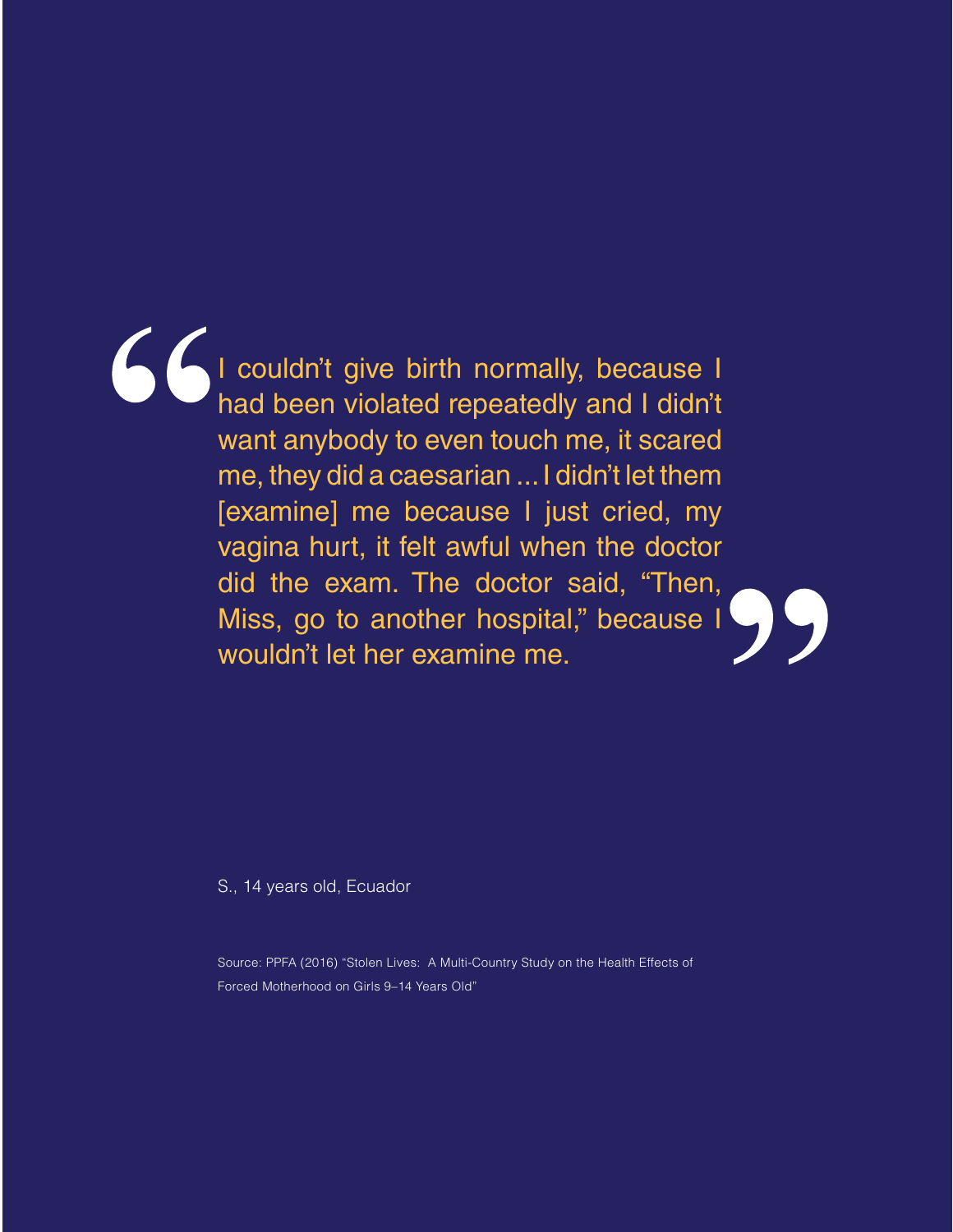preventing invasive practices or the administration of unjustified medication. It is not explained if there are penalties for non-compliance.

122. The varying legislation of the region that reflect the criminal offense of obstetric violence refers to the protection of the integrity of pregnant women, but not the integrity of women or girls who are forced to continue with a pregnancy that is the result of sexual violence. In the legislation reviewed, we did not find any criminal offense that would reflect this type of violence.

#### **6.3. Legislation on Institutional Violence**

- 123. The Second Hemispheric Report**<sup>117</sup>** defines institutional violence as a violence perpetrated by a public servant to discriminate or delay, obstruct or prevent women from enjoying or exercising their fundamental rights and freedoms, and violence that seeks to obstruct or in fact obstructs women's access to and enjoyment of public policies intended to prevent, care, investigate, punish and eradicate the manifestations, types and modalities of violence set forth in the law.
- 124. The absolute criminalization of abortion not only constitutes a violation of women's right to decide, but also undermines their rights to autonomy, privacy, security and confidentiality. It also particularly affects low-income women or those who live under other vulnerable conditions.
- 125. Although an important number of States do not have specific provisions on the issue, the cases of violence perpetrated the State against women may be brought to trial pursuant to the Criminal Code, given that it does not make any distinction among the perpetrators.
- 126. The Second Follow-Up Report**<sup>118</sup>** affirms that forcing a woman to continue with a pregnancy, especially when such pregnancy is the result of a rape or when the life or health of the woman is at risk, represents a form of institutional violence and may constitute a form of torture, violating Article 4 of the Belém do Pará Convention.
- 127. In this sense, the CEVI Declaration**<sup>119</sup>** 1. sets forth that the denial of public policies and sexual and reproductive health services to women through discriminatory regulations, practices and stereotypes constitutes a systematic violation of their human rights and subjects them to institutional violence by the State, causing physical and psychological suffering.
- 128. This Committee understands that forced pregnancy in girls under the age of 14 constitutes in any case an act of violence. Therefore, States Party that prohibit the termination of pregnancy in these cases would be engaged in institutional violence against the victims.
- 129. The same thing happens with medical personnel from public health centers that violate the confidentiality of patients or refuse to perform a legal termination of pregnancy, hampering women and girls' rights.

117. MESECVI, 2012. Op. Cit.p. 34 118. MESECVI, 2015. Op Cit. par. 111 119. MESECVI, 2014. Op. Cit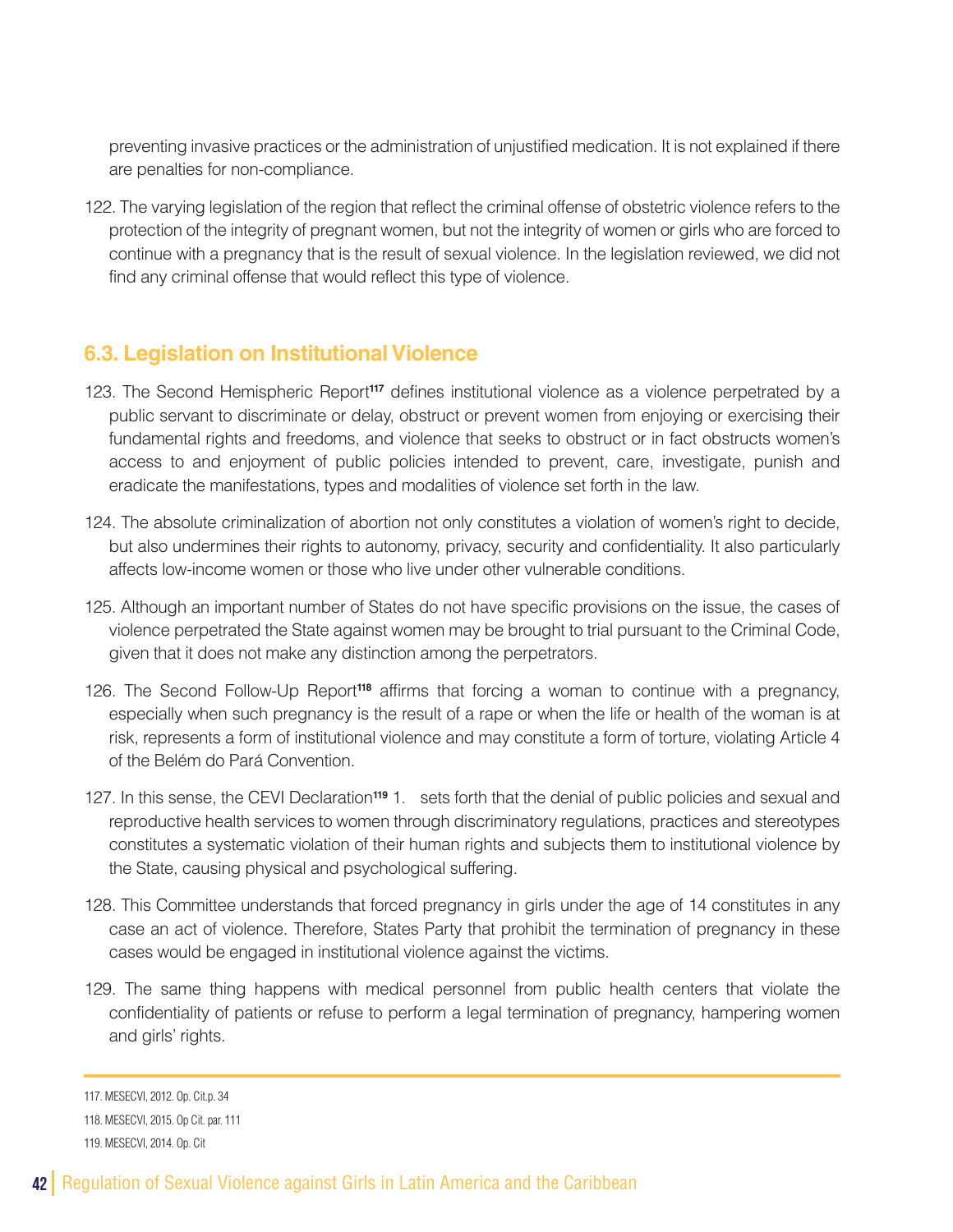### **6.4. Legislation Allowing the Termination of Child Pregnancy on Therapeutic Grounds**

- 130. The termination of pregnancy on therapeutic grounds takes place when a woman's life or health is at risk, with an understanding of health, according to the definition of WHO/PAHO, as: "a state of physical, mental and social wellbeing and not merely the absence of disease." In general, all the countries of the region allow the termination of pregnancy when women's life is at risk**<sup>120</sup>**. Nonetheless, several cases have been brought to the inter-American jurisdiction for the violation of women's right to life, where the States has refused to terminate a pregnancy despite being required to do so.
- 131. The Second Hemispheric Report explains that the States Party in general have provisions that allow the legal termination of pregnancy on therapeutic grounds. However, the Report also establishes that, at a regional level, there is no consensus with regard to the definition of these grounds. It clarifies that some States Party allows this practice only to save the life of the mother. Other States establish said procedure to protect the life of the mother and prevent a serious or permanent harm to her physical health. Some States contemplate such procedures also to protect the mother's mental health**<sup>121</sup>**.
- 132. Despite the impact that sexual violence has on girls in terms of their physical, mental and social integrity and wellbeing, five States of the region do not establish any type of exception to the absolute prohibition of abortion, not even in the cases of girls aged 10 to 14 who are victims of sexual violence. Chile, Dominican Republic, El Salvador, Honduras, and Nicaragua have restricted abortion in all cases.**<sup>122</sup>** In Jamaica, although termination of pregnancy is not statutorily permitted, in practice, therapeutic grounds are considered as an exception, as are a pregnancy resulting from rape, or substantial abnormality of the fetus**<sup>123</sup>**.

### **6.5. Legislation Allowing the Legal Termination of Child Pregnancy as a Result of Rape**

- 133. In Argentina, after the judgment of the Supreme Court in the FAL s/Medida Autosatisfactiva case of March 13th 2012**<sup>124</sup>**, discussions of access to abortion for women who were victims of sexual violence were eliminated, which also applies to girls. Currently, women may have access to the legal termination of pregnancy if they are victims of sexual violence, regardless of whether they have a disability. Moreover, protocols were issued for the implementation of non-punishable abortion.
- 134. In Bolivia, abortion following rape is admitted, under the modified Criminal Code Article No. 226:**<sup>125</sup>** "Whenever the pregnancy is the result of rape, abduction not followed by marriage, statutory rape or incest, or whenever the life of the mother is in serious danger." It is a concern that marriage be

<sup>120</sup> Except for countries that have a total ban on termination of pregnancy: Chile, El Salvador, Honduras, Nicaragua and the Dominican Republic

<sup>121</sup> MESECVI, 2015. Op. Cit. par. 105

<sup>122</sup> Although in Dominican Republic there was an attempt for flexibilizing the restrictive legislation to establish the abortion on therapeutic grounds. Dominican Republic. In December 2015, the Constitutional Court overrode due to procedural defect of the reforms of the Criminal Code, where abortion was legalized if it was performed by specialized physicians, allowing the interruption of pregnancy in the case of rape, incest, or embryo malformations, performed it.

<sup>123</sup> Jamaica. Second Evaluation Report. Available at: http://www.oas.org/en/mesecvi/nationalreports.asp

<sup>124</sup> Supreme Court of Argentina. Caso F., A. L. s/ Medida autosatisfactiva. Available at: http://www.saij.gob.ar/corte-suprema-justicia-nacion-federalciudad-autonomabuenos-aires--medida-autosatisfactiva-fa12000021-2012-03-13/123456789-120-0002-1ots-eupmocsollaf (only in Spanish)

<sup>125</sup> Bolivia Criminal Code. Available at: http://www.oas.org/juridico/spanish/gapeca\_sp\_docs\_bol1.pdf (only in Spanish)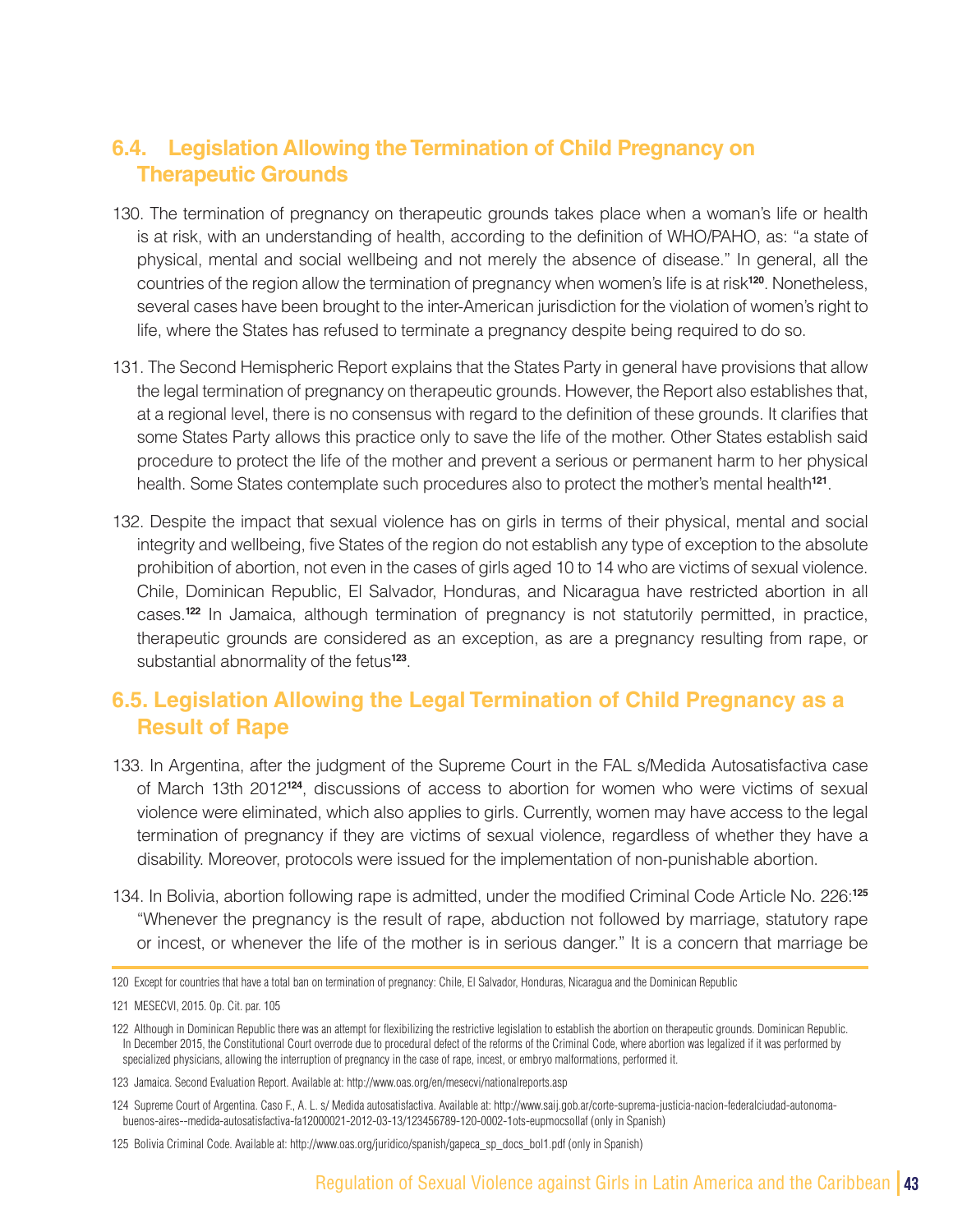used as a mechanism for avoiding criminal liability of the aggressor, which also gives rise to a forced marriage for the girl who is the victim of violence.

- 135. In Brazil, the Criminal Code includes an exception to the criminalization of the abortion**<sup>126</sup>** lcases in which there are no other means to save the life of the pregnant woman, or when it is the result of statutory rape. Law No. 12.845 of August 1st 2012**<sup>127</sup>**, establishes that in addition to the duty of public health centres to provide comprehensive and free care for victims of sexual violence, which includes administering emergency oral contraceptives, antiretrovirals and post-exposure prophylaxis for STIs.
- 136. Ecuador reported that in the termination of a pregnancy due to rape, the determining factor of idiocy or dementia of women is maintained**<sup>128</sup>**.
- 137. In the case of Uruguay, the Committee noted with satisfaction in the Second Follow-Up Report the adoption of Law No. 18987, which regulates the Voluntary Termination of Pregnancy, establishing that "The State guarantees the right to conscious and responsible procreation, recognizes the social value of maternity, protects human life, and promotes the full exercise of sexual and reproductive rights of the entire population." In Article 2, the law decriminalizes abortions performed during the first twelve weeks of pregnancy, as long as they fulfill the requirements set forth by the Law.**<sup>129</sup>**
- 138. The Federal Criminal Code of Mexico does not criminalize the termination of pregnancy when it is the result of a rape, as established in Article 333. In the 32 Federal Entities, abortion due to rape is not punishable.

<sup>126</sup> Brazil Criminal Code. Article 128. Available at: http://www.oas.org/juridico/mla/pt/bra/pt\_bra-int-text-cp.pdf (only in Portuguese)

<sup>127</sup> Law 12.845, 1 August 2013. On the compulsory and comprehensive care of persons in situations of sexual violence. Brazil. Available at: http://www. planalto.gov.br/ ccivil\_03/\_ato2011-2014/2013/lei/l12845.htm (only in Portugues)

<sup>128</sup> Ecuador Criminal Code. Article 447. Available at: https://www.hsph.harvard.edu/population/abortion/Ecuador.abo.htm (only in Spanish)

<sup>129</sup> Law No. 18987: Article 2. Voluntary interruption of pregnancy. The voluntary interruption of pregnancy shall not be penalized and, consequently, articles 325 and 325 bis of the Criminal Code shall not apply when the woman fulfills all the requirements set forth in the following articles and is performed during the first twelve weeks of pregnancy. Within the term established in the foregoing article of this law, the woman must seek medical advice before Comprehensive National Health System to expound the circumstances derived from the conditions in which the conception took place, economic, social or family or age group hardships that her opinion will make impossible to continue with the pregnancy. Available at: http://www.parlamento.gub.uy/leyes/AccesoTextoLey.asp?Ley=18987&Anchor= (only in Spanish)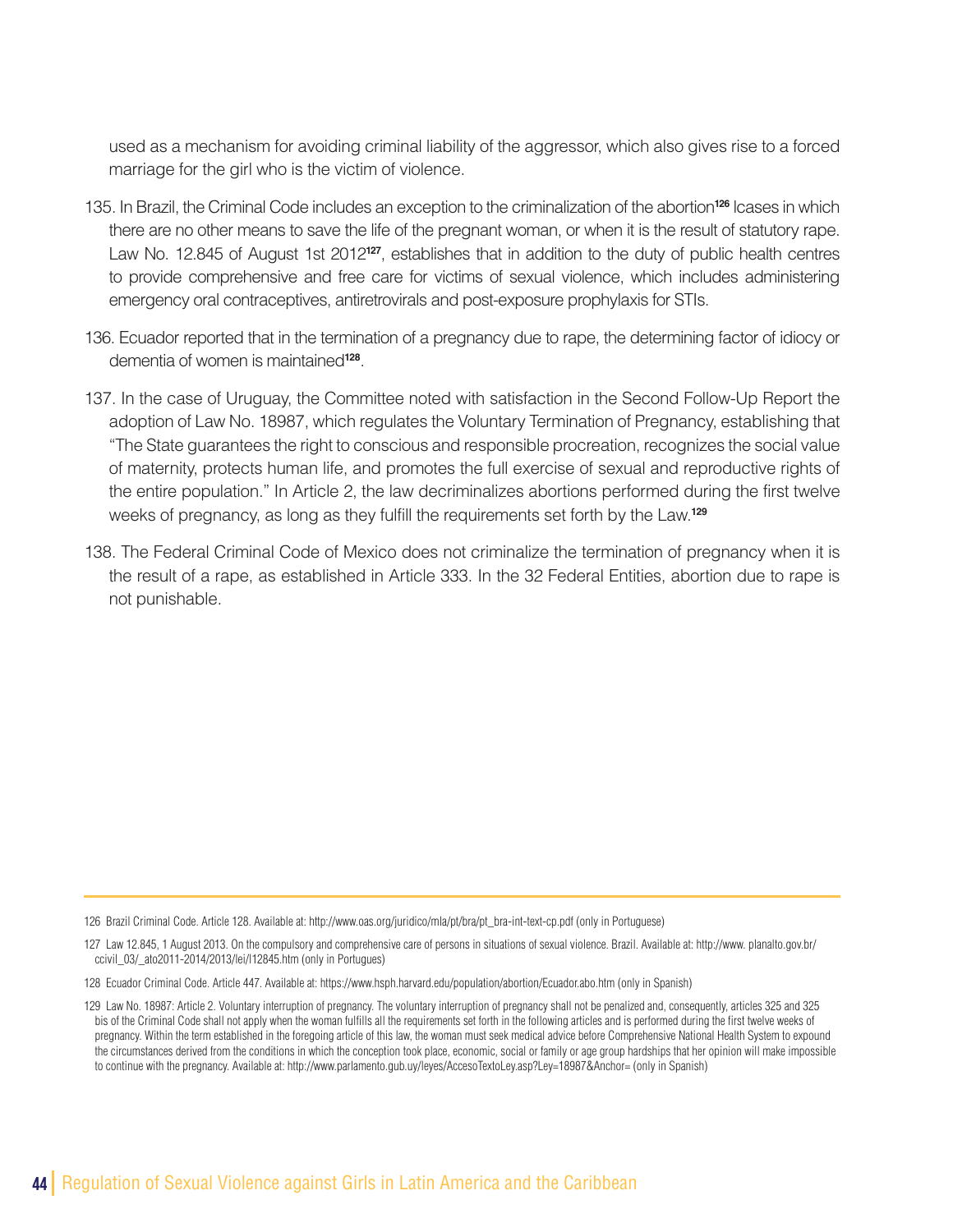### 7. Care Protocols for Girls and Adolescents Who Are Victims of Rape

#### **7.1. General context**

- 139. A general look at the legislation of the region recounts that, though almost all the States penalize sexual violence against girls and adolescents, there is a total disconnect between the high numbers presented and the criminal regulations, and and the existing protocols to deal with these cases. Th CEVI verifies that, despite the wide proliferation of protocols of different types to deal with these cases of violence against women,**<sup>130</sup>**there is a significant regional gap regarding special protocols for comprehensive care and protocols within police, judicial and forensic bodies, with a gender perspective and with the best interests of the girl as the main element to be considered.
- 140. Recommendation 27 of the Second Hemispheric Report highlights the obligation of the States to adopt and implement care protocols for victims of violence against women in police stations or entities that receive complaints, prosecution offices and health centers. Said protocols must be translated into indigenous languages, as appropriate**<sup>131</sup>**.
- 141. Over the course of the last Follow-Up Round, the CEVI noted an important proliferation and progress regarding protocols**<sup>132</sup>**.According to the Report, most of the States that provided information with respect to this recommendation reported that they prepared different protocols to investigate and judge offenses from a gender perspective, and assist women who are victims of different types of violence, thus standardizing the procedures and services rendered to the victims**<sup>133</sup>**. From the information received by the Committee from the Second Follow-Up Round, which concluded in 2014, to the Third Evaluation Round, which is in in the process of compiling the the responses from the States Party to the Progress Indicators for Measuring the Implementation of the Belem do Para Convention,**<sup>134</sup>**, the conclusion is that the trend in the region – although it varies widely – is to guarantee at least the existence of protocols in the health sector in a broader

132 MESECVI (2015), Op. Cit, par. 258.

133 Ibid.

134 MESECVI (2013). Practical Guide to the System of Progress Indicators for Measuring the Implementation of the Belém do Pará.

<sup>130</sup> Mainly Latin America. The CEVI requested information from the States Parties to the Convention of Belém do Pará in the Anglophone Caribbean and received information only on Trinidad and Tobago, and did not have access to information on other protocols through public information available on the Internet

<sup>131</sup> MESECVI (2012), Op. Cit. Recommendation 27 "Adopt and implement protocols for dealing with victims of violence against women in police stations or entities receiving complaints, prosecution offices and health services. When appropriate, said protocols shall be translated into indigenous languages."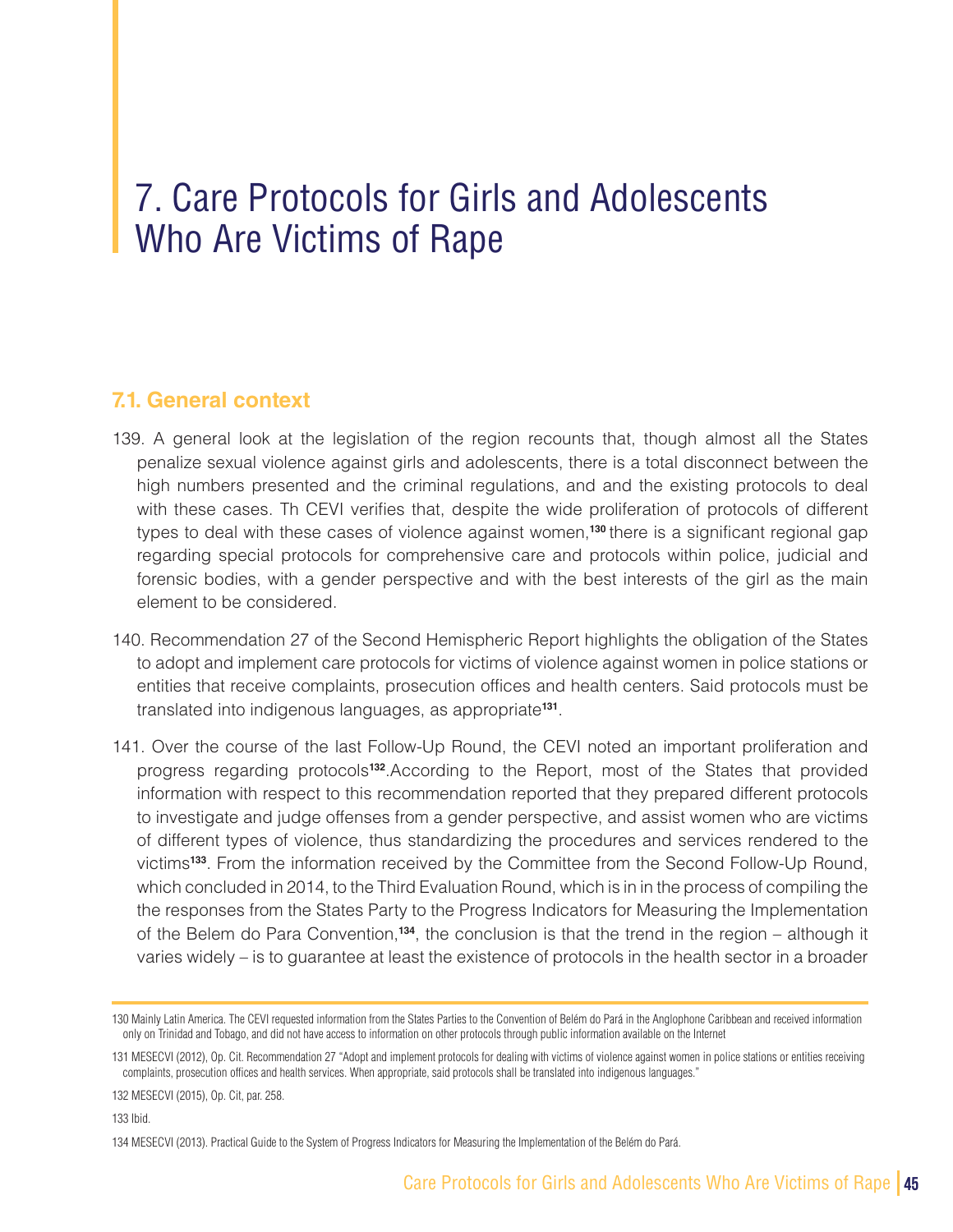manner than those aimed at reporting or investigation for the guarantee of the right to justice for women and girls who are victims of sexual violence.

- 142. The most common themes in the protocols of the region are those aimed at dealing in a general manner with cases of violence against women, especially in the health sector. These include protocols for accessing sexual and reproductive health services, specific protocols for responding to situations of sexual violence, protocols for emergency prophylactic treatment for HIV/AIDS and other sexually transmitted infections in public health services for cases of sexual violence.
- 143. However, in general terms, the regional overview is not very encouraging regarding effective protection of the rights of girls who are victims of sexual violence, given that the mechanisms for realizing the rights and guarantees of girls and adolescents are rare or almost non-existent, despite the broad legal framework to protect girls and adolescents in the inter-American, constitutional and criminal levels of the region. To the same extent, the existence of tools such as protocols in the justice or the health sectors are mostly far from complying with the standards embodied in the broad and profuse international doctrine on the human rights of women and girls.
- 144. We present below some the initiatives that allow for an appreciation of the efforts of States in this area, and for which the original source of information was the System of Progress Indicators for Measuring the Implementation of the Convention, used during the Evaluation Rounds, as well as information that is publicly available online.
- 145. Of the 32 States Party to the Belem do Para Convention, only thirteen Argentina, Colombia, Costa Rica, Ecuador, Guatemala, Honduras, Mexico, Panama, Paraguay, Peru, the Dominican Republic, Trinidad and Tobago, Uruguay and Venezuela – provided information or have relevant information publicly available on protocols for care and response to sexual and reproductive rights, sexual violence and legal termination of pregnancy.
- 146. Among the countries analyzed, eight**<sup>135</sup>** States included specific reference to girls and adolescents in their protocols on access to sexual and reproductive health services, although they did not differentiate the specific situation of girls under 14.
- 147. In terms of care protocols for complaints of sexual violence, the States analyzed have specific provisions for the care of girls, except for Ecuador and the Dominican Republic. Nevertheless, only Argentina, Colombia, Mexico and Panama specifically attend to situations of girls under 14.
- 148. We find ourselves in the same situation with respect to protocols for the legal termination of pregnancy, where only seven of the thirteen**<sup>136</sup>** States analyzed have such care protocols. Of these, only Argentina, Colombia and Panama refer to the legal termination of pregnancy in the case of girls, although only Colombia refers specifically to the legal termination of pregnancy as a result of sexual violence in girls younger than 14.

<sup>135</sup> Colombia, Ecuador, Mexico, Panama, Paraguay, Peru, Dominican Republic and Uruguay

<sup>136</sup> Argentina, Colombia, Guatemala, Mexico, Panama Peru, Uruguay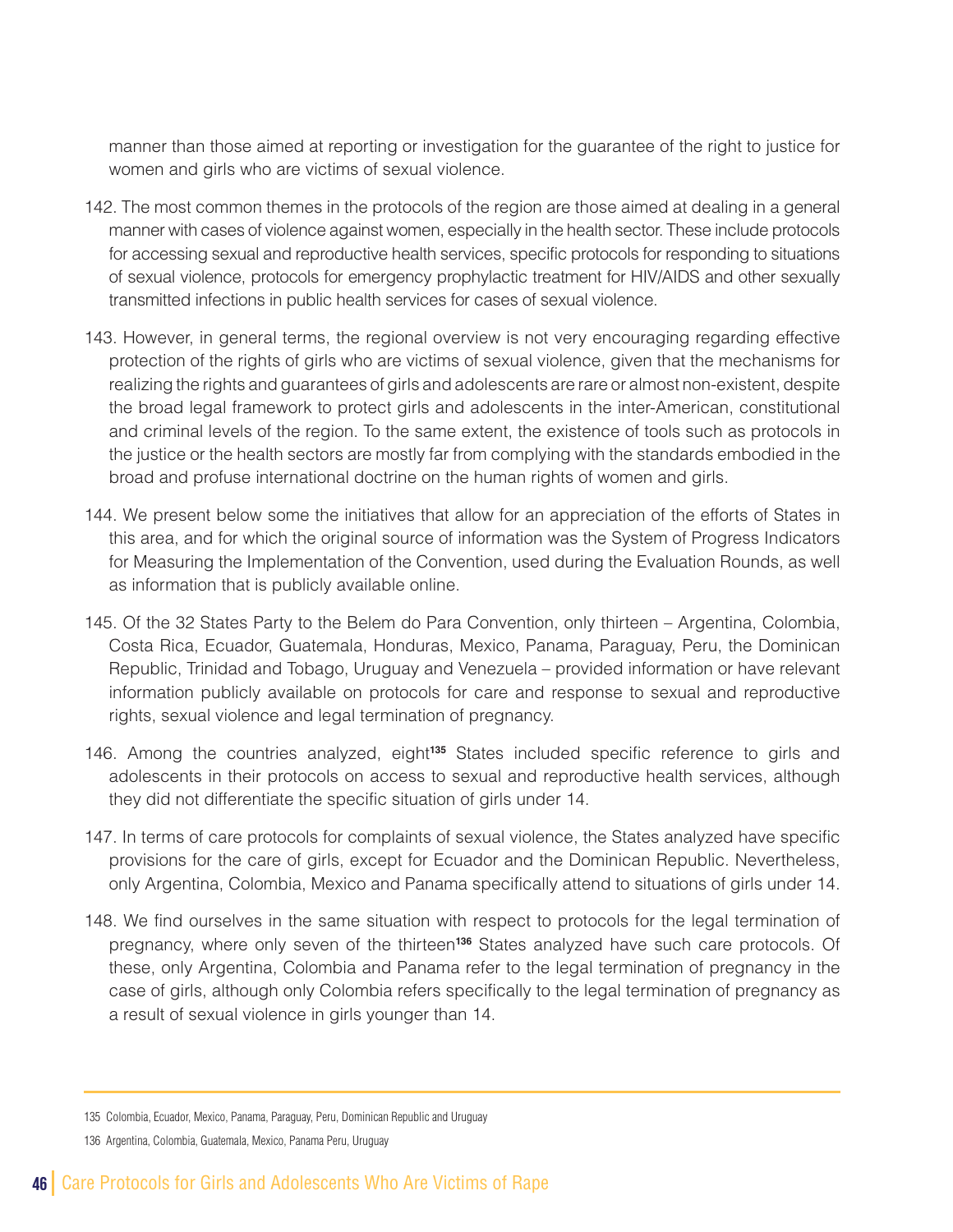- 149. Other States, such as Paraguay**<sup>137</sup>** and the Dominican Republic**<sup>138</sup>**, 1.have sought to lessen the impact of early pregnancy on the life projects and integral development of girls that are victims of sexual violence, however these norms are insufficient to guarantee their access to justice and the restitution of the rights that have been violated.
- 150. In terms of care protocols that deal specifically with access to emergency kits, no State provided precise information on the number of emergency kits that were administered to girls that were victims of sexual violence. In addition to not providing certainty on the real use of these prophylaxis mechanisms, this also points to the non-existence of administrative records – in entities that receive complaints, courts, prosecutors' offices and health services – that would provide reliable data on the magnitude of violence against girls while respecting the right to privacy of the victims, as well as their access to and use of services.**<sup>139</sup>**

#### **7.2. Regional Overview**

- 151. Notwithstanding the above, some States did report on the existence of some care protocols for girls that are victims of sexual violence, and the CEVI considers it important to bring these to light.
- 152. In Argentina, the Protocol for the Comprehensive Care of Persons with the Right to Legal Termination of Pregnancy (2015)**<sup>140</sup>**establishes that health personnel is responsible for guaranteeing the right to terminate a pregnancy when it places the life or health of the person at risk, or when it is the result of a rape. The Protocol recognizes that girls who are 14 years old or more are considered by Argentinian legislation to be fully capable of discernment. It also underlines the importance of the principle of "progressive autonomy" and the degree of development of each girl or adolescent if they are required to have a legal termination of pregnancy. The protocol specifically indicates that in the case of girls under the age of 14, consent must be also signed by the legal representative. Similarly, the Protocol for Care in Situations of Sexual Violence**<sup>141</sup>** establishes that the prosecutor may act of their own accord when the interests of the girl may be opposite to or incompatible with those of her parents or guardians.
- 153. Colombia presented information on its Model of Integrated Health Care for Victims of Sexual Violence**<sup>142</sup>** which contains provisions for the termination of pregnancy in girls under 14, Similarly,

- 140 Protocolo para la Atención Integral de las Personas con Derecho a la Interrupción Legal del Embarazo. National Program for Sexual Health and Responsible Procreation, Ministry of Health, 2015. Available at: http://despenalizacion.org.ar/pdf/publicaciones/ProtocoloANP2015.pdf (only in Spanish)
- 141 Ministry of Health of Argentina, 2011. Protocolo para la Atención en Situaciones de Violencia Sexual, p. 24. Available at: http://www.msal.gob.ar/saludsexual/met\_ anticonceptivos.php (only in Spanish)
- 142 District Health Department, 2008. Disponible en: http://www.comunidad.org.bo/assets/archivos/herramienta/8a6536113070bf1e1f506fa1e2dba3f1.pdf (only in Spanish). Sobre interrupción de embarazo y prevención del aborto inseguro en Colombia: Protocolo para el Sector Salud. Ministry of Health https://www.minsalud.gov.co/sites/rid/ Lists/BibliotecaDigital/RIDE/VS/PP/SM-Protocolo-IVE-ajustado-.pdf (only in Spanish)

<sup>137</sup> Law 4084/2010 is intended to protect the admission and permanence, as well as to provide academic facilities, to students who are in a state of pregnancy and maternity in public educational institutions under official, private and subsidized management. Resolution S.G. No. 146 of the Ministry of Public Health and Social Welfare, establishes the obligation to provide access to quality health services and care without discrimination, with effective compliance with the duty of confidentiality and guarantee of full validity of professional secrecy in care

<sup>138</sup> Normas nacionales para la atención integral de adolescentes. MISP-RD. 2010. p. 62. Available at: http://www.unicef.org/republicadominicana/Plan\_Estrategico\_ Salud\_ Integral Adolescentes 2010-15.pdf (only in Spanish)

<sup>139</sup> MESECVI (2012). Recommendaton 39 "Keep records in entities receiving complaints, courts and prosecution offices and health centers, in order to have reliable data for understanding the scope of violence against women; protecting the privacy of the victims as well as estimating access and use of services by women affected by violence."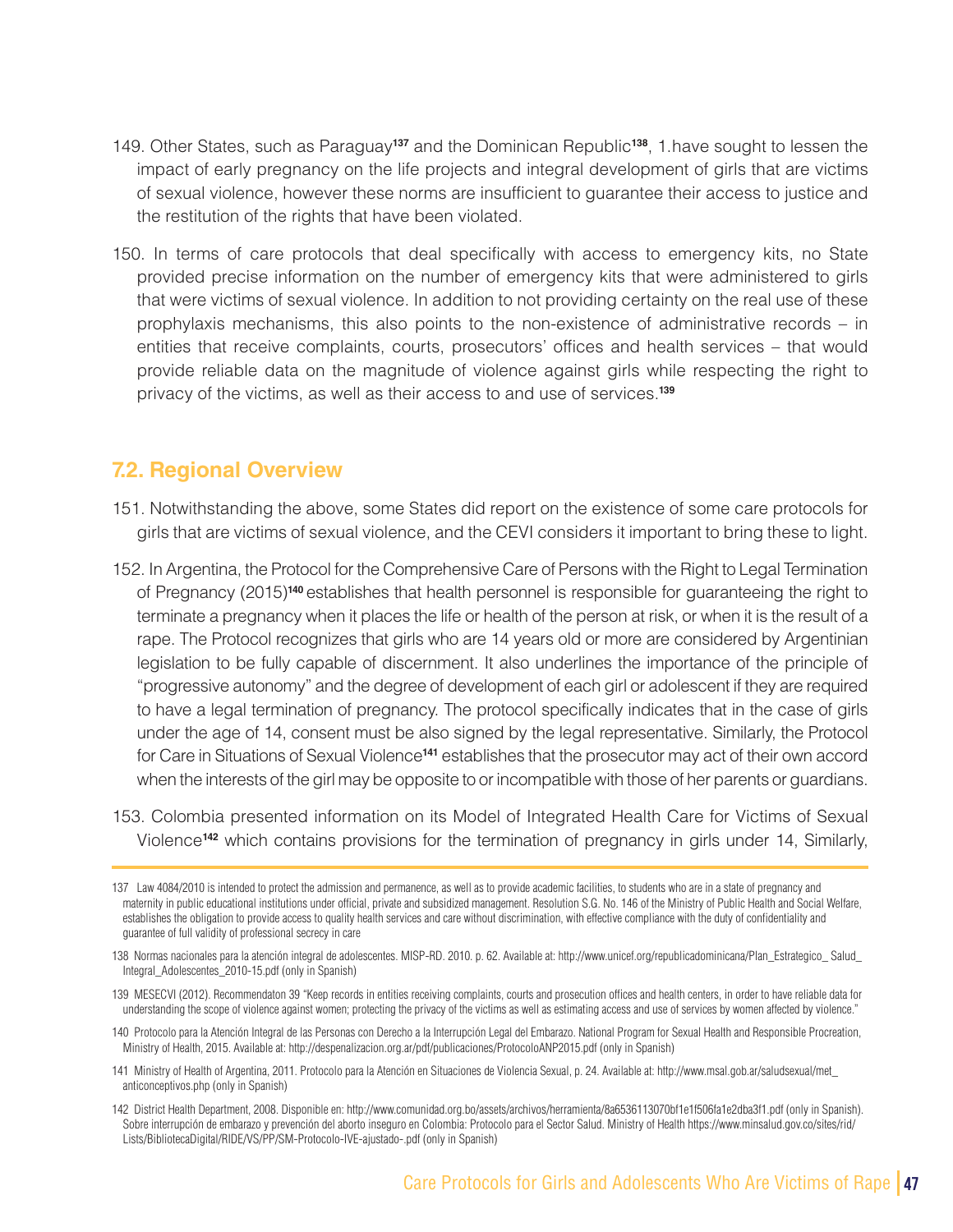the Protocol on the Termination of Pregnancy and the Prevention of Unsafe Abortion in Colombia**<sup>143</sup>** highlights the right of girls aged 14 over their own bodies, and contextualizes the severity of maternal death and the spread of sexual transmitted infections in this age group.

- 154. Colombia also reported on the Protocol for Surveillance and Risk Analysis of Public Health and Gender Violence**<sup>144</sup>** and the Surveillance Protocol on Public Health and Maternal Death**<sup>145</sup>**, which presents accurate and precise data on violence against girls under 14 years, considers them a predominantly vulnerable population, and analyzes the high probability of this group having high-risk pregnancies. Also relevant is the Model for Adapting the Health Service Response to the Needs of Girls and Young Adolescents in Colombia**<sup>146</sup>**, which presents complete information for the juvenile and adolescent population, though very little for girls under 14. In addition, the Protocol for Psycho-Legal Counselling of Women, Girls and Boys that are Victims of Sexual Violence in the Context of the Internal Armed Conflict**<sup>147</sup>** presents complete information on girls and boys that are victims of sexual violence, considering psychological, biological, preventive and intervention issues with a view to comprehensively addressing the specific problem of child pregnancy. In the case of Ecuador, the Protocol for Care in Situations of Sexual Violence and the Norms and Protocols for Comprehensive Care of Gender-Based, Intrafamily and Sexual Violence<sup>148</sup> over the life cycle include definitions of sexual violence, forced marriage or co-habitation – including child and adolescent marriage and the denial of the right to contraceptives and access to protection against sexually transmitted infections. It also contains a specific chapter on assessment and psycho-social response, and referral to relevant services (including justice) in cases of girls and adolescents that are victims of sexual violence**<sup>149</sup>** .
- 155. Guatemala reported on the Protocol for Care of Surviving Victims of Sexual Violence**<sup>150</sup>**, which establishes mandatory reporting to the legally competent authorities, without requiring the consent of the victim. If the person is a minor (girl, boy or adolescent), the Office of the Public Prosecutor/Attorney General and, through them the Court of Children and Adolescents must be notified for the protection of the girl, particularly if there is reason to suspect that the aggressor is the father, guardian or other close person. If a pregnancy is confirmed, it must be referred to prenatal care and preventive follow-up to reduce the risk of vertical transmission No procedure for the voluntary termination of pregnancy is established. Guatemala also

149 Op. Cit. p. 71.

<sup>143</sup> Protocolo para el Sector Salud. Ministry of Health. Available at: https://www.minsalud.gov.co/sites/rid/Lists/BibliotecaDigital/RIDE/VS/PP/SM-Protocolo-IVEajustado-. pdf (only in Spanish)

<sup>144</sup> Ministry of Health: National Institute of Health. Lineamientos 2016 para la Prevención, Vigilancia y Control en Salud Pública, December 2015. Colombia. Available at: http://www.ins.gov.co/lineas-de-accion/Subdireccion-Vigilancia/Lineamientos%20y%20Documentos/01%20Lineamientos%202016.pdf (only in Spanish)

<sup>145</sup> Ministry of Health: National Institute of Health. Protocolo de Vigilancia en Salud Pública Morbilidad Materna Extrema. Colombia. 2016. Available at: http://www.ins.gov. co/lineas-de-accion/Subdireccion-Vigilancia/sivigila/Protocolos%20SIVIGILA/PRO%20Morbilidad%20Materna%20Extrema.pdf (only in Spanish)

<sup>146</sup> Ministry of Social Protection/UNFPA Colombia. 2008. Servicios de Salud Amigables para adolescentes y jóvenes: Un modelo para adecuar las respuestas de los servicios de salud a las necesidades de adolescentes y jóvenes de Colombia. Available at: http://www.colombiaaprende.edu.co/html/productos/1685/articles-300861\_ destacado.pdf (only in Spanish)

<sup>147</sup> Ombudsperson's Office. Protocolo para la Orientación Psico-juridica de Mujeres, Niñas y Niños Víctimas de Violencia Sexual en el Marco del Conflicto Armado. Ley de Justicia y Paz. 2010. Available at: http://www.defensoria.gov.co/public/pdf/04/orientacion\_mujeres.pdf (only in Spanish)

<sup>148</sup> Ministry of Public Health, Ecuador. 2009. Protocolo para la Atención en Situaciones de Violencia Sexual y las Normas y Protocolos de Atención Integral de la Violencia de Género, Intrafamiliar y Sexual. Available at: https://instituciones.msp.gob.ec/dps/pichincha/images/stories/normas%20 y%20protocolos%20de%20atencin.pdf (only in Spanish)

<sup>150</sup> Guía de atención en situaciones de violencia sexual. 2009. Available at: http://mspas.gob.gt/decap/files/descargas/bibliotecaVirtual/Programa%20Nacional%20de%20 Salud%20Reproductiva/COMPONENTE%20SALUD%20Y%20EDUCACION/Protocolo%20victimas%20violencia%20sex%202.pdf (only in Spanish)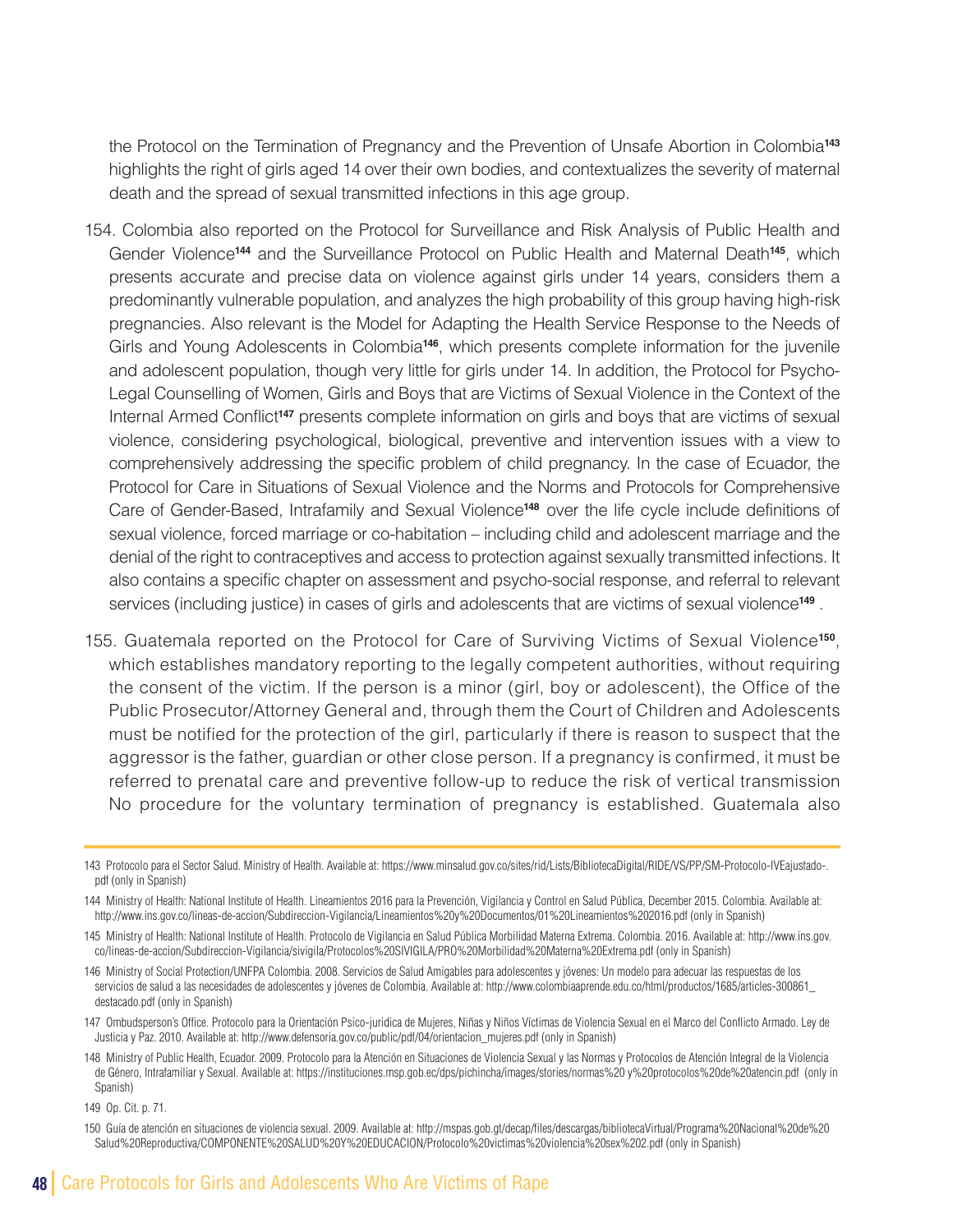reported on a Protocol for access to an emergency kit**<sup>151</sup>** and legal advice from the Office of the Public Prosecutor/Attorney General when the victims are girls.

- 156. In Mexico, Regulation NOM-046-SSA2-2005 on Family, Sexual and Violence against Women established criteria for prevention and care of cases of sexual violence, emergency oral contraception, prophylaxis against sexually transmitted infections including HIV / AIDS and medical abortion services, in accordance with local laws in each State for cases of pregnancy resulting from rape. Nevertheless, the Procedures Manual for the Legal Termination of Pregnancy in medical centres does not present information on care of adolescent women or girls under 14**<sup>152</sup>**. The Guide to Medical Care of Raped Persons**<sup>153</sup>** and the Universal Catalogue of Health Services in the National Commission for Social Protection in Health**<sup>154</sup>** establish treatment schemes for people who have suffered sexual violence, prophylaxis against sexually transmitted infections, and pregnancy tests. Finally, the Protocol for Care of Users and Victims of Violence in the Centre of Justice for Women**<sup>155</sup>** contains a special chapter on the care of girls, which establishes that a girl that has suffered violence should be treated as a person with rights who accordingly has a voice and vote in the decisions that may affect her life.
- 157. Panama reported on the Guide for Child and Adolescent Reproductive Health Care, published by the Ministry of Health (2006)**<sup>156</sup>**, which describes pregnancy in girls under 14, as well as the Technical and Administrative Regulations of the National Program for Comprehensive Health of Adolescents (2006)**<sup>157</sup>**, aimed at people aged 10 to 19. The Norms establish that girls have the right to be cared for by spontaneous demand, when referred to by health officials of the same or another institution or by pregnancy. In cases where a girl requests the termination of her pregnancy, the norms establish that: counseling must be provided, the legal and medical implications and therapeutic indications for pregnancy termination explained, and work conducted with the child to find alternatives to abortion. In cases of rape or incest in a girl or adolescent, if detected in the first 72 hours, emergency oral contraception should be provided, and requests for abortion in cases of rape or incest are handled by the Courts and must be reported and processed before 8 weeks' gestation - after which the pregnancy must be continued**<sup>158</sup>**.

- 156 Ministry of Health / Department of Social Security, General Directorate of Public Health GUÍAS DE ATENCIÓN DE SALUD REPRODUCTIVA INFANTO JUVENIL. Available at: http://www.minsa.gob.pa/sites/default/files/programas/norma\_infanto\_juvenil\_documento\_final\_5\_ octubre\_2006\_2\_.pdf (only in Spanish)
- 157 Ministry of Health / Department of Social Security, General Directorate of Public Health Care, UNFPA/PAHO/WHO Panama 2006. NORMAS TÉCNICAS Y ADMINISTRATIVAS DEL PROGRAMA NACIONAL DE SALUD INTEGRAL DE LOS Y LAS ADOLESCENTES. Available at: http://www.minsa.gob.pa/sites/default/files/ programas/norma\_adolescentes\_final\_19\_oct\_2006\_negro\_azul.pdf (only in Spanish)

158 Op. Cit. p. 76

<sup>151</sup> Integral Care Model for women survivors of violence, applied to support centers, comprehensive for women survivors of violence, account of two areas, 1.- Empowerment strategy, which has initial attention, legal counseling, psychological support, social support, Medical care, support and self-help groups, temporary shelters for women; 2.-Intervention strategy that has support networks for self-care, safety prevention and awareness raising, training and communication, research and social auditing, lobbying and negotiation.

<sup>152</sup> Manual de Procedimientos para la Interrupción Legal del Embarazo, Available at: http://www.salud.df.gob.mx/ssdf/transparencia\_portal/art14frac1/manualile.pdf (only in Spanish)

<sup>153</sup> National Centre for Gender Equity and Reproductive Health. Department of Helath . Mexico 2011. Available at: http://bvs.insp.mx/articulos/9/personasvioladas.pdf (only in Spanish)

<sup>154</sup> National Commission for National Protection. Department of Health. CAUSES 2016. Available at: http://www.repssver.gob.mx/uploads/file/Gestores%20del%20 Seguro%20Popular/2016/001\_CAUSES\_2016.pdf (only in Spanish)

<sup>155</sup> Executive Secretariat of the National System of Public Security, National Centre on Participation in Crime and Citizen Security. Protocolo para la Atención de las usuarias y víctimas en los Centros de Justicia para las Mujeres de Mexico. p 221. The protocol establishes clear guidelines for action regarding the methods of investigation, attention and receipt of the complaint. Among the actions proposed in the protocol are the use of technology, the necessary actions to avoid revictimizations and a comprehensive care model that guarantees the adequate treatment of girls who have been victims of violence.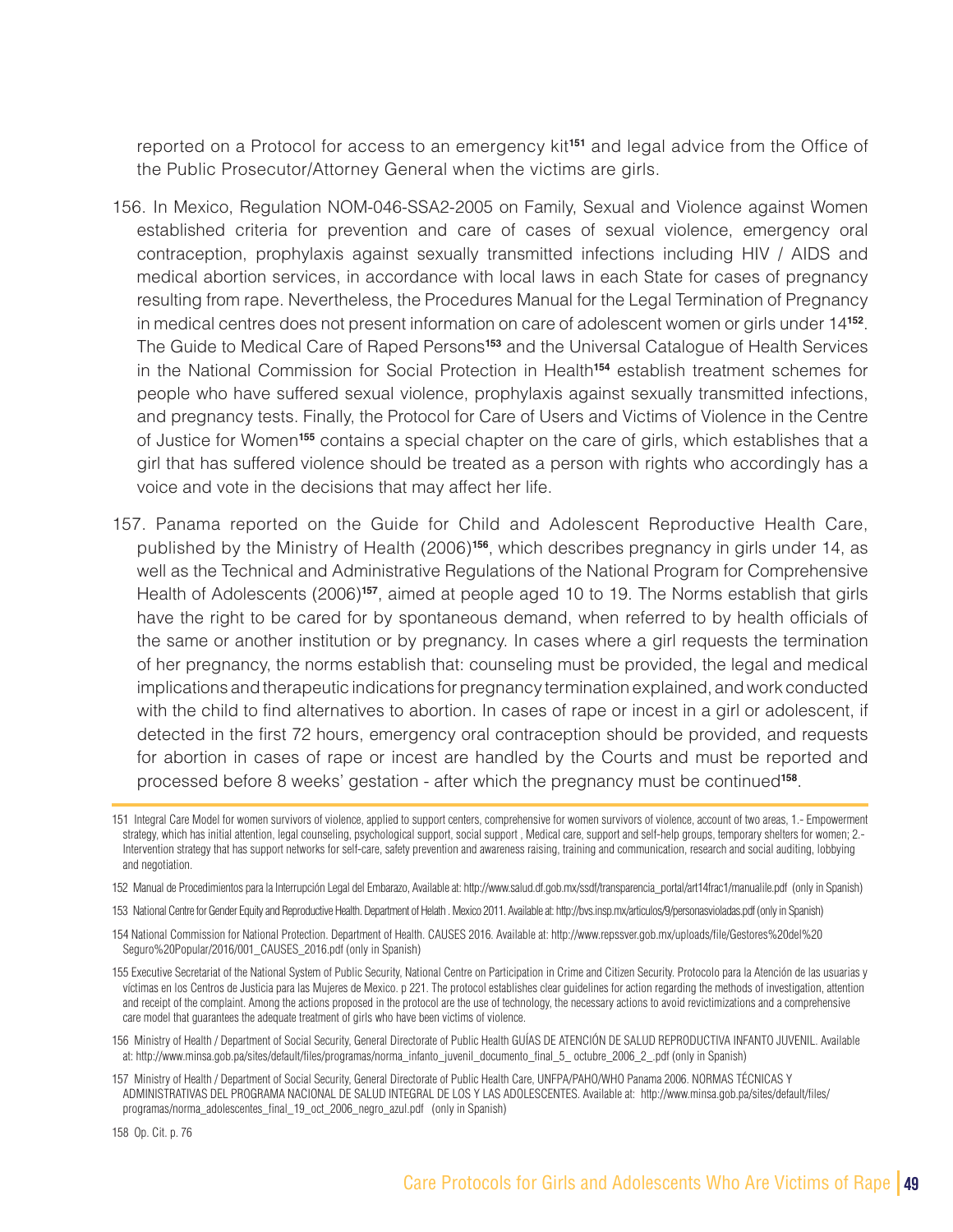- 158. Peru reported on the National Guide to Comprehensive Sexual and Reproductive Healthcare, which specifically provides health services for girls and adolescents and protocols on termination of pregnancy in cases of sexual violence, such as the Technical Guide for Comprehensive Care of People Affected by Gender-Based Violence**<sup>159</sup>**. The Guide, which considers adolescents to be the population aged 10 to 19 years, establishes methods of coordination for joint action with the Ombudsperson for minors or other authorities, establishing a duty to respect the decisions of girls and adolescents and the obligation to administer emergency contraception within the first 72 hours after the violent incident.
- 159. Uruguay reported on the Technical Guide for Voluntary Termination of Pregnancy (2012). This does not refer to age, although the informed consent form provides a space for the "legal representative." The guideline for intervention by health providers in situations of sexual violence does have specifications for girls and adolescents, and although no there is no reference to pregnancy termination, it does reference emergency oral contraception. The roadmap for the prevention and care of situations of child abuse and sexual abuse in the health sector, sets the path to be followed in cases of sexual abuse or mistreatment and includes pregnancy as an indicator of abuse and risk factor. It contemplates measures for the prevention of pregnancy (emergency oral contraception) and for early detection of pregnancy.
- 160. Finally, Honduras and Trinidad and Tobago pointed out during the Third Evaluation Round that they had care protocols for victims of sexual violence, however neither the Protocol for Comprehensive Medical Care of Victims/Survivors of Sexual Violence in Primary Care from Honduras nor the Protocol from Trinidad and Tobago were not found to be publicly available. Costa Rica reported that it has an Institutional Protocol for Comprehensive Care of Victims of Sexual Violence in the First 72 Hours after the Event (Young People and Adults)**<sup>160</sup>** that foresees care and prophylaxis for girls but does not establish special or differentiated treatment. Lastly, Venezuela has an Official Regulation for Comprehensive Sexual and Reproductive Healthcare**<sup>161</sup>**,which recognizes the problem of sexual abuse of girls younger than 18 and calls attention to the specific treatment of girls, but does not address specific measures for immediate differentiated care of girls younger than 14.

159 Adopted through Ministerial Resolution 141-2007/MINSA

<sup>160</sup> Available at: https://www.poder-judicial.go.cr/violenciaintrafamiliar/index.php/de-su-interes%3Fdownload%3D385:protocoloantirretrovirales%26start%3D10+&cd=2& hl=es&ct=clnk&gl=us (only in Spanish)

<sup>161</sup> Ministry of the People's Power for Health-MPPS. Published in collaboration with and with the support of: PAHO/WHO, UNICEF, UNFPA. Norma Oficial para la Atención Integral en Salud Sexual y Reproductiva. 2013 Available at: http://www1.paho.org/ven/images/stories/VEN/10-11-13-NormaS\_C.pdf?ua=1 (only in Spanish)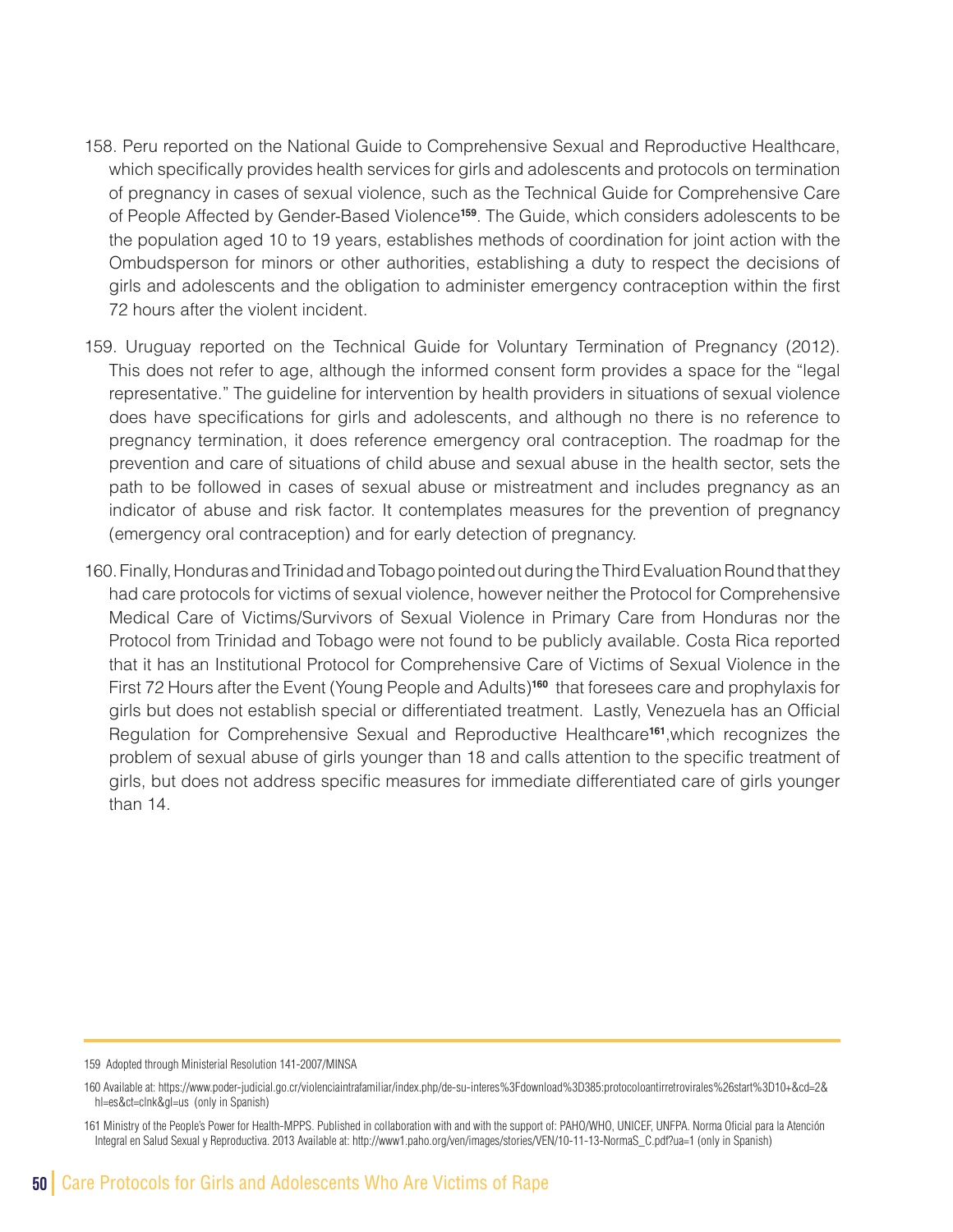### 8. Legislation on Child and Forced Marriage among Girls in Latin America and the Caribbean

- 161. The legal framework on this issue in the region are broad and heterogeneous. Until relatively recently, most States in the region foresaw civil regulations that legalized marriage between persons younger than 18. In recent years, progress has been made on reforms that aim to raise the legal age for marriage. However, and as a general rule, most countries still have not implemented the recommendations issued by the Committee on the Rights of the Child**<sup>162</sup>** or the CEDAW Committee**<sup>163</sup>** which establish 18 as the minimum legal age for marriage and, when this age is established, it is still common to find it flexible in the case of child pregnancy.
- 162. Thus, we find that most States in the region that are Party to the Belem do Para Convention, CEDAW, and the Convention on the Rights of the Child establish a minimum age for marriage around 14 years old for girls and 16 years old for boys and, in every case, when at least one of the parties is a minor, parental or judicial consent is required.
- 163. In September 2016, the World Bank**<sup>164</sup>** published a compendium of the legal framework on child marriage that allows us to compare the legislation of selected countries in Latin America and the Caribbean.

<sup>162</sup> General Comment 31 of the CEDAW Committee and Committee on the Rights of the Child

<sup>163</sup> Ibid.

<sup>164</sup> E.Calimoutou, Y.Liu, B.Mbu, Compendium of International and National Legal Frameworks on Child Marriage, September 2016@World Bank. License: Creative Commons Attribution 3.0 IGO (CC BY 3.0 IGO)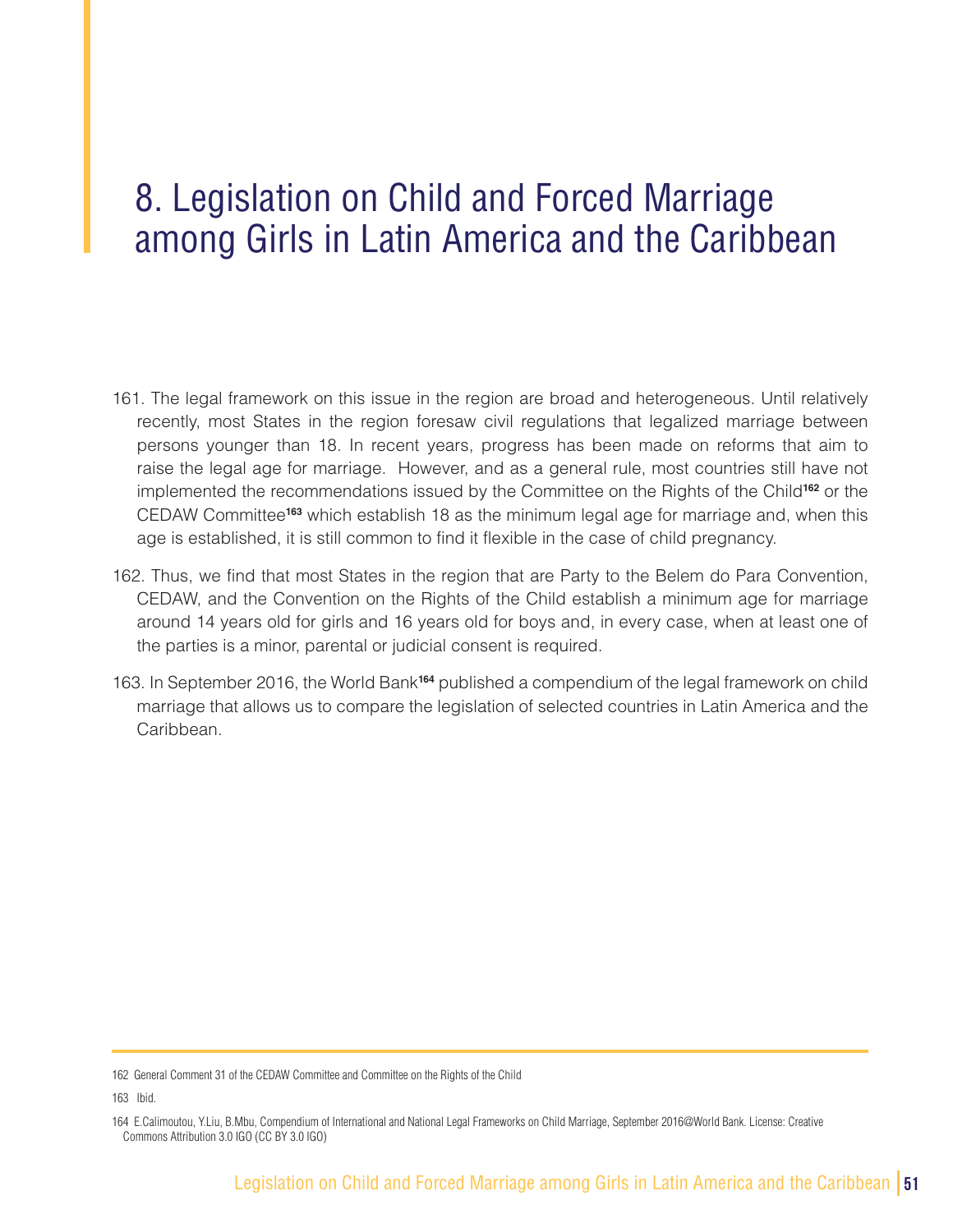### Table 3

| Age for marriage and exceptions - Latin America and the Caribbean |                                                                         |                                                                                                                                                               |                                                                                                                                                             |                                                                       |                                                                        |                                                                           |                                                                                                            |
|-------------------------------------------------------------------|-------------------------------------------------------------------------|---------------------------------------------------------------------------------------------------------------------------------------------------------------|-------------------------------------------------------------------------------------------------------------------------------------------------------------|-----------------------------------------------------------------------|------------------------------------------------------------------------|---------------------------------------------------------------------------|------------------------------------------------------------------------------------------------------------|
| <b>Country</b>                                                    | <b>Date and</b><br>title of the<br>law stating<br>the<br>minimum<br>age | <b>Minimum</b><br>age for boys                                                                                                                                | <b>Minimum</b><br>age<br>for girls                                                                                                                          | <b>Age for</b><br>boys to<br>marry<br>before<br>the<br>minimum<br>age | <b>Age for</b><br>girls to<br>marry<br>before<br>the<br>minimum<br>age | <b>Competent</b><br>authority to<br>allow the boy<br>and girl to<br>marry | <b>Condition(s)</b><br>to allow the<br>boy and girl<br>to marry                                            |
| <b>Bolivia</b>                                                    | Family<br>Code<br>(1988)                                                | 16                                                                                                                                                            | 14                                                                                                                                                          | No specific<br>age                                                    | No specific<br>age                                                     | Judge                                                                     | Serious and<br>justified<br>reasons                                                                        |
| <b>Brazil</b>                                                     | Civil Code<br>(2002)                                                    | 18                                                                                                                                                            | 18                                                                                                                                                          | 16                                                                    | 16                                                                     | Judge                                                                     | Pregnancy<br>or to avoid<br>criminal sen-<br>tence in case<br>of statutory<br>rape                         |
| Dominican<br>Republic                                             | Civil Code<br>(1949)                                                    | 18                                                                                                                                                            | 15                                                                                                                                                          | No specific<br>age                                                    | No specific<br>age                                                     | Government                                                                | Important<br>causes                                                                                        |
| El Salvador                                                       | Civil Code<br>(1859)                                                    | 18                                                                                                                                                            | 18                                                                                                                                                          | Under 18                                                              | Under 18                                                               |                                                                           | $1 -$ if they<br>have reached<br>puberty<br>2-have a<br>child together<br>or<br>if the girl is<br>pregnant |
| Guatemala                                                         | Civil Code<br>(1963)                                                    | 18                                                                                                                                                            | 18                                                                                                                                                          | 16                                                                    | 14                                                                     | Judge of the<br>First instance                                            | Consent of<br>the parents<br>jointly or the<br>consent of<br>the guardians                                 |
| Haiti                                                             | Civil Code<br>(1963)                                                    | 18                                                                                                                                                            | 15                                                                                                                                                          | No specific<br>age                                                    | No specifi-<br>cage                                                    | President of<br>Haiti                                                     | Serious<br>reasons                                                                                         |
| Panama                                                            | Family Law<br>(1994)                                                    | 18<br>(without the<br>prior express<br>consent of a<br>parent or<br>guardian)<br>16 (with the<br>prior<br>express con-<br>sent<br>of a parent or<br>guardian) | 18<br>(without the<br>prior express<br>consent of a<br>parent or<br>guardian)<br>14 (with the<br>prior<br>express<br>consent of<br>a parent or<br>guardian) |                                                                       |                                                                        | Judge of the<br>First instance                                            | Consent of<br>the parents<br>jointly or the<br>consent of<br>the guardians                                 |
| Peru                                                              | Civil Code<br>(1984)                                                    | 18                                                                                                                                                            | 18                                                                                                                                                          | 16                                                                    | 16                                                                     | Judges                                                                    | Parental and<br>judicial<br>consent                                                                        |

Source: E. Calimoutou, Y.Liu, B. Mbu (2016). Compendiumof International and National Legal Frameworks on Child Marriage. World Bank.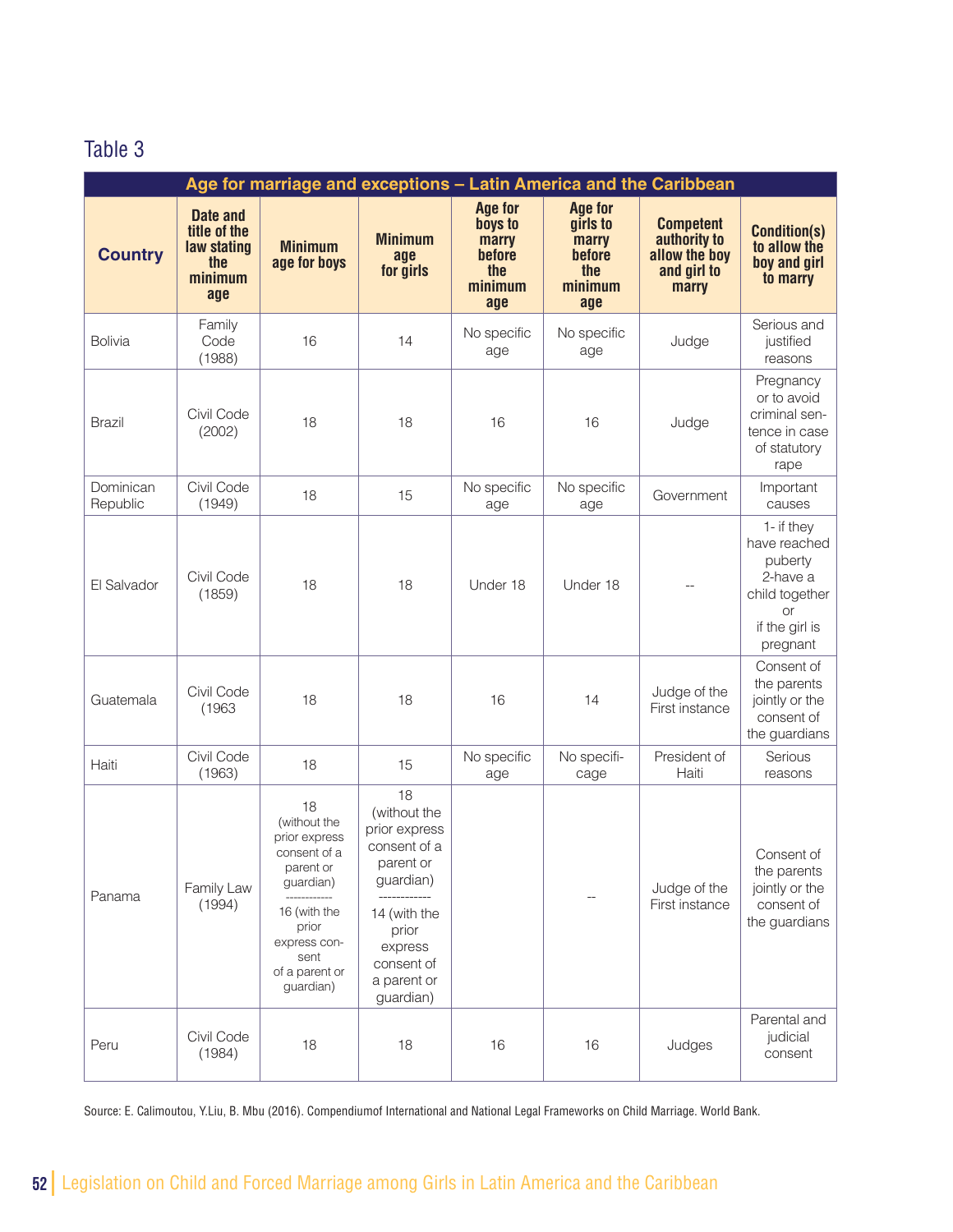- 164. Among the countries with age limits below the recommendation are Bolivia, where the Article 44 of the 1988 Family Code establishes limits of 16 for boys and 14 for girls, and even allows for marriage at younger ages with judicial consent.
- 165. In Brasil, the 2002 Civil Code establishes a limit of 16 with the consent of the parents or legal guardians, but also contemplates exceptions that would allow marriage at a younger age in order to avoid a criminal sentence or in the case of pregnancy (Article 1517).
- 166. In the Dominican Republic, the 1949 Civil Code establishes a prohibition of marriage for men younger than 18, but places the limit at 15 for girls (Article 144).
- 167. In El Salvador, the 1859 Family Code stipulates the invalidity of marriage when the parties are younger than 18, although again it establishes an exception in cases of having reached puberty, expecting a child or the girl being pregnant.
- 168. In Haiti, the 1963 Civil Code (Article 133) establishes the age limit for men at 18, but for women at 15.
- 169. Panama places the age limit at 16 for boys and 14 for girls, as long as parental consent exists (Family Code, May 3rd 1994)
- 170. Peru establishes that adolescents may not enter into marriage, although it creates an exception for girls and boys older than 16 that express their desire to marry, with parental consent and judicial authorization (Civil Code, 1984, Article 241)
- 171. Nicaragua determines in its Civil code that the minimum age for marriage is 18, but allows exceptions for girls and boys who wish to marry as of 16, with the consent of whoever exercises paternal authority.
- 172. A number of recent initiatives exist in Mexico, such as the General Law on the Rights of Children and Adolescents (December 2014)**<sup>165</sup>**, 1.which establishes that "Federal laws and those of the federated entities, in the sphere of their respective competencies, shall establish 18 years as the minimum age for marriage." The Committee hopes that this regulation will gradually be incorporated into each of the federated entities of the State.
- 173. In Guatemala, a recent reform of the 1936 Civil Code (Decree 8-2015, 2015) stipulates that the minimum age for marriage is 18. Although it allows for exceptions over age 16, it expressly prohibits marriage below that age. The previous version of the civil code provided that girls older than 14 could marry with authorization.
- 174. The parliament of Costa Rica recently adopted a Law on Improper Relations that establishes 18 as the minimum age for marriage, while penalizing any that has sexual relations with a person younger than 18, when the age difference is greater than 7 years**166**.

<sup>165</sup> http://www.dof.gob.mx/nota\_detalle.php?codigo=5374143&fecha=04/12/2014

<sup>166</sup> At the date of publication of this report, the Law was pending publication for its entry into force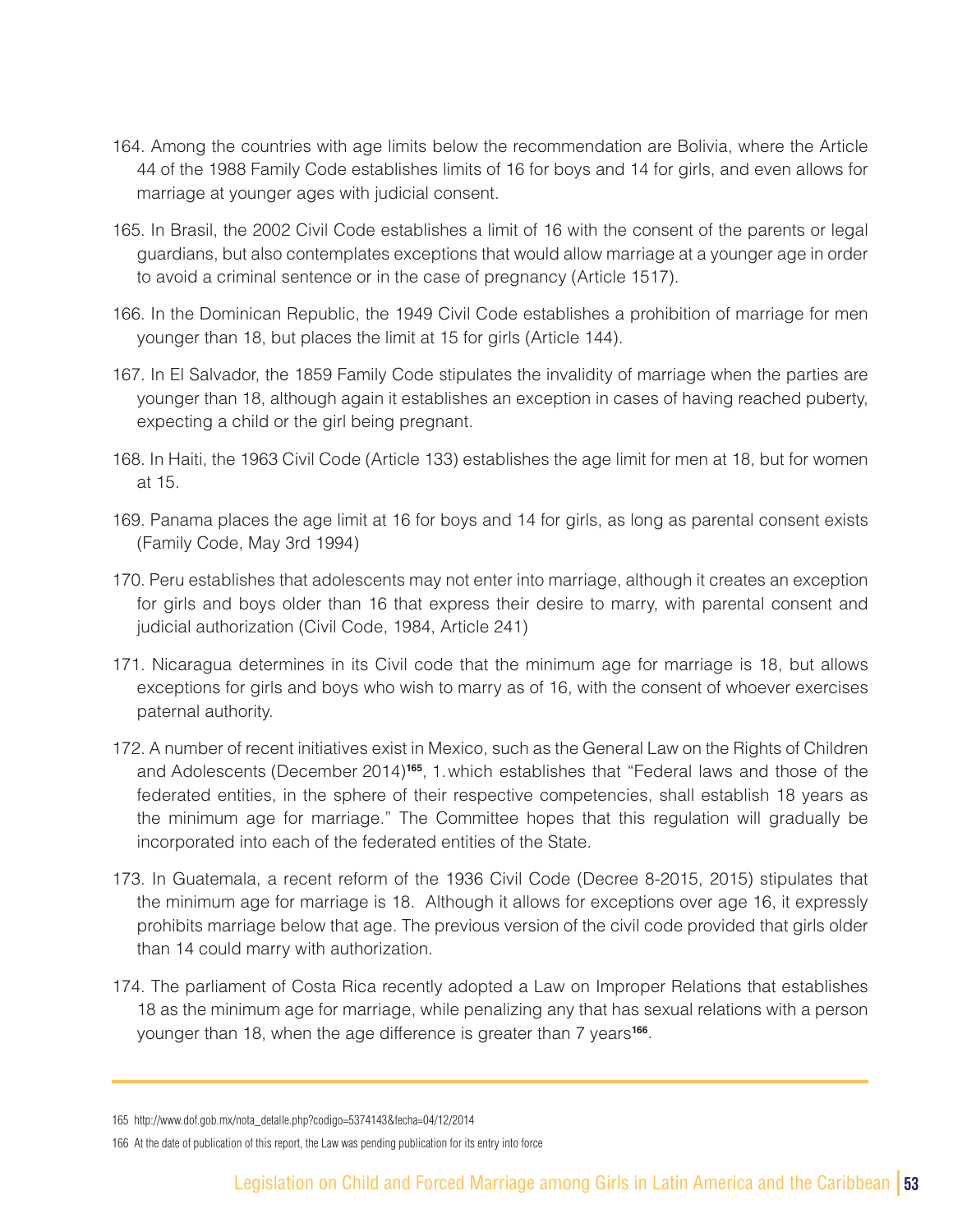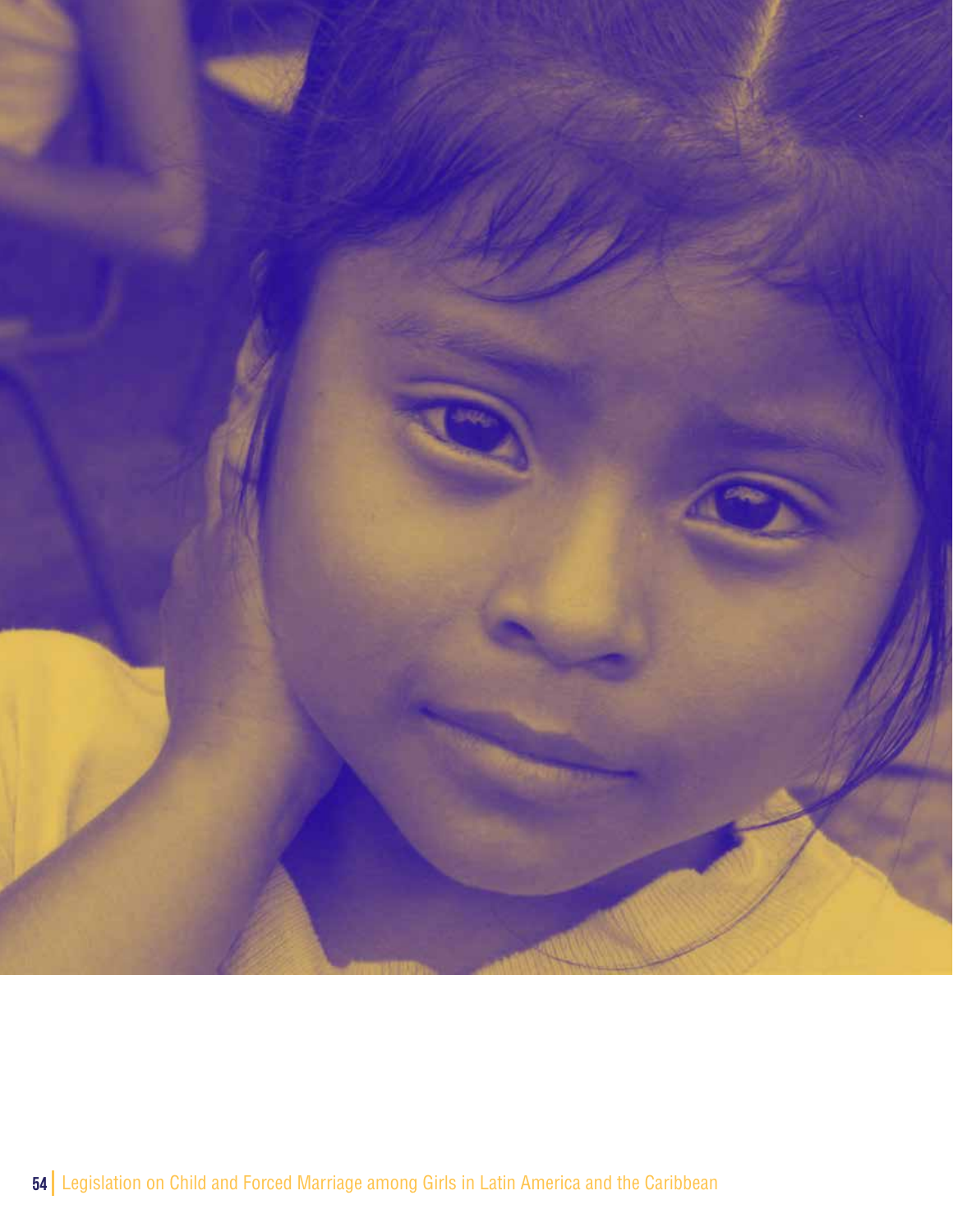### 9. Access to Justice and Due Diligence for Girls that are Victims of Sexual Violence

- 175. The enactment of the multiple international human rights instruments that protect women's right to live free from violence reflect a consensus and recognition by States of the discriminatory treatment traditionally received by women in their societies**<sup>167</sup>**. Such instruments are specific evidence of States' obligation to establish the judicial and administrative mechanisms necessary to ensure effective access to restitution, reparation or other means of compensation for the harm done to women's mental and/or physical integrity.**<sup>168</sup>**
- 176. Access to appropriate and effective judicial recourse is the first line of defence for all rights. In this order, levels of access to justice and gender justice are standards of measurement of the strengthening and construction of democracies in the continent**<sup>169</sup>**, given that from their collective dimension, access to justice represents a tool of stability for the sustainability of democratic systems and contributes to lessening the effects of social inequality**<sup>170</sup>**.
- 177. The obligations that the CEVI has highlighted on due diligence in access to justice based on the Convention are: 1. Establish the channels, actions and services necessary to guarantee the care of girls that are victims and abstain from any violent or discriminatory practice (Articles 7 and 8 of the Convention); 2. Guarantee the accessibility of all the channels, actions and services free from any type of discrimination (Article 6 of the Convention); 3. Guarantee the quality of policies, actions and services directed at girls (Articles 7 and 8 of the Convention); 4. The obligation of adaptability in the development of policies and institutions and the provision of those services that are best suited to the needs of women, girls and adolescents – attending to their specific needs (Article 9 of the Convention).
- 178. In this sense, the CEVI has pointed out the need for information on State efforts to guarantee due diligence through public policies aimed at guaranteeing access to justice for women victims of violence, in order to evaluate and monitor the actions implemented with this objective in mind.

<sup>167</sup> IACHR . Access to Justice for Women Victims of Violence in the Americas, par. 1. Available at: http://www.cidh.org/women/Access07/tocaccess.htm

<sup>168</sup> See Article 7 g) of the Belém do Pará Convention

<sup>169</sup> Arroyo Vargas, Roxana. Acceso a la justicia de las mujeres…el laberinto androcéntrico del derecho. Issue 53, Inter-American Human Rights Institute. XX Aniversary of the Women's Rights Program. January-June 2011. p. 45

<sup>170</sup> Legal Defense Institute (IDL) of Peru and the Due Process Legal Fund (DPLF). Obstáculos para el Acceso a la Justicia en las Américas: Intervención ante el Comité Jurídico Interamericano. 2009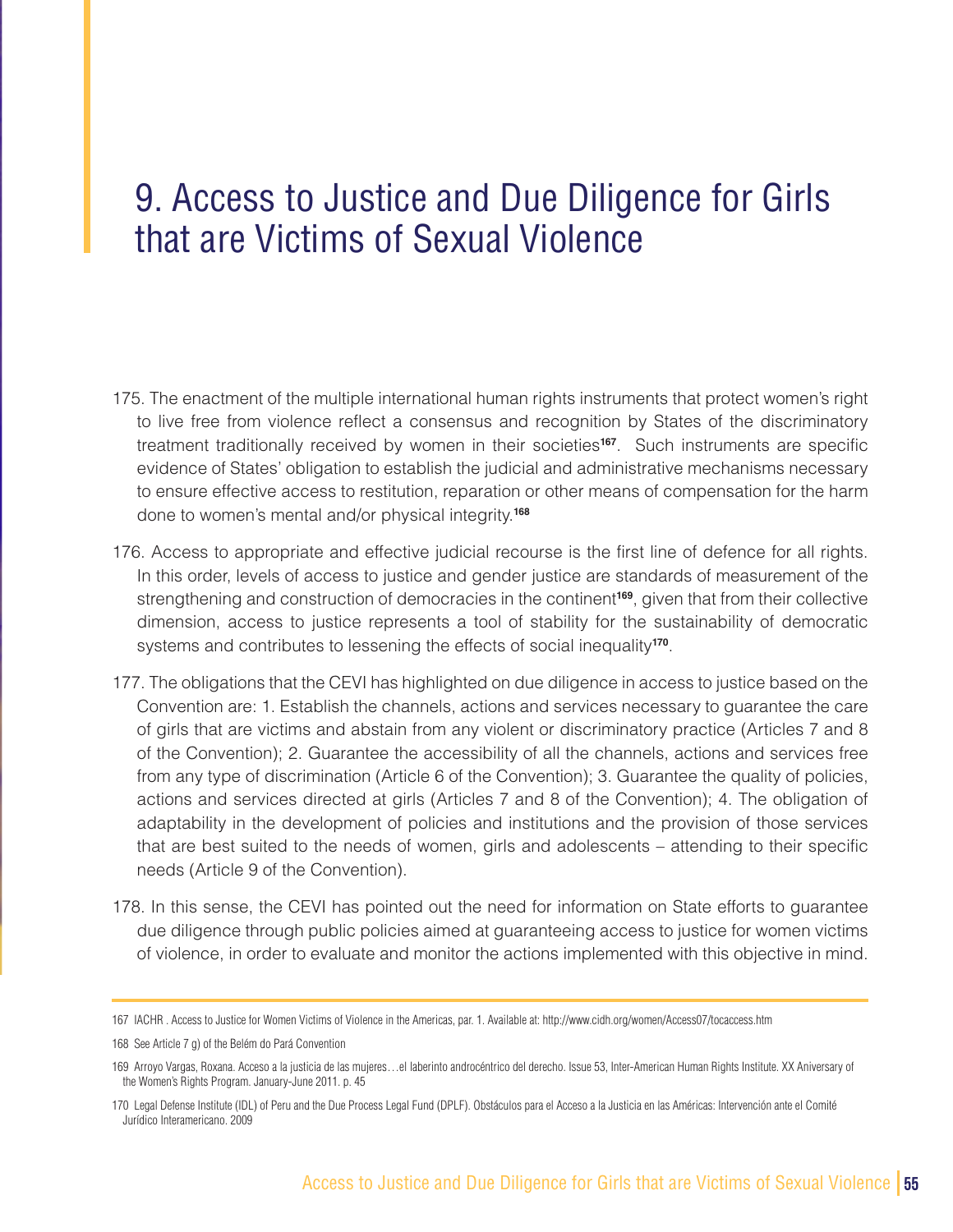To this effect, the CEVI requested information on statistics from the justice sector on women and girls that access entities responsible for receiving complaints, the number of cases attended and the number of judicial decisions issued through the administration of justice in cases of violence and sexual violence against girls. Second, the CEVI also requested information**<sup>171</sup>** on the percentage of protection order issued, training processes for justice personnel, free legal assistance and finally, the application of the Belem do Para Convention in sentences, and on resolutions and edicts that contain gender stereotypes or prejudices in cases of violence against women and girls.

#### **9.1. Information and Statistics in the Justice Sector**

- 179.The MESECVI issued two Hemispheric Reports on the Implementation of the Belem do Para Convention, in 2008 and 2012**<sup>172</sup>** . Similarly, it has carried out two follow-up rounds of the recommendations issued in these reports, in 2011 and 2014**<sup>173</sup>**.
- 180. In these reports, the Committee has also issued specific recommendations on access to justice for women and girls and has called attention to those that are in situations of particular vulnerability, such as indigenous or afrodescendent women, and especially on the available bodies and procedures, the advantages and obstacles they offer, and the national and customary regulations used to administer justice**<sup>174</sup>**.
- 181.To measure access to justice or, by reverse interpretation, the rate of impunity in these cases, the CEVI found it relevant to have information on the cases, complaints, and processes brought before the justice administration system. The statistical information that is presented in this report brings to light a number of State efforts, but also the significant gaps between the regulatory framework and the policies implemented to guarantee the right of girls to live free of violence.
- 182. This information, in addition to allowing us to measure confidence in the justice sector, also allows us to highlight the degree of effectiveness of access to justice for girls that are victims of sexual violence, as well as the capacity of public bodies charged with attending to the best interests of girls and adolescents to actively respond to these situations.
- 183. Despite the importance of this information, the during the 2013 and 2016 Evaluation Rounds of the MESECVI, the CEVI confirmed the existence of a common pattern in the absence of

173 MESECVI, 2012, op.cit.

<sup>171</sup> See Access to Justice indicators in the System of progress indicators for measuring the implementation Belém do Pará Convention. Available at: http://www.oas.org/en/ mesecvi/indicators.asp

These progress indicators enable us to: Analyze the process over time and clarify the gap in meeting the objectives and recommendations made to the States; Identify the need for new sources of information; Simplify procedures while at the same time gaining in depth analysis and progress in defining an agenda of compliance goals around the actions necessary to ensure a life free of violence for women

<sup>172</sup> MESECVI, 2008, op.cit. MESECVI, 2012, op.cit.

<sup>174</sup> MESECVI, 2008, op.cit. Recommendation 27, 33 and 34 and MESECVI, 2012, op.cit. Recommendations 3, 8-11, 14, 15, 19, 22-26, 29, 30, 35-42. 175 NO EXISTE EN VERSION PDF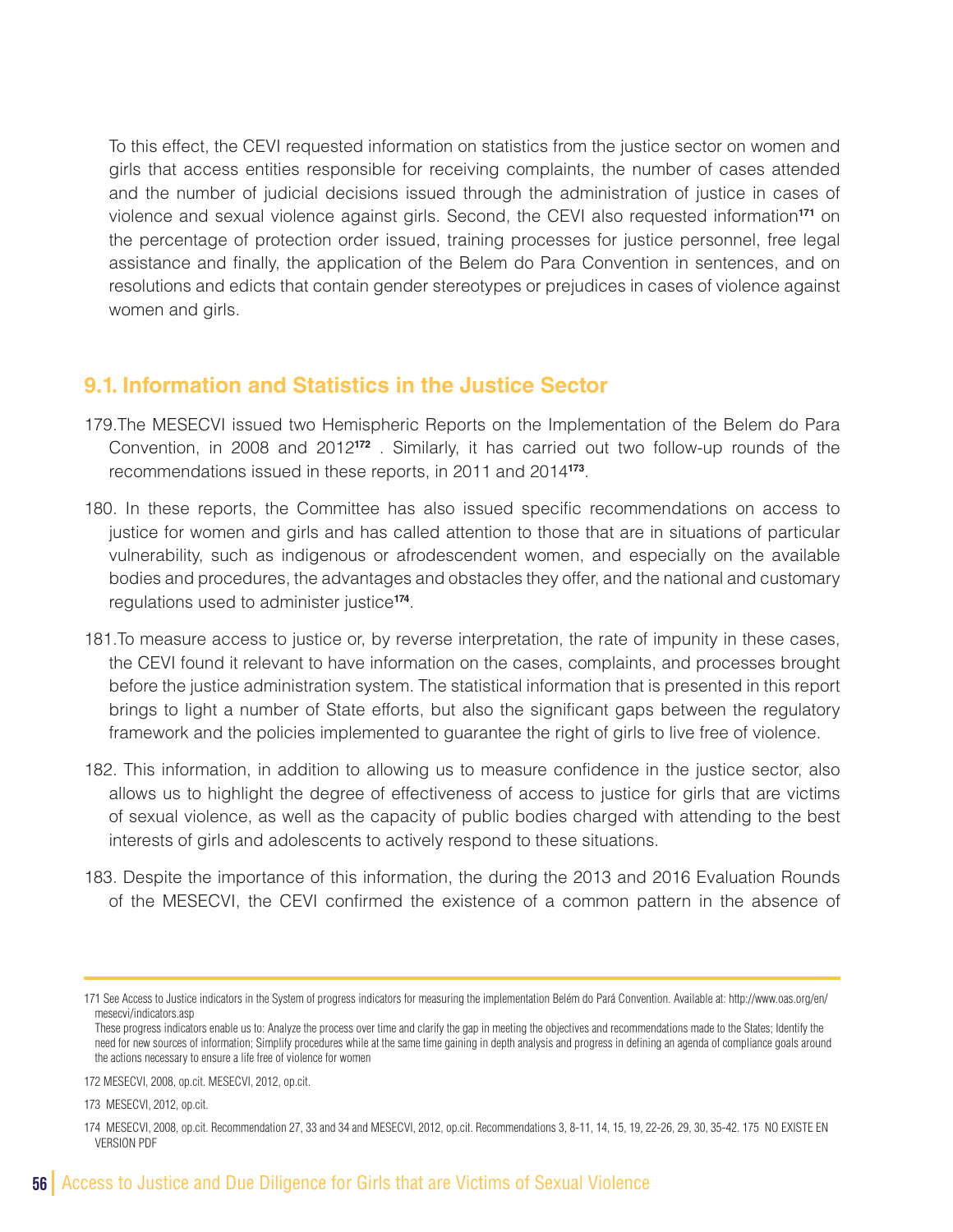information and statistics in the justice sector. Of the 32 States Party to the Convention, only 13**<sup>175</sup>** reported on the existence of care protocols for cases of sexual violence, 11 reported information on legal processes for crimes against women**<sup>176</sup>**, and only two**<sup>177</sup>** provided the relevant information, disaggregating the cases by sexual violence against girls.

- 184. The contrast between the figures on sexual violence reported by the health sector, and the figures from the justice sector give an account of the absence of management of this information by the State, as part of their obligations under Article 8h**<sup>178</sup>**of the convention. For this reason, the CEVI called the attention of States to the importance of collecting this information and of keeping these figures visible and up-to-date as key tools in the work of eradicating impunity in cases of violence against women, and particularly against girls.
- 185. The CEVI consulted on the number of girls that access the justice administration system, the time lag in processing complaints, the type of complaints that are lodged or the violent crimes of which they are victims, as well as the number of protection judgements and definitive sentences in these cases, and the time that their resolution takes.
- 186. The results obtained in the Evaluation Rounds give a general account of the very low capacity of States to answer these questions, which is evidence of at least two situations of relevance to the CEVI. The absence of this information in most States Party or worse, the lack of systematization of this information, is equivalent to a failure to use these figures as relevant indicators in the evaluation of this situation.
- 187. The absence of information also gives an account of the broad disconnect between the health and justice sectors. As shown in the chapter on the regional overview, at least 17 of the States**<sup>179</sup>** Party to the Convention**<sup>180</sup>** have data on the different manifestations**<sup>181</sup>** of sexual violence against girls, including pregnancy and childbirth in girls under 14, abortions in girls under 14, the deaths of girls under 14 for causes linked to pregnancy, childbirth or puerperium, or live births to girls aged 10 to 14.
- 188. Few States provided information on this indicator the percentage of legal processes (criminal, civil or administrative) on violence against girls and adolescents, adult women or older women, in relation to the total number of complaints of violence against women. Only two States provided information on violence against girls. Nevertheless, la figures provided clearly give an account of the situation.

177 Peru and Venezuela.

<sup>175</sup> Argentina, Colombia, Costa Rica, Ecuador, Guatemala, Honduras, Mexico, Panama, Peru, Dominican Republic, Trinidad and Tobago, Uruguay and Venezuela.

<sup>176</sup> Bolivia, Chile, Colombia, Costa Rica, Ecuador, Guatemala, Mexico, Paraguay, Peru, Domincan Republic and Venezuela.

<sup>178</sup> Belém do Pará Convention, 1994. Op. Cit. Article 8: "The States Parties agree to undertake progressively specific measures, including programs (h) to ensure research and the gathering of statistics and other relevant information relating to the causes, consequences and frequency of violence against women, in order to assess the effectiveness of measures to prevent, punish and eradicate violence against women and to formulate and implement the necessary changes"

<sup>179</sup> Argentina, Chile, Colombia, El Salvador, Mexico, Paraguay and Dominican Republic

<sup>180</sup> Argentina, Bolivia, Brazil, Chile, Colombia, Costa Rica, Ecuador, El Salvador, Grenada. Guatemala, Honduras, Mexico, Panama, Paraguay, Peru, Dominican Republic, Trinidad and Tobago and Venezuela

<sup>181</sup> Pregnancy in girls aged 10 to 14, live births in girls aged 10 to 14 years, abortions in girls aged 10 to 14 years, maternal mortality in girls aged 10 to 14 years, among others.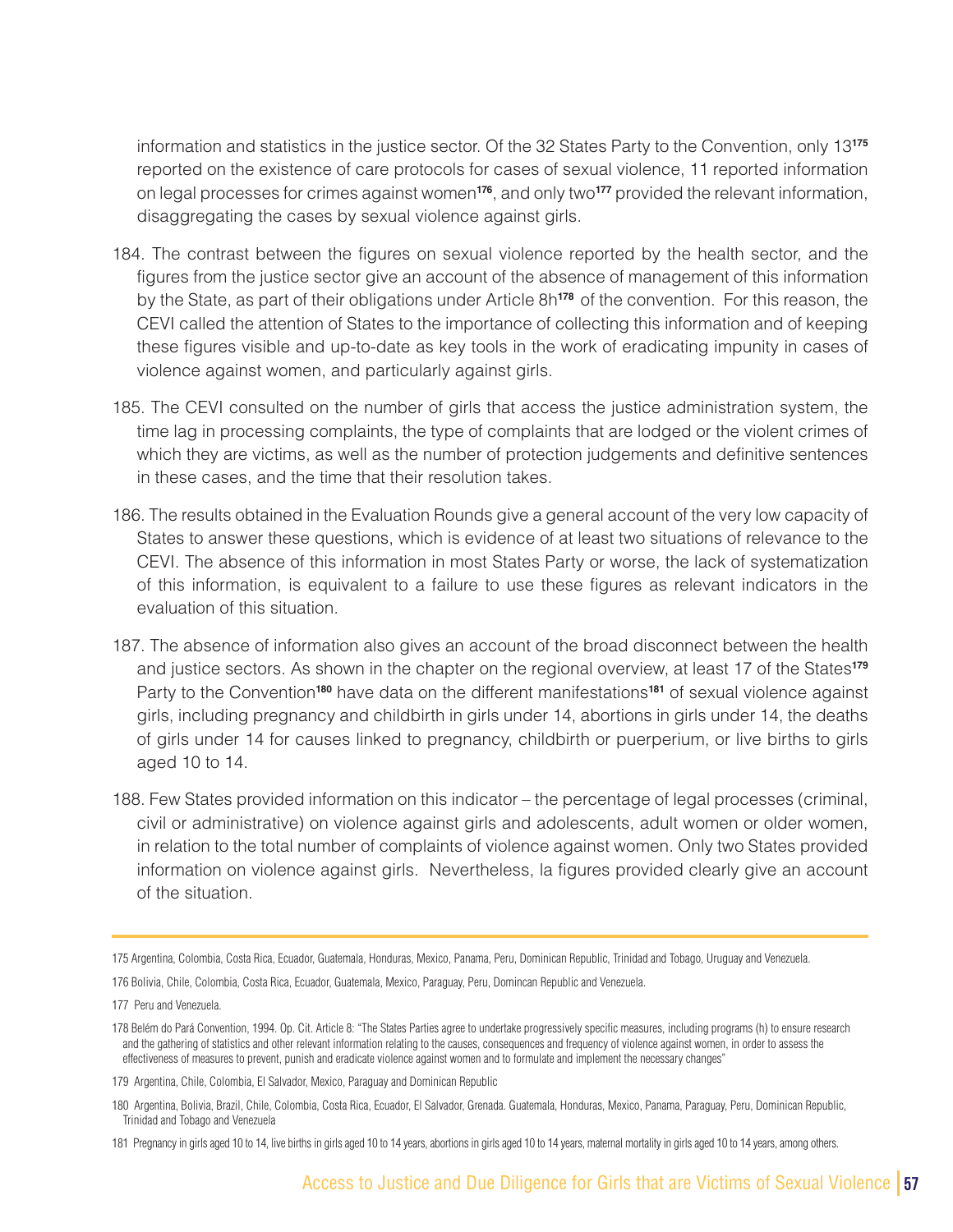- 189. Guatemala reported that in 2012, of 42,422 complaints of violence against women, only 1.19% ended in a sentence. This was also observed in the response from Costa Rica, which reported that in 2013, of 2,194 complaints of violence against women lodged, only 704 sentences were issued.**<sup>182</sup>**
- 190. Ecuador reported in general terms that in 2010, 2011 and 2012, the number of legal processes initiated on violence was, respectively, 2.10%, 0.71% and 0.41%. Peru reported in a more detailed manner that in 2012, 141,111 complaints were lodged with the Office of the Public Prosecutor/ Attorney General, and that 54,599 cases of violence were referred to the justice sector. In the same year, the National Police received 122,689 complaints of family violence, of which 110,161 (90%) were against a woman victim, and of which 6,427 were younger than 18. In 2011, 110,621 complaints were lodged, of which 100,289 (91%) were against a woman victim and of which 6,464 were under 18. The Office of the Public Prosecutor/Attorney General reported that in the same year, complaints of family violence made up 22.1% of the total complaints lodged with provincial offices, while the following year (2012) it was 23.5%. Peru was the only State that clearly disaggregated the crimes by age group of women, although it did not provide information on the number of sentences issued following these complaints.
- 191. In 2012, Colombia reported a total of 327,403 cases of sexual violence, but only 3.12% of the cases that were processed by judicial bodies ended in a sentence and only 2.67% of these were convictions. Chile reported a total of 2,279 cases of sexual crimes against girls in 2012, but provided no information on judicial decisions.
- 192. The Dominican Republic reported that in 2012, 1,469 criminal processes were initiated in courts of instruction on the basis of complaints of intra-family violence, violence against women and sexual crimes against women**<sup>183</sup>**. In addition, according to the Office of the Attorney General, for the same year 3,080 cases of sexual crimes were registered. Venezuela reported that in 2015, the Office of the Public Prosecutor/Attorney General had registered 47 cases of different forms of violence against girls aged 12 to 17 – only two of these referred to sexual violence while three referred to abuse or harassment. This data, which is noteworthy for the reduced number of cases that it suggests, contrasts with the 5,300 pregnant girls between the ages of 10 and 14 that were noted in the same report.
- 193. As shown, despite the existence of a broad catalogue of crimes links with this issue in almost all of the States that are Party to the Convention, none provided data on sexual violence against girls, complaints lodged, or decisions issues on the protection of girls.
- 194. Nor was information provided on the broad number of entities charged with receiving complaints of crimes against girls**<sup>184</sup>** and none of the States reported on cases of reparation for girls that are victims of violence, which hinders an evaluation of the level of receipt and response by States to the complaints lodged on violence against girls, in particular in relation to the treatment and application of the crime of sexual violence.

<sup>182</sup> Costa Rica's response to the Second Follow-Up Round. Available at: http://www.oas.org/en/mesecvi/nationalreports.asp

<sup>183</sup> Dominican Republic's response to the Second Follow-Up Round. Available at: http://www.oas.org/en/mesecvi/nationalreports.asp

<sup>184</sup> Costa Rica and Panama's response to the Second Follow-Up Round. Available at: http://www.oas.org/en/mesecvi/nationalreports.asp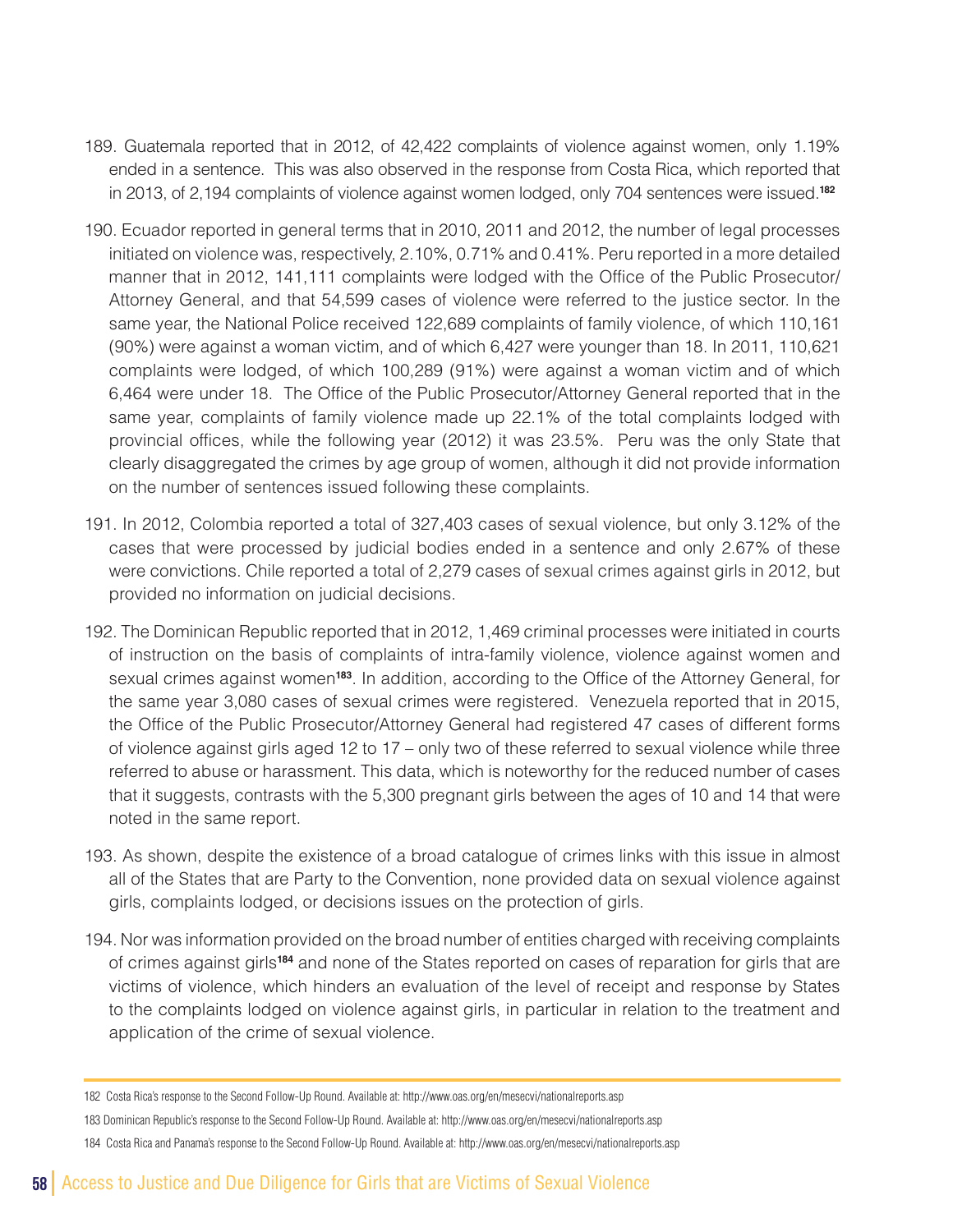#### **9.2. Protection Measures**

- 195. Protective measures are based on the existence of a risk of harm, and therefore, they tend to ensure immediate and effective protection to the victim who is in imminent danger**<sup>185</sup>**, at the same time that they "seek to improve opportunities for groups that historically and systematically have been disadvantaged"**<sup>186</sup>**. Recently, the Inter-American Court of Human Rights, in a resolution on interim measures in favour of the life and integrity of a Salvadoran woman who was denied the termination of a pregnancy, considered that protective measures: "are not only of a prudential nature, in the sense of preserving a legal status, but fundamentally foster, in terms of protecting human rights, to the extent that they seek to avoid irreparable harm to persons."
- 196. "In this sense, these measures have as their object and aim the preservation of the rights in possible risk until the dispute is resolved. Their object and aim are to ensure the integrity and effectiveness of the substantive decision, and thus to avoid infringing the rights in litigation, which could render innocuous or detract from the usefulness of the final decision"**<sup>187</sup>**. The Inter-American Court of Human Rights has recognized in its jurisprudence that deficient State response to provide protective measures is not only the result of negligence but rather of patterns of discrimination and machismo rooted in public agencies **<sup>188</sup>**.
- 197. The CEDAW Committee has pointed out in this regard that the adoption of protective measures can be considered as "part of a necessary strategy of the States Party to achieve substantive or de facto equality of women and men in the enjoyment of their human rights and fundamental freedoms." **<sup>189</sup>**.
- 198. The CEVI did not receive information that could account for immediate and effective measures that are being adopted to avoid the high rates of sexual violence against girls under the age of 14, or temporary measures to protect girls who are victims of sexual violence, in cases of pregnancies that result from rape. In this regard, assessing the levels of special protection in fulfillment of the duty of due diligence by the justice system to avoid irreparable harm would contribute significantly to the review of compliance with the obligations of States Party. Nevertheless, the CEVI has no choice but to indicate its concern over the lack of information on the measures that are being implemented or that should be implemented and have not been developed.

### **9.3. Measures for Procedural Auto-composition, Mediation and other Mechanisms for Avoiding Criminal Liability to the Detriment of Girls**

199. With regard to the explicit prohibition in State legislation of the use of conciliation, mediation, suspension of trial, application of the criterion of opportunity, commutation of the sentence or others aimed at extra-judicial resolution of cases of violence against women, concern arises

<sup>185</sup> IACHR (2011), Access to justice for women victims of sexual violence in Mesoamerica., OEA/Ser.L./V/II. Doc. 63, p. 63.

<sup>186</sup> Cook Rebecca and Cusack Simone, "Estereotipos de Género: Perspectivas Legales Transnacionales", Profamilia, Bogotá, 2010

<sup>187</sup> I.A. Court H.R. Provisional Measures with Regard to El Salvador: Matter of B. 29 May 2013

<sup>188</sup> Abramovich, Víctor, "Responsabiliad Estatal por violencia de género: comentarios sobre el caso "Campo Algodonero" en la Corte Interamericana de Derechos Humanos" in Anuario de Derechos Humanos de la Universidad de Chile, p. 176.

<sup>189</sup> CEDAW Committee General Recommendation 25, par. 18.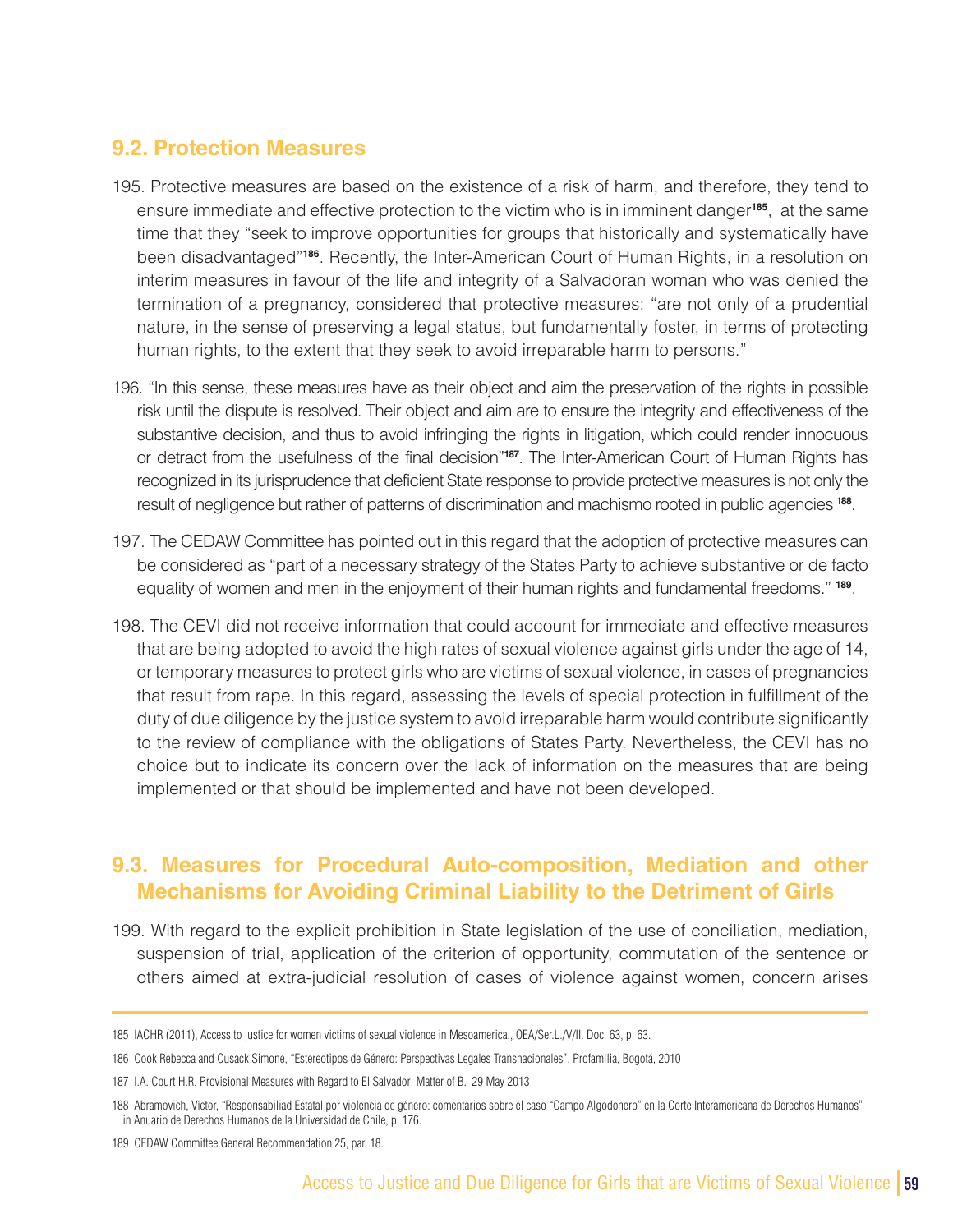over the information from the region regarding the existence of rules and legislation that allow marriage to girls, on the one hand, and for marriage with girls as a mechanism to evade criminal responsibility for sexual violence, abduction or rape**<sup>190</sup>**. These mechanisms have the same objective as those mentioned above, that of extra-judicial resolution of violent crimes against girls.

#### **9.4. Training of Justice Personnel**

- 200. States in general tended to report extensively on workshops and training courses on gender mainstreaming, and normative analysis of violence against women in the judicial sphere, but in general, no State detailed how these efforts were extended to staff charged with receiving complaints, investigating and judging on the rights of girls and their best interests, especially in cases of sexual violence.
- 201. Few States reported specifically that these courses are permanent and part of a structural policy. Such is the case of Peru, which in 2012 signed a Cooperation Agreement between the Academy of the Magistracy and the Office of the Ombudsperson of the People for carrying out a Diploma on Gender Violence. It also notes the training of operators from different sectors organized by the PNCVFS since 2001, and in particular, 6 courses conducted in 2012 for officials of the Office of the Public Prosecutor/Attorney General of Venezuela<sup>191</sup> which has a permanent training program in the judicial school, the Office of the Public Prosecutor/Attorney General and the Office of the Ombudsperson**<sup>192</sup>**.
- 202. 1. The Dominican Republic highlights the agreement between the Judicial School of the Office of the Public Prosecutor/Attorney General and the Ministry of Women, who have programs for operators with from a gender perspective. It also reported on collaboration in training plans with INTEC University and the Board of Assistance to Women, as well as the Dissemination and Training Program on Gender and Violence of the National Judicial School, through which 292 officials of the judiciary were trained. In addition, from January to September 2012, 193 operators of the judicial branch were trained through a virtual course. In addition, it mentioned the Capacity-Building Project of the National Police for the prevention of violence, which has managed to train 659 police officers.

#### **9.5. Free Legal Services**

203.With regard to the existence of free and comprehensive legal services for the protection of girls, no response was received from most of the States. Only the information sent by Guatemala, which indicates the different services that exist within the justice sector, such as free assistance to obtain protective measures and security for victims of violence, in addition to the Units of the

<sup>190</sup> See Brazil Civil Code on the capacity for marriage, Article 1.517. The man and the woman at the age of sixteen may marry, requiring authorization from both parents or their legal representatives, while not reaching the civilian majority. Single paragraph. If there is disagreement between the parents, the provisions of the sole paragraph of art. 1.631. Art. Until the wedding celebration, parents, guardians or conservators may revoke the authorization. Art. The denial of consent, when unfair,

<sup>191</sup> Peru's response to the Second Follow-Up Round. Available at: http://www.oas.org/en/mesecvi/nationalreports.asp

 <sup>192</sup> Venezuela's response to the Second Follow-Up Round. Available at: http://www.oas.org/en/mesecvi/nationalreports.asp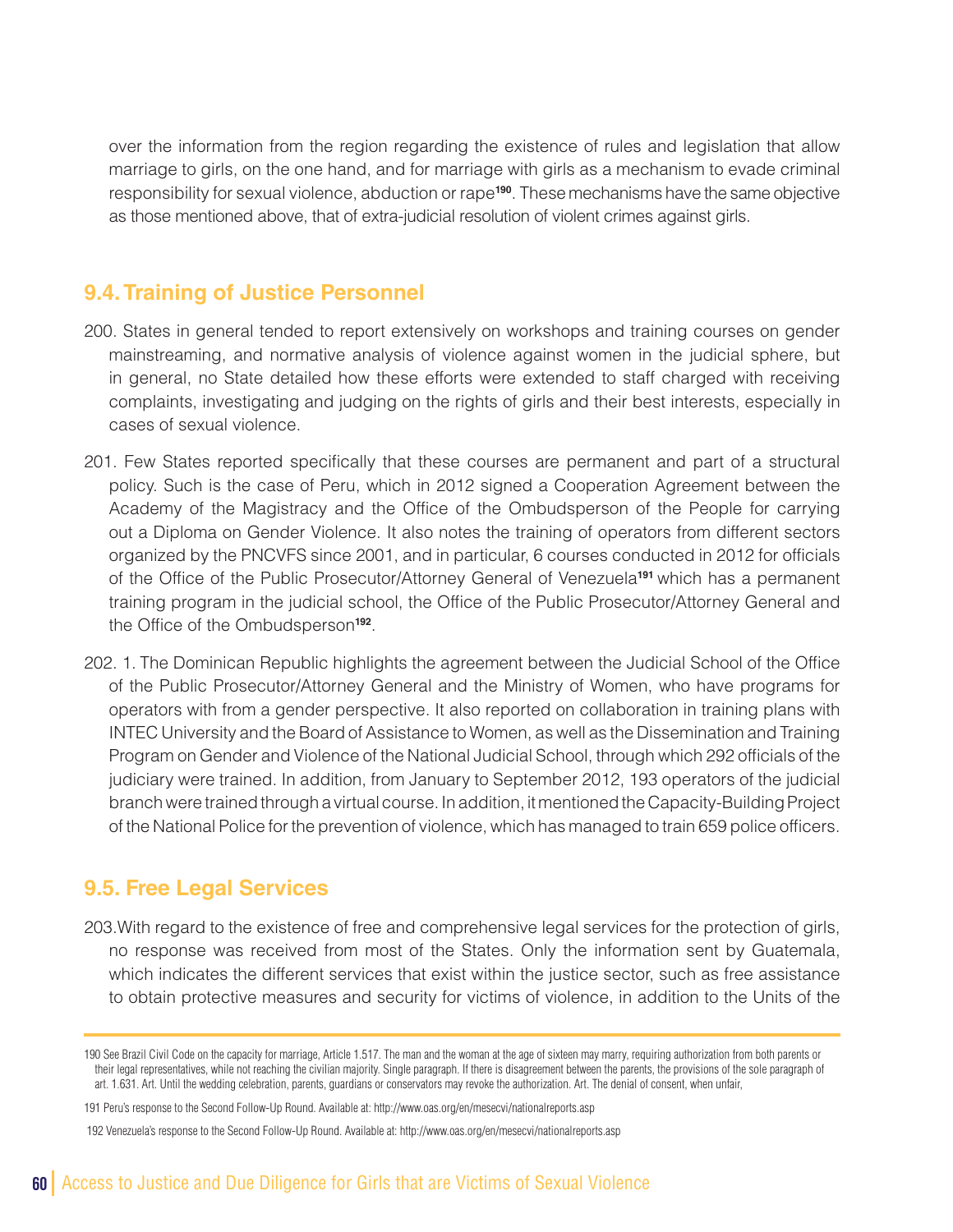Office of the Attorney General focused on the protection of women, children and adolescents and older persons. Mention should also be made of the Office of the Ombudsperson for Indigenous Women, which provides legal assistance**<sup>193</sup>**. No State provided information on protective measures and rescue and transfer mechanisms for girls that are victims of sexual violence or the existence of transfer funds, rescue mechanisms, change of identity, secure referral networks, etc.

- 204. Argentina reported on Law 26485, which states that monitoring in these cases corresponds to the National Council of Women, who must guarantee access to justice with free legal sponsorship and summary procedures, ensuring comprehensive assistance for the victims and measures to confront the socio-cultural patterns that promote gender-based aggression. Argentina also reported on the implementation, by several provinces, of itinerant justice systems, to bring justice to rural and indigenous women living in communities far from urban centres. However, no information was received on systems of specific care for girls
- 205. Bolivia indicated that as of Law 348**<sup>194</sup>**,free sponsorship coverage went from 20% of municipalities in 2009, to 50% in 2012**<sup>195</sup>**. Peru reported that the MIMP Emergency Centres for Women are specialized public services that provide free legal sponsorship. In 2012 these centres covered 73.8% of provinces throughout the country. Peru also referred to the Urgent Care Service (UAA) whose purpose is to intervene in cases of family and sexual violence; Line 100 and the Free Legal Guidance Line ALEGRA.**<sup>196</sup>**
- 206. Paraguay reported figures provided by civil organizations that support women in their criminal proceedings**<sup>197</sup>**. It is important to recognize that Argentina and Chile were the countries that presented more information about their programs and services for comprehensive access to justice**<sup>198</sup>**. However, neither detailed special services for girls that are victims of sexual violence.
- 207. Among the countries that absolutely prohibit abortion and report high rates of pregnant girls under age 14, Chile provided information on the existence of free services and programs for access to justice and presented figures on the women that have been users of these services. Chile responded that free legal assistance provided by the Ministry of Justice reaches 332 of 346 communes throughout the country (or 95% of the total population). Likewise, hotlines have registered a 65.78% rate of care of women among the total cases attended**<sup>199</sup>**. However, it refers only to women without identifying the situation of girls under 14.
- 208. The Dominican Republic notes that the Violence Prevention Program of the Ministry of Women has 52 offices, as well as the existence of the Directorate of Legal Representatives of the Victim at the Attorney General's Office. More specifically, it reported that, in 2012, 4,514 cases were

197 Paraguay's response to the Second Follow-Up Round. Available at: http://www.oas.org/en/mesecvi/nationalreports.asp

<sup>193</sup> Guatemala's response to the Second Follow-Up Round. Available at: http://www.oas.org/en/mesecvi/nationalreports.asp

<sup>194</sup> Bolivia's response to the Second Follow-Up Round. Available at: http://www.oas.org/en/mesecvi/nationalreports.asp

<sup>195</sup> Bolivia's response to the Second Follow-Up Round. Available at: http://www.oas.org/en/mesecvi/nationalreports.asp

<sup>196</sup> Peru's response to the Second Follow-Up Round. Available at: http://www.oas.org/en/mesecvi/nationalreports.asp

<sup>198</sup> Argentina's response to the Second Follow-Up Round. Available at: http://www.oas.org/en/mesecvi/nationalreports.asp

<sup>199</sup> Chile's response to the Second Follow-Up Round. Available at: http://www.oas.org/en/mesecvi/nationalreports.asp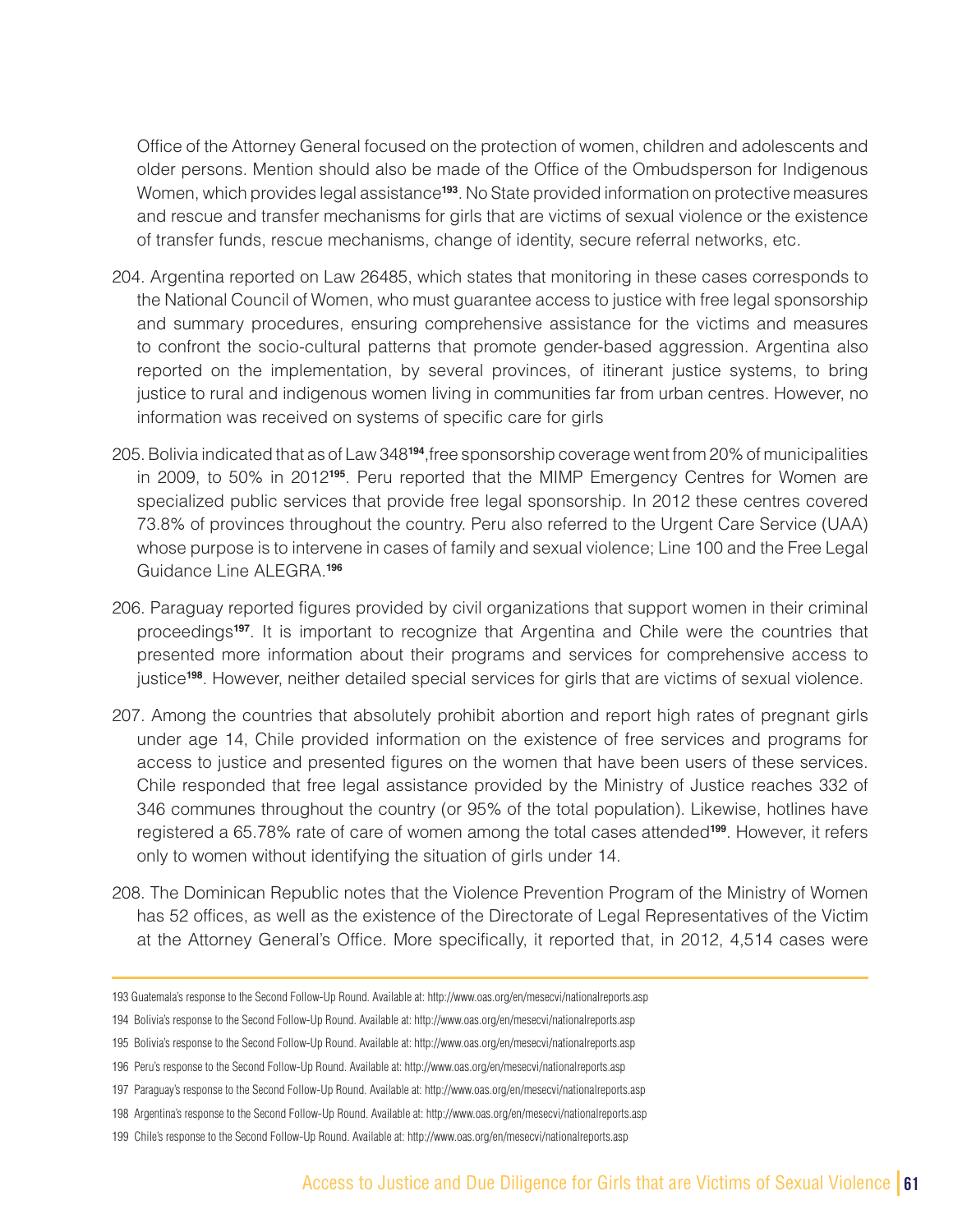dealt with, with a total of 163 judgments by the legal services staff of the Ministry of Women. Venezuela reported that it has the following bodies: 3 prosecutors' offices throughout the national territory, 2 prosecutors' offices for the intermediate and trial phase and 64 prosecutors' offices in the investigation phase at the national Level, in addition to a Service for a Comprehensive Approach to Victims of Gender-Based Violent Crime, a Psychological Care Service for Victims of Sexual Violence and Physical Aggression, and 34 Victim Care Units at the national level**<sup>200</sup>**.

#### **9.6. Belem do Para as an Instrument for the Justice Administration System**

- 209. With regard to the incorporation of the Convention into judicial decisions on cases of violence against girls, Paraguay alone reports on the application of the Convention in sentences. None of the other countries refers to this matter, which impedes clarity on the level of incorporation of the Convention into regional jurisprudence. In the case of Paraguay, it was reported that of 510 judgments and resolutions analyzed, 27 resolutions cite CEDAW and 83 the Bélem do Pará Convention.
- 210. Of the responses sent by the countries of the South American region, the lack of clarity on the part of the States to correctly answer the questions arising from the progress indicators is worrying. It is necessary to identify the concerns of the institutions responding to the indicators, as the lack of information hinders a robust analysis of the level of compliance in terms of access to justice. While solid responses do stand out, it is of concern to the Follow-up Mechanism that there is a lack of information from Caribbean States to report on the indicators of the last Follow-up Round.

200 Venezuela's response to the indicators from the Third Evaluation Round.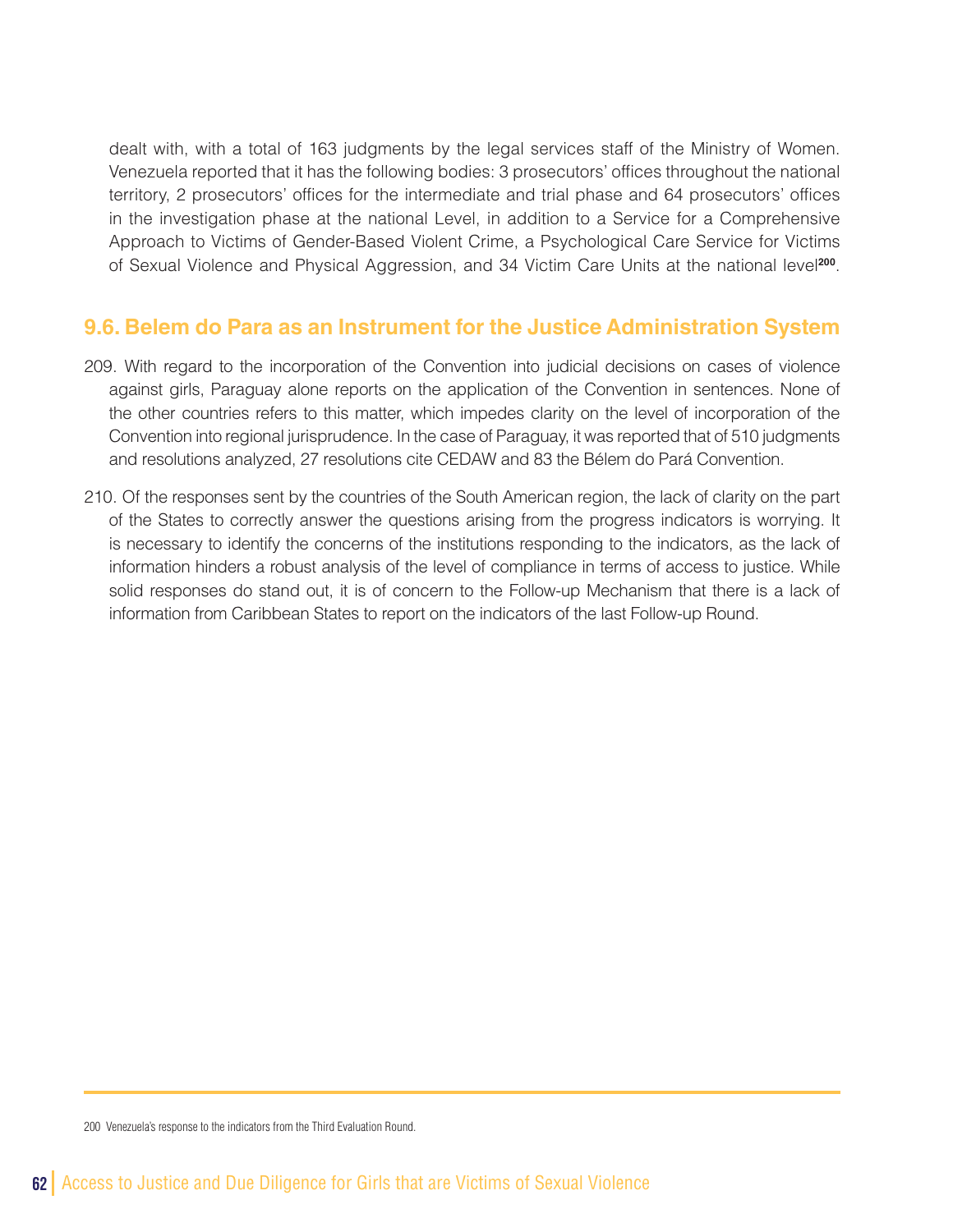## 10. Conclusions

- 211. Of the analysis done, a significant gap is evident in the situation of girls that are victims of sexual violence, on the one hand, and the standards that protect them on the other. In that sense, the severity of the sentences imposed for the crime of rape against girls contrasts with the care and response mechanisms provided in these situations. Of the States analyzed, none reported precise information on judgments applied in relation to crimes of sexual violence against girls aged 10 to 14. No information was obtained on the number of girls who received emergency kits for prophylactic treatments and specialized care for complaints of sexual violence.
- 212. Only five countries in the region, Argentina, Colombia, Guatemala, Mexico and Panama, reported on care protocols in the justice sector specialized for this age group, but none of the States, not even those with protocols, reported on training and specialized personnel to attend to girls in this age group, much less with regard to cases of sexual violence and pregnancy in girls with special needs derived not only from their condition as girls, but from other factors of discrimination such as ethnicity or race, disabilities, their indigenous status or their status as migrants or in conflict with the law, among others.
- 213. Similarly, there is a contrast with the lack of information on convictions imposed by the application of criminal law, although all States reported having legislation that penalizes sexual violence and many aggravated or qualified these crimes when the victims were girls under 14.
- 214. Of particular concern is that in most of the Caribbean states, criminal laws on sexual violence against girls even now are based on gender stereotypes that place the responsibility for sexual violence on girls, such as those that determine mitigating or extenuating circumstances of responsibility for the aggressor when the former proves that the girl looked older than 14.
- 215. To this effect, it is of particular concern that an exemption from liability exists in cases of sexual violence because the assailant is married to the victim, standards that continue to exist and that have been widely noted for entrenching violence within couple relationships and that moreover, can also place girls that are victims of sexual violence at risk of forced marriage.
- 216. Overall, criminal legislation accounts for a large framework of sanctions to protect girls under 14 years from sexual violence, but nothing is said about the damage that is caused when, because of gender stereotypes, a girl that is entitled to a legal abortion, becomes a victim of health personnel who, under the guise of bureaucratic obstacles or conscientious objection, discourage these opportunities for girls and their parents to access the legal termination of a pregnancy resulting from rape.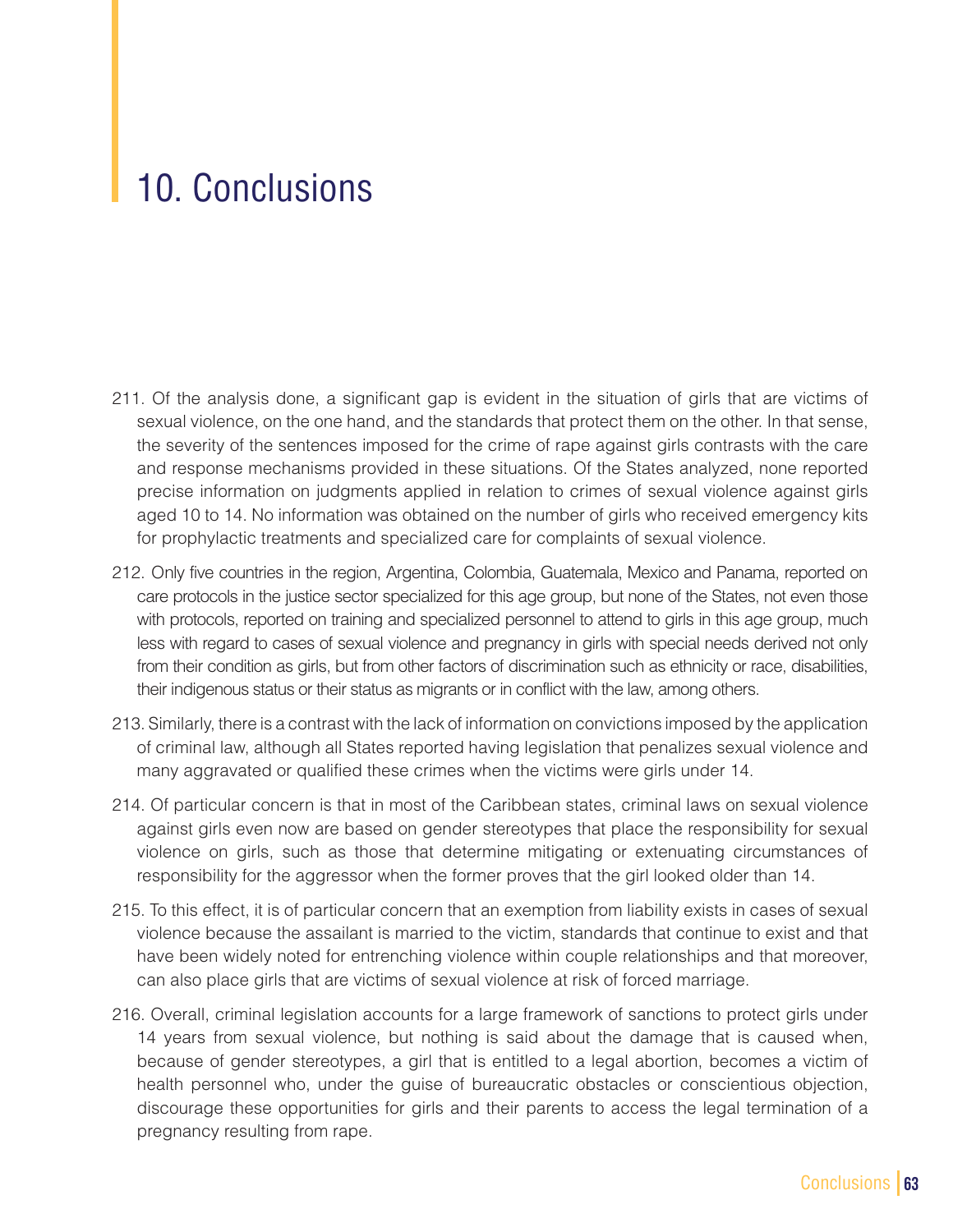- 217. The same questioning exists in the implementation of health protocols, which leave a wide margin of action or leave it to the discretion of medical personnel in charge of meeting the necessary guidelines for termination of pregnancy in these cases.
- 218. In general, from the regulations reviewed criminal law as well as protocols and guidelines - a wide gap appears because of the lack of training processes, comprehensive care and dissemination of information on the rights of girls in the health and medical field, as well as in the justice sector.
- 219. In the same vein, the lack of information in most States shows a weak capacity to analyze the problem from all perspectives and guarantee progressive eradication of violence. The absence of data, underreporting, lack of information on context situations that girls face, the types of abuse and ages at which they occur, are part of the problem in the region. For most of the States that submitted relevant figures, these are not consistent with the actions implemented by the same States to address the seriousness of the problem.
- 220. For example, in States that have absolute prohibition of pregnancy termination, the CEVI did not find relevant information that would determine if there are other protective guidelines that allow full care for the girls that are victims of violence. Thus, in the case of States such as Chile, El Salvador, Honduras, Nicaragua, and the Dominican Republic that reported figures, these were not connected to the measures or public policies implemented for the eradication the problem. On the contrary, it could not be determined that there is relevant care for girls that are victims of sexual violence, according to the information provided by States.
- 221. It is noteworthy that the States were consulted on education measures for girls and adolescents on their sexual and reproductive right and on training processes for specialized personnel. No relevant information was reported on these issues, for which reason the topic is not highlighted as relevant within this Report.
- 222. The Committee also draws attention to the fact that health sector protocols incorporate measures for the care of pregnant girls under 14, as though the fact that the girls are pregnant is not associated with the commission of a crime of sexual violence against the pregnant girl, in which case health personnel are under special obligations regarding the reporting of the case and its treatment. This situation, as has been pointed out, is explained by an undue normalization of child pregnancy in most of the countries of the region
- 223. Within this framework, the CEVI wishes to reiterate the set of recommendations it has developed with regard to this matter, and at the same time strengthen some of the existing ones. It also draws attention to the need to implement immediate measures to eradicate this scourge.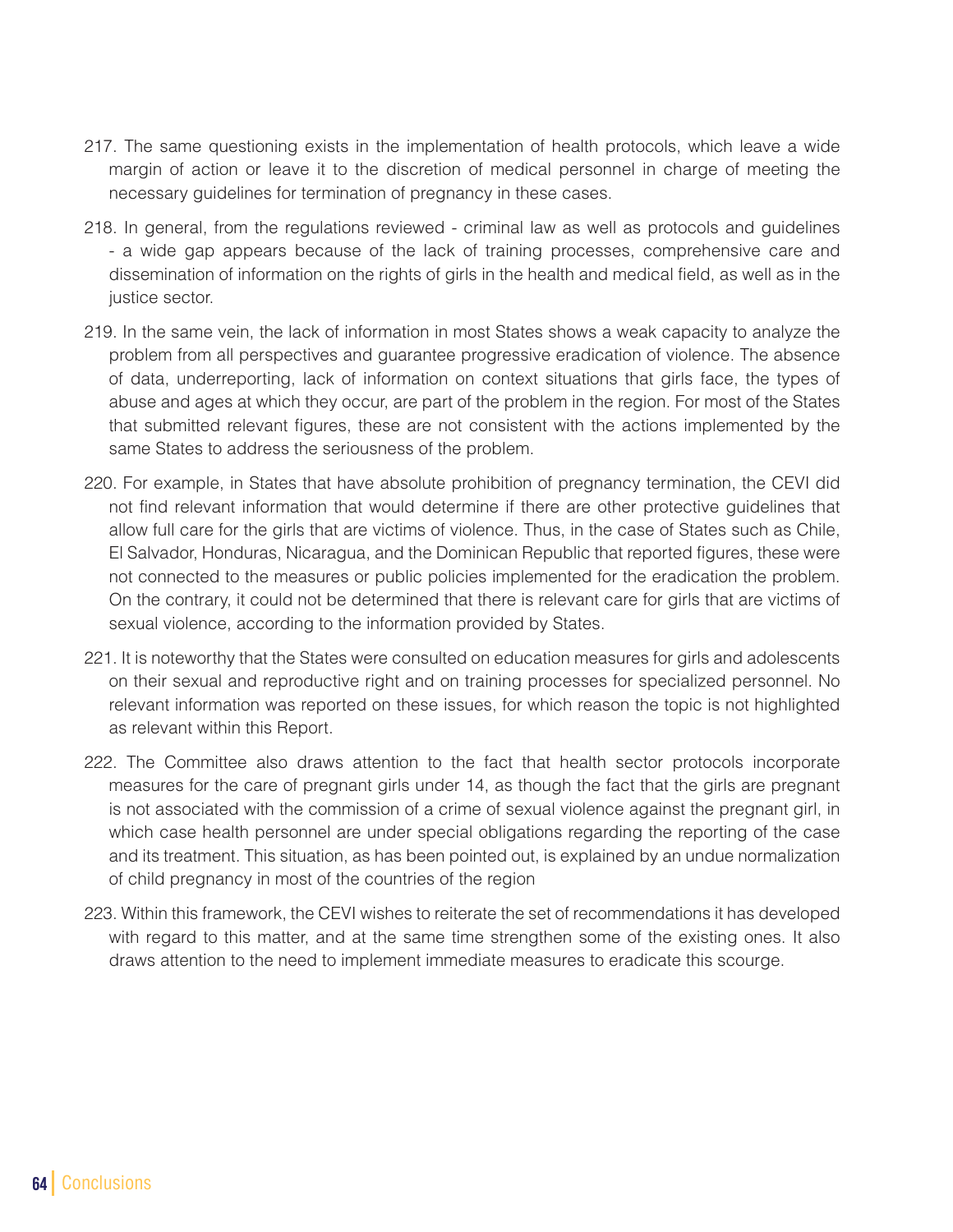## 11. Recomendations

Thus, the CEVI recommends

#### **11.1. Public policy in the area of legislation**

- 224. Eliminate unsafe abortion, ensuring normatively that all pregnancies in girls are considered high risk and allowing legal termination of pregnancy, a process that should be accompanied by the necessary measures to ensure the overall health of girls, as well as their sexual and reproductive health and their rights to life, personal integrity, intimacy, non-discrimination and to live free from violence;
- 225. Adopt legislation guaranteeing emergency prophylactic treatment for HIV and other sexually transmitted infections in public health services, especially in cases of sexual violence against girls;
- 226. Override all criminal laws and protocols that deepen gender stereotypes and in particular stereotypes about the responsible victim or the priority of the life of the product of forced pregnancy against the best interests of girls;
- 227. Strengthen the secular character of States in the regulations and in the measures to be adopted in on issues related to sexual violence against girls and child pregnancy in the region;
- 228. Strongly recommend that States Party review and, where necessary, reform laws and practices to increase the minimum age for marriage, with or without the agreement of the parents, to 18 years for both girls and boys and as a matter of priority those civil and criminal rules that exempt the criminal responsibility of the aggressor through marriage.

#### **11.2. Public policy in the area of education**

- 229. Establish public policies aimed at preventing sexual violence against girls with an inter-sectional approach, taking into account the diversity of race, ethnicity, sexual orientation and conditions of poverty, due to the various risk factors for sexual abuse and violence that could be generated against girls, in schools and health centers;
- 230. Guarantee education on sexual and reproductive rights for all girls, boys and adolescents according to their age, including HIV/AIDS and STIs in school curricula at all educational levels,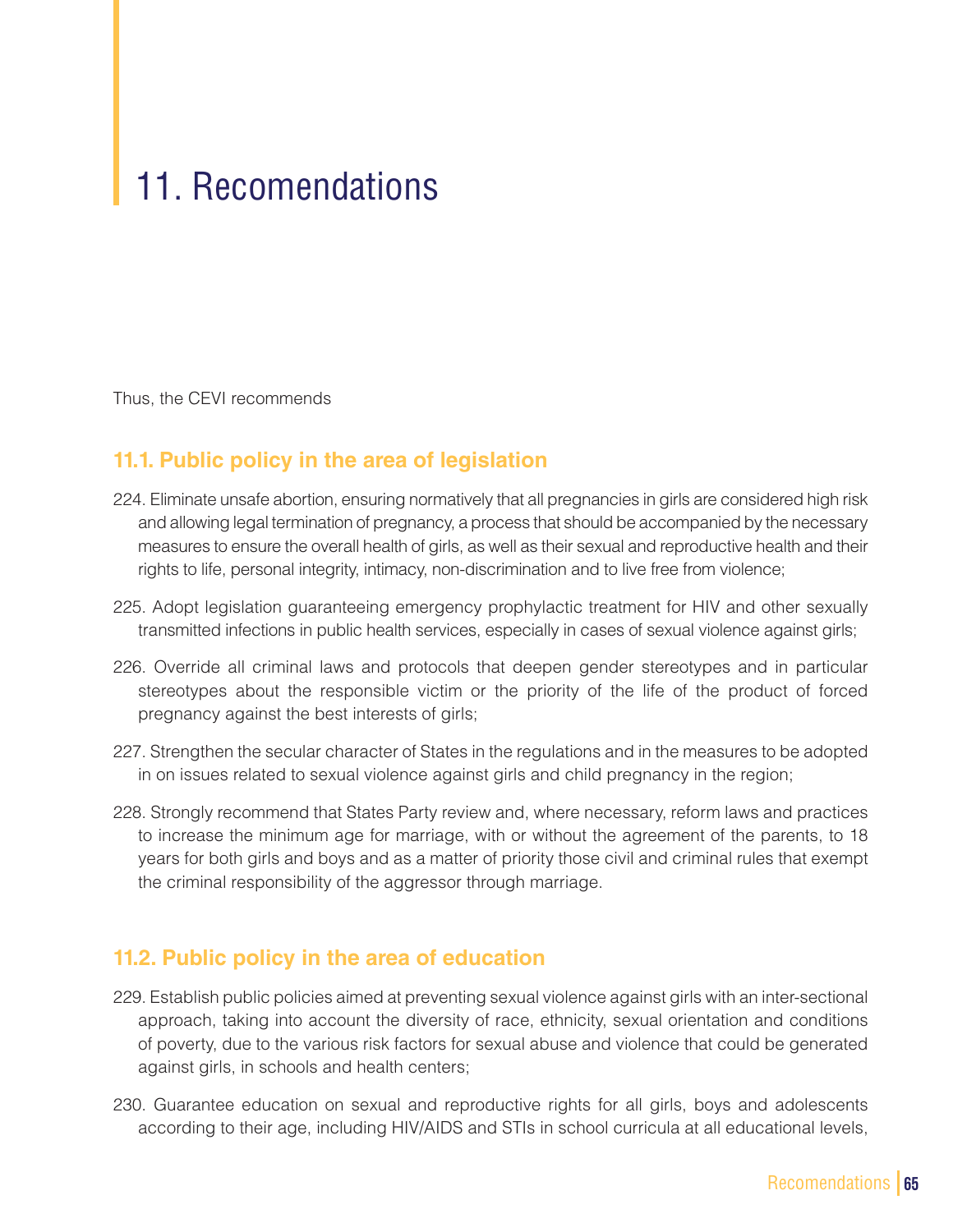to ensure that they are empowered in the knowledge and management of their sexual and reproductive rights;

- 231. Guarantee that States produce information and statistics that account for the analysis of the context of sexual violence against girls, with the aim that these studies are taken into account in the evaluation and implementation of public policies in favour of the right of girls to live free from violence, discrimination and stereotyped patterns;
- 232. Train State agents in both the justice and medical sectors on the comprehensive care that girls who are victims of sexual violence should receive, with a gender and human rights perspective

#### **11.3. Public policy in the area of health**

- 233. Reduce the high rates of maternal mortality and morbidity in the region, with the respective differential approaches;
- 234. Adopt and implement care protocols for girls that are victims of sexual violence in health services and in indigenous languages and sign language where appropriate;
- 235. Implement comprehensive care protocols to guarantee the life and health of girls who decide to terminate their pregnancy;
- 236. Ensure that all protocols ensure access to sexual and reproductive health services, regardless of their age, including confidentiality (including regarding the parents when they are the potential abusers) and counseling;
- 237. Adopt care protocols that determine the steps for treatment and how to care for girls using emergency contraception and emergency prophylaxis treatments for HIV and other STIs in public health services, especially in cases of sexual violence;
- 238. Ensure that all girls who are victims of sexual violence have access to emergency contraception and guarantee free distribution of emergency oral contraception in public health services without distinction as to social class or ethnicity, or age, and ensure its full compliance, removing obstacles that prevent it;
- 239. Guarantee that abusive and humiliating behaviours are not reproduced in institutional environments, and that health personnel do not re-victimize or deny access to health services to girls who need them, and ensure access to reproductive health information, which is essential for them to exercise their reproductive autonomy, and their rights to health and physical integrity;
- 240. Provide the necessary budgets for child protection agencies to ensure comprehensive and specialized protection for pregnant girls and / or victims of sexual violence;
- 241. Reiterate the recommendation of the Beijing Platform for Action and in accordance with Article 8h of the Belem do Para Convention, to disaggregate information and data on children by sex and age, to conduct research on the situation of girls and to integrate, where appropriate results in the formulation of policies, programs and decisions for the advancement of girls.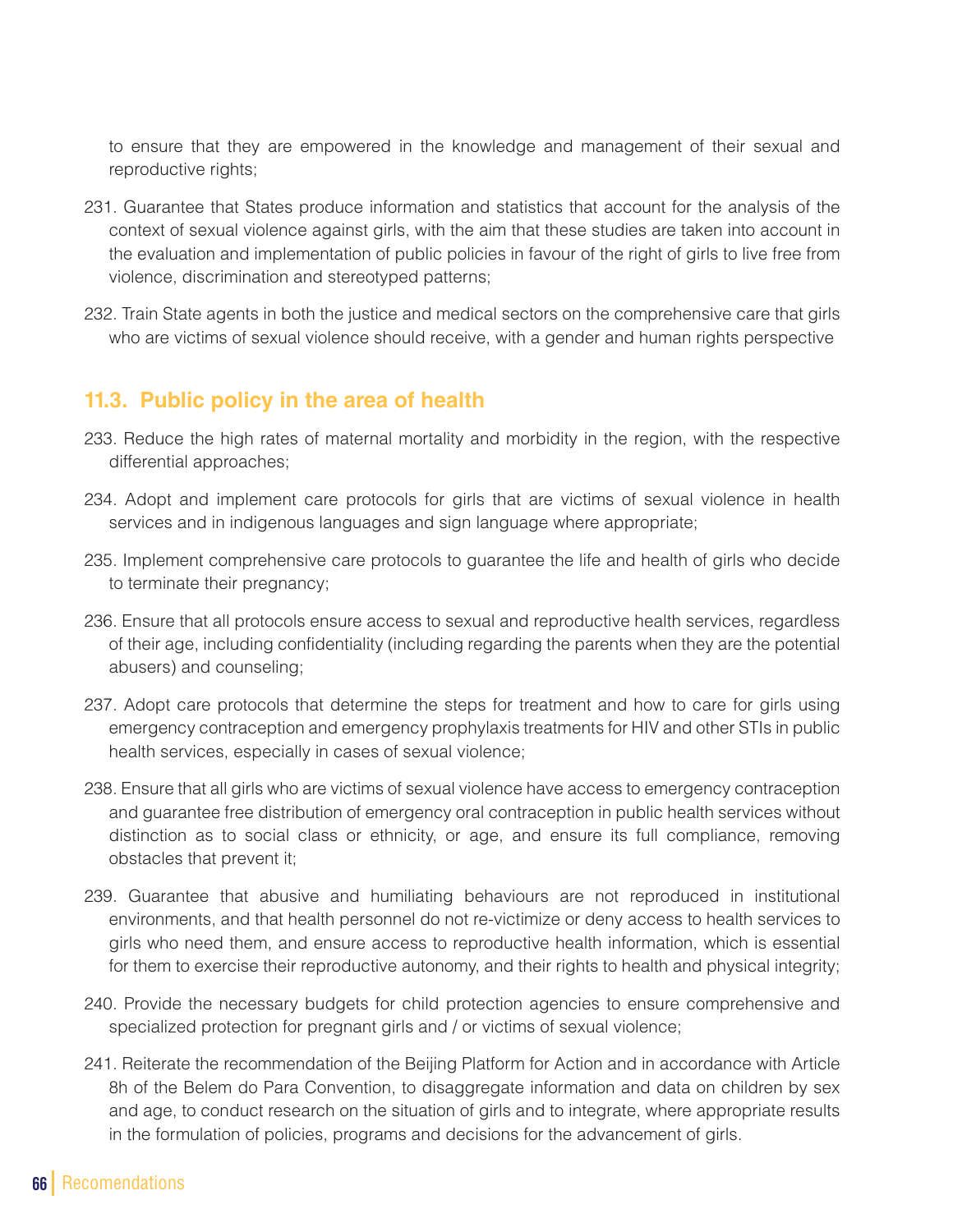### **11.4. Public policy in the area of access to justice**

- 242. Strengthen mechanisms for effective interaction between the health and justice sectors in cases of sexual violence against girls;
- 243. Carry out appropriate measures to identify obstacles in the criminal sphere to punishment and to providing reparation to victims of crimes of sexual violence against girls and take those measures that are within the reach of both the judicial branch and the investigative bodies to eradicate these obstacles and guarantee the right to justice of the victims and their families;
- 244. Guarantee effective compliance with laws that punish violence against girls, as well as access to justice and reparation for those who have been victims of such offenses;
- 245. Guarantee comprehensive care and protection of the best interests of girls in the context of judicial processes and ensure transparent information on the number of cases and the situation of the aggressors;
- 246. Adopt and implement care protocols for girls that are victims of sexual violence within the police and/or entities charged with receiving complaints and prosecutor's offices, in indigenous languages and sign language when appropriate;
- 247. Guarantee that adequate and appropriate means exist within the justice system so that girls suffering from obstetric violence can easily report these situations;
- 248. Investigate and punish situations of obstetric violence against girls that occur within the health systems in the region;
- 249. Investigate cases of maternal mortality of girls to verify the reasons that led to these deaths and punish those responsible;
- 250. Ensure that girls who are victims of violence are treated properly by taking all necessary measures to promote their physical and psychological recovery and social reintegration, in a favourable environment for health, well-being, self-esteem, dignity and autonomy of the person and taking into account their different specificities and needs;
- 251. Guarantee the confidentiality of girls that are victims from the act of reporting the facts and during the whole procedure of action before a constitutive situation of violence, through a fast and agile process, giving them credibility and protecting the privacy and dignity of the persons concerned;
- 252. Provide the necessary budgets to judicial agencies to eliminate obstacles that avoid the punishment of aggressors and deepen impunity, giving a message of social acceptance of these facts.

### **11.5. Public policy in the area of communication**

253. Manage cases of child pregnancy known to the media by raising reflection on the problem, avoiding sensationalism and stigmatization of the victim.